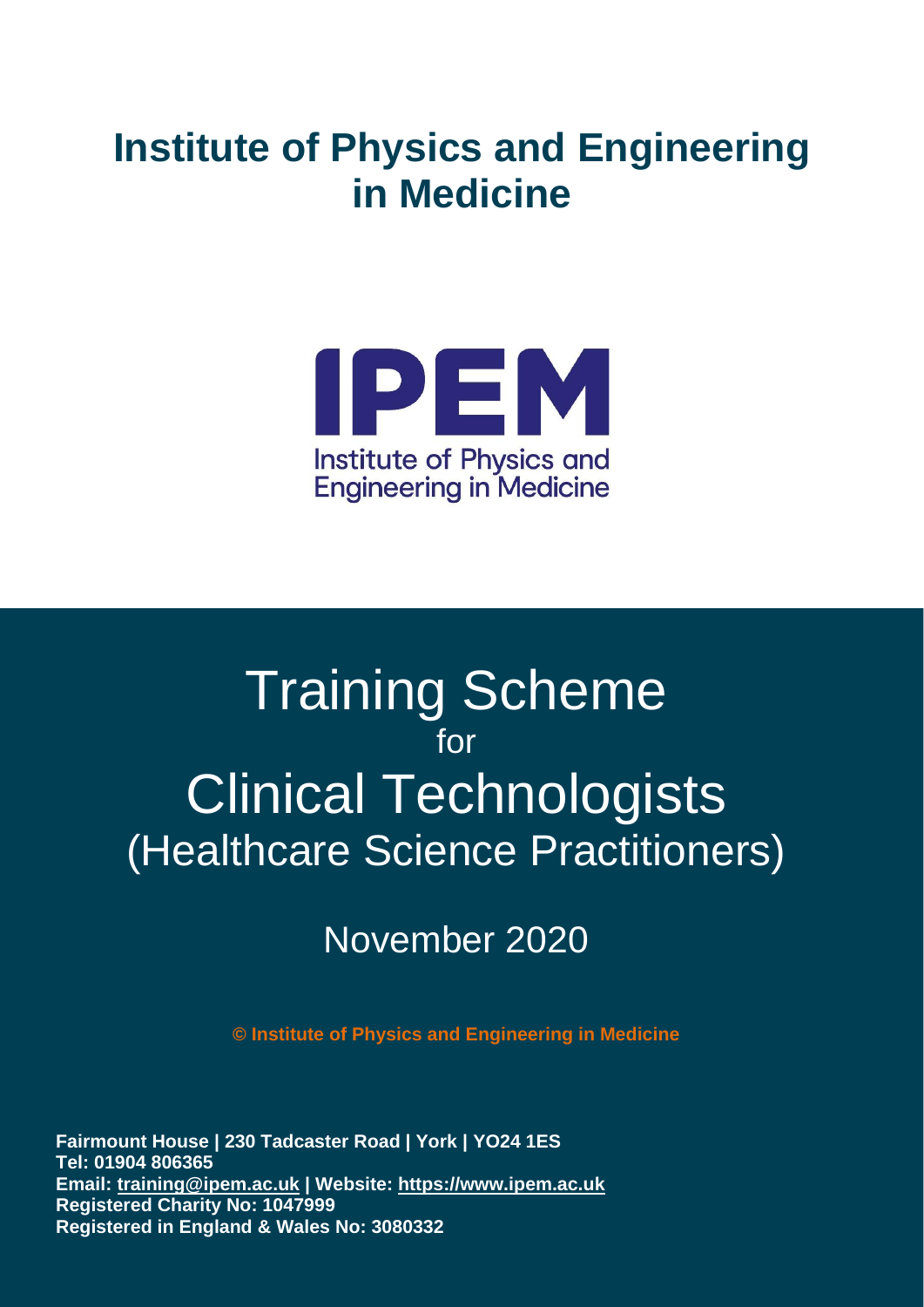### **Contents**

| 1 <sub>1</sub> |  |
|----------------|--|
| 1.1            |  |
| 1.2            |  |
| 1.3            |  |
| 1.4            |  |
| 2.             |  |
| 2.1            |  |
| 2.2            |  |
| 2.3            |  |
| 2.4            |  |
| 2.5            |  |
| 2.6            |  |
| 3              |  |
| 3.1            |  |
| 3.2            |  |
| 3.3            |  |
| 3.4            |  |
| 3.6            |  |
| $\overline{4}$ |  |
| 4.1            |  |
| 4.2            |  |
| 4.3            |  |
| 4.4            |  |
| 4.5            |  |
| 5.             |  |
| 5.1            |  |
| 5.2            |  |
| 5.3            |  |
| 5.4            |  |
| 5.5            |  |
| 5.6            |  |
| 5.7            |  |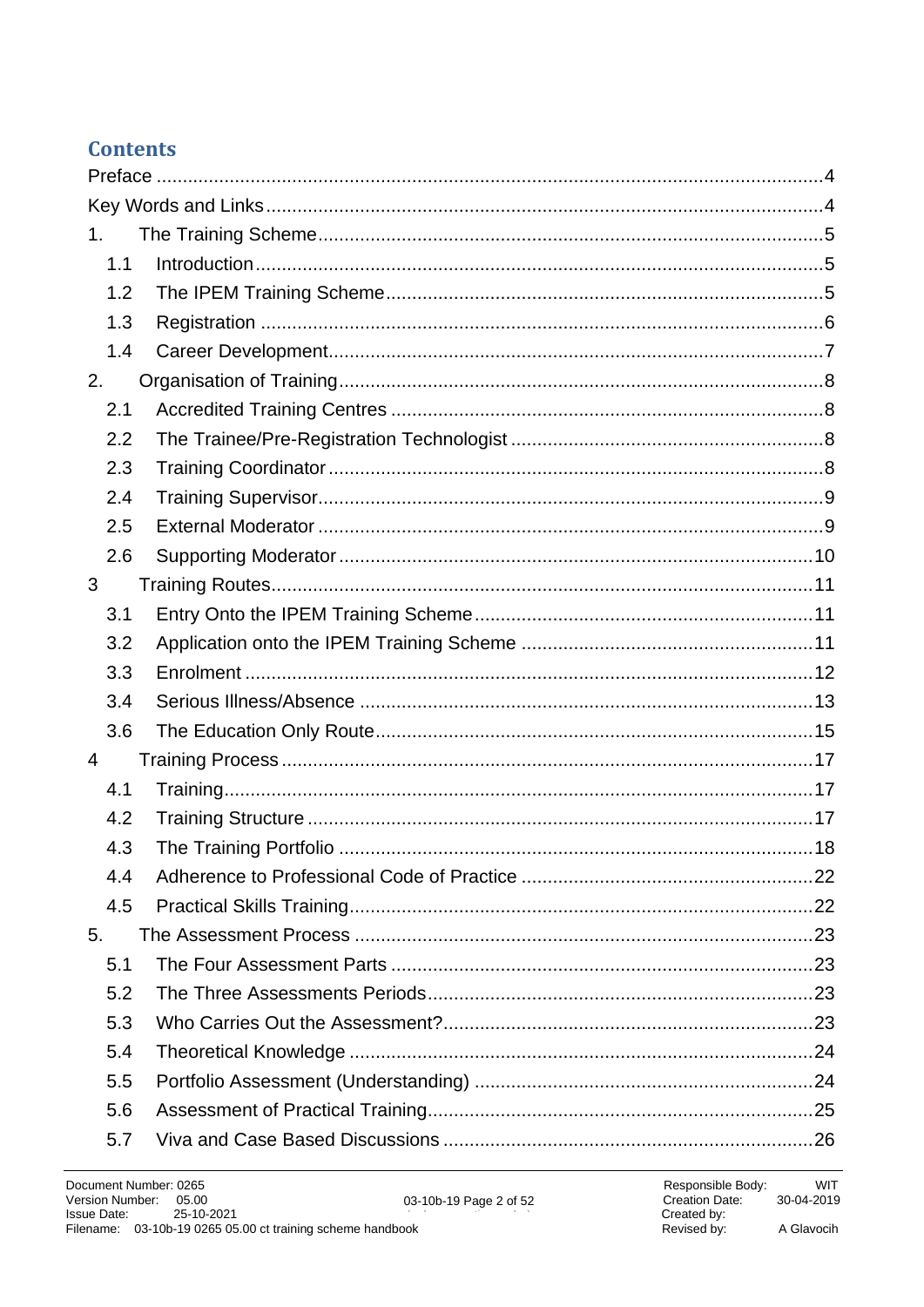| 6.  |                                                                                                                                                                                       |  |
|-----|---------------------------------------------------------------------------------------------------------------------------------------------------------------------------------------|--|
| 6.1 | Continuing Professional Development (CPD) Maintenance 27                                                                                                                              |  |
| 6.2 | Requirements of the Engineering Council and Science Council27                                                                                                                         |  |
| 7.  |                                                                                                                                                                                       |  |
| 7.1 |                                                                                                                                                                                       |  |
| 7.2 |                                                                                                                                                                                       |  |
| 7.3 |                                                                                                                                                                                       |  |
| 8.  |                                                                                                                                                                                       |  |
| 8.1 |                                                                                                                                                                                       |  |
| 8.2 |                                                                                                                                                                                       |  |
| 9.  |                                                                                                                                                                                       |  |
| 9.1 |                                                                                                                                                                                       |  |
| 9.2 |                                                                                                                                                                                       |  |
| 9.3 |                                                                                                                                                                                       |  |
| 9.4 |                                                                                                                                                                                       |  |
| 9.5 |                                                                                                                                                                                       |  |
| 9.6 |                                                                                                                                                                                       |  |
| 9.7 |                                                                                                                                                                                       |  |
| 10. | Process for Dealing with an Unsuccessful Outcome to a Final Assessment37                                                                                                              |  |
|     |                                                                                                                                                                                       |  |
|     |                                                                                                                                                                                       |  |
|     |                                                                                                                                                                                       |  |
|     |                                                                                                                                                                                       |  |
|     |                                                                                                                                                                                       |  |
|     |                                                                                                                                                                                       |  |
|     |                                                                                                                                                                                       |  |
|     |                                                                                                                                                                                       |  |
|     | Portfolio Marking Template for Trainee:                                                                                                                                               |  |
|     | ____________ ………………………………………………50                                                                                                                                                     |  |
|     | All of the sections identified below should be included within the portfolio. Omission of a<br>scoring section will result in an unsuccessful submission. A weighting factor has been |  |

applied to the sections that are to be scored. [....................................................................50](#page-49-2)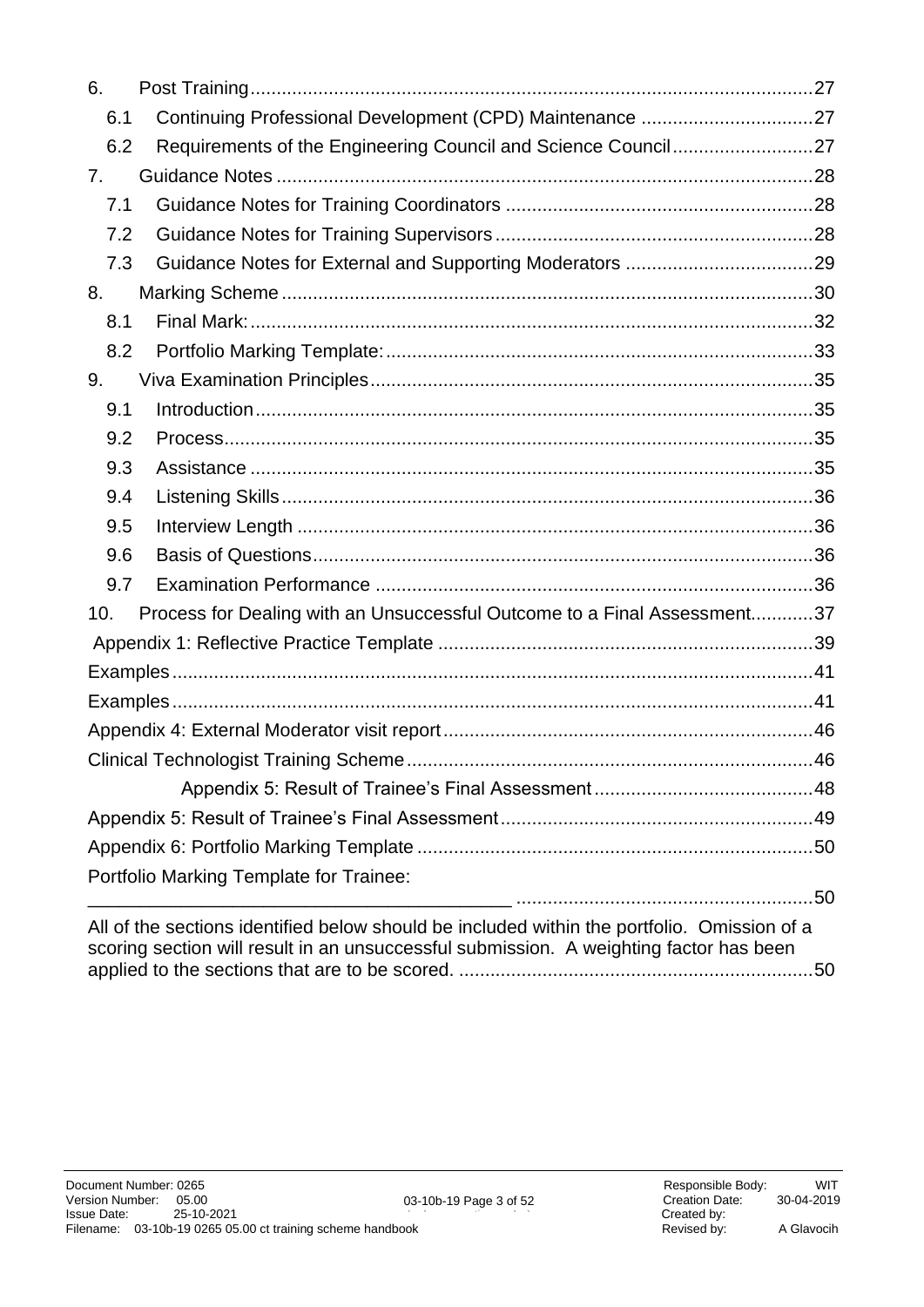### <span id="page-3-0"></span>**Preface**

**This document is only available on-line and it replaces the IPEM Training Scheme Prospectus for Clinical Technologists in Healthcare, October 2001, and previous versions of the Handbook.**

The document gives guidance on the scheme and how it operates and it should be used in conjunction with a number of other documents. Hyperlinks have been included in the document. If any further assistance is required contact the [IPEM office](mailto:training@ipem.ac.uk)

The term 'Technologist' and 'Practitioner' can be considered as interchangeable within this document.

#### <span id="page-3-1"></span>**Key Words and Links**

| Accreditation               | Certification of competence to deliver training in a specified subject or<br>area of expertise.                                                                                                                                                                                                |  |  |
|-----------------------------|------------------------------------------------------------------------------------------------------------------------------------------------------------------------------------------------------------------------------------------------------------------------------------------------|--|--|
| <b>Accredited Registers</b> | A new approach to regulation recently established by government in<br>preference to statutory registers.                                                                                                                                                                                       |  |  |
| Departments                 | Any organisation working in healthcare which wishes to be recognised<br>as an accredited Training Centre.                                                                                                                                                                                      |  |  |
| <b>HCPC</b>                 | <b>Health and Care Professions Council</b> (previously the Health<br>Professions Council (HPC))                                                                                                                                                                                                |  |  |
| MSC                         | <b>Modernising Scientific Careers</b>                                                                                                                                                                                                                                                          |  |  |
| <b>NSHCS</b>                | <b>National School of Healthcare Science was established through the</b><br>Modernising Scientific Careers programme to support the<br>implementation and delivery of the new healthcare science education<br>and training programmes. It is also involved in accreditation and<br>assessment. |  |  |
| <b>PSA</b>                  | <b>Professional Standards Authority</b>                                                                                                                                                                                                                                                        |  |  |
| <b>Statutory Regulation</b> | Regulation covering health and care professionals working in<br>occupations that parliament has said must be regulated.                                                                                                                                                                        |  |  |
| The RCT                     | <b>The Register of Clinical Technologists</b>                                                                                                                                                                                                                                                  |  |  |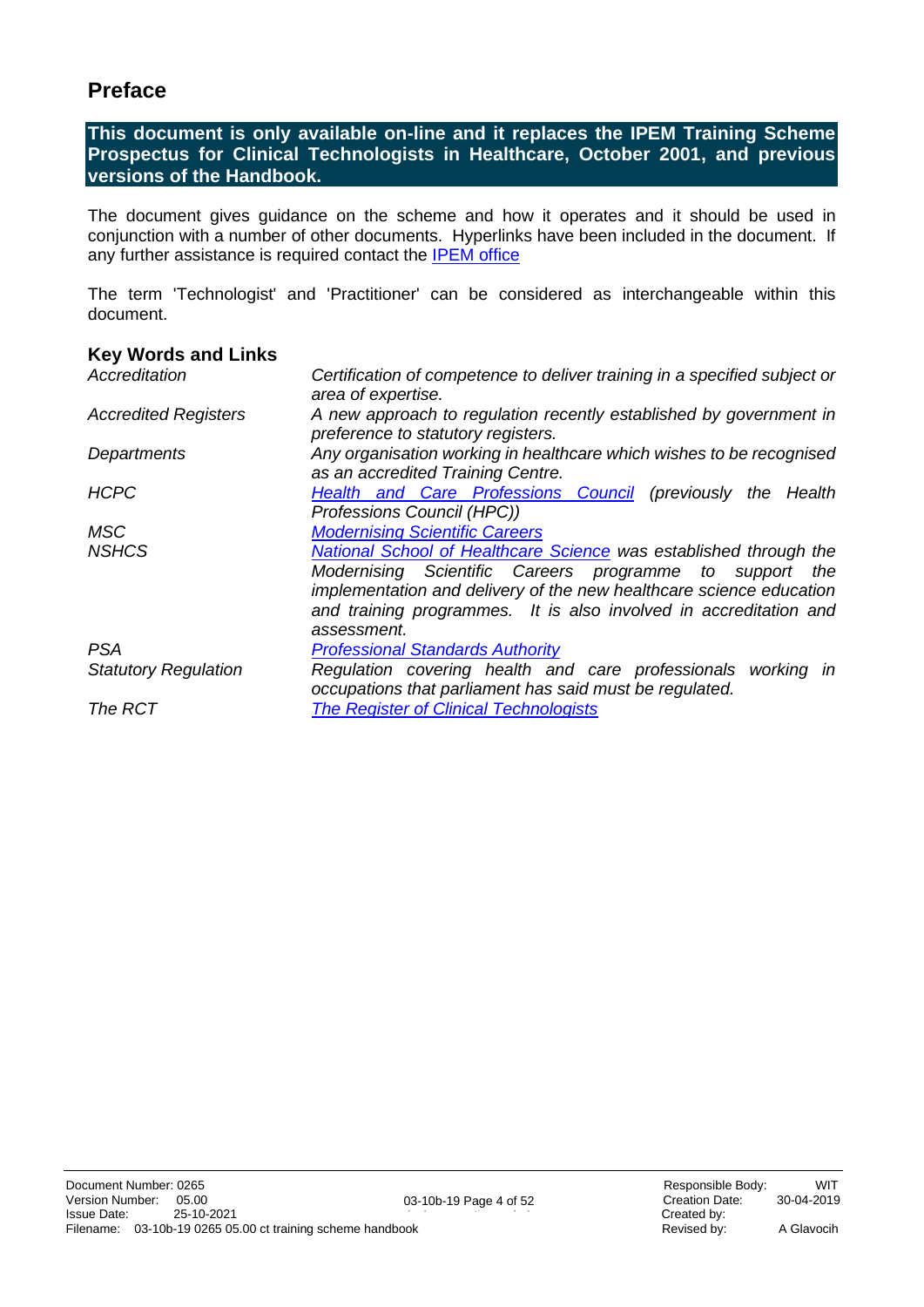### <span id="page-4-0"></span>**1. The Training Scheme**

#### <span id="page-4-1"></span>**1.1 Introduction**

Clinical Technology is concerned with the practical application of physics, engineering and technology to clinical practice and healthcare. These are applied to the diagnosis, treatment and prevention of human disease, and maintaining and improving the quality of life.

Clinical Technologists are Healthcare Scientists who work in NHS hospitals, private health care, academic institutions and the medical device industry. Upon successful completion of the Institute of Physics and Engineering in Medicine (IPEM) Clinical Technologist Training Scheme, they are eligible for registration on the Register of Clinical Technologists (the RCT – [www.theRCT.org.uk\)](http://therct.org.uk/), with the following titles:

- Medical Engineering Technologist
- Radiation Engineering Technologist
- Rehabilitation Engineering Technologist
- Renal Technologist
- Nuclear Medicine Technologist
- Radiation Physics Technologist
- Radiotherapy Physics Technologist

The development of the MSC programme developed through the Department of Health has developed an honours degree programme in Healthcare Science. This has been accepted by the RCT as providing the acceptable educational and workplace-based competencies to be used as an appropriate training programme to develop a Basic Clinical Technologist.

IPEM has recently signed a Memorandum of Understanding (MoU) with the NSHCS to cover joint working on training programme elements including the curricula and accreditation.

#### <span id="page-4-2"></span>**1.2 The IPEM Training Scheme**

The training scheme aims to ensure that all Clinical Technologists following the scheme develop the appropriate knowledge and skills to practice competently in their chosen speciality. It promotes good practice and aims to ensure the protection of the public.

The Professional and Standards Council (PSC) has overall responsibility for developing all aspects of training of Clinical Technologists, including ensuring the appropriate content and assessment of the different elements of training and the accreditation of centres in which training takes place. This work is led by the CT Training Scheme Lead (appointed by PSC) in collaboration with the IPEM Membership and Training Manager.

It is important that the training scheme should be flexible enough to accommodate those new to the profession but also those that bring existing knowledge and skills. It is essential to have the ability to accredit prior learning and/or experience (APEL) and provide training pathways through an education only route or an equivalence route.

The training requirements of the IPEM Clinical Technologist Training Scheme are aligned to the Practitioner Training Programme (PTP) curricula published by the National School of Healthcare Science. Training programmes normally match the relevant PTP curriculum but alternative, equivalent training programmes can be proposed in trainee applications.

For those training in Nuclear Medicine, the [Nuclear Medicine Curriculum](https://www.ipem.ac.uk/media/pdghtxsz/nuclear-medicine-updated-curriculum.pdf) was updated to include computed tomography (CT) competencies, which must be included in Nuclear Medicine training plans for all Nuclear Medicine trainees enrolled from October 2021 onwards.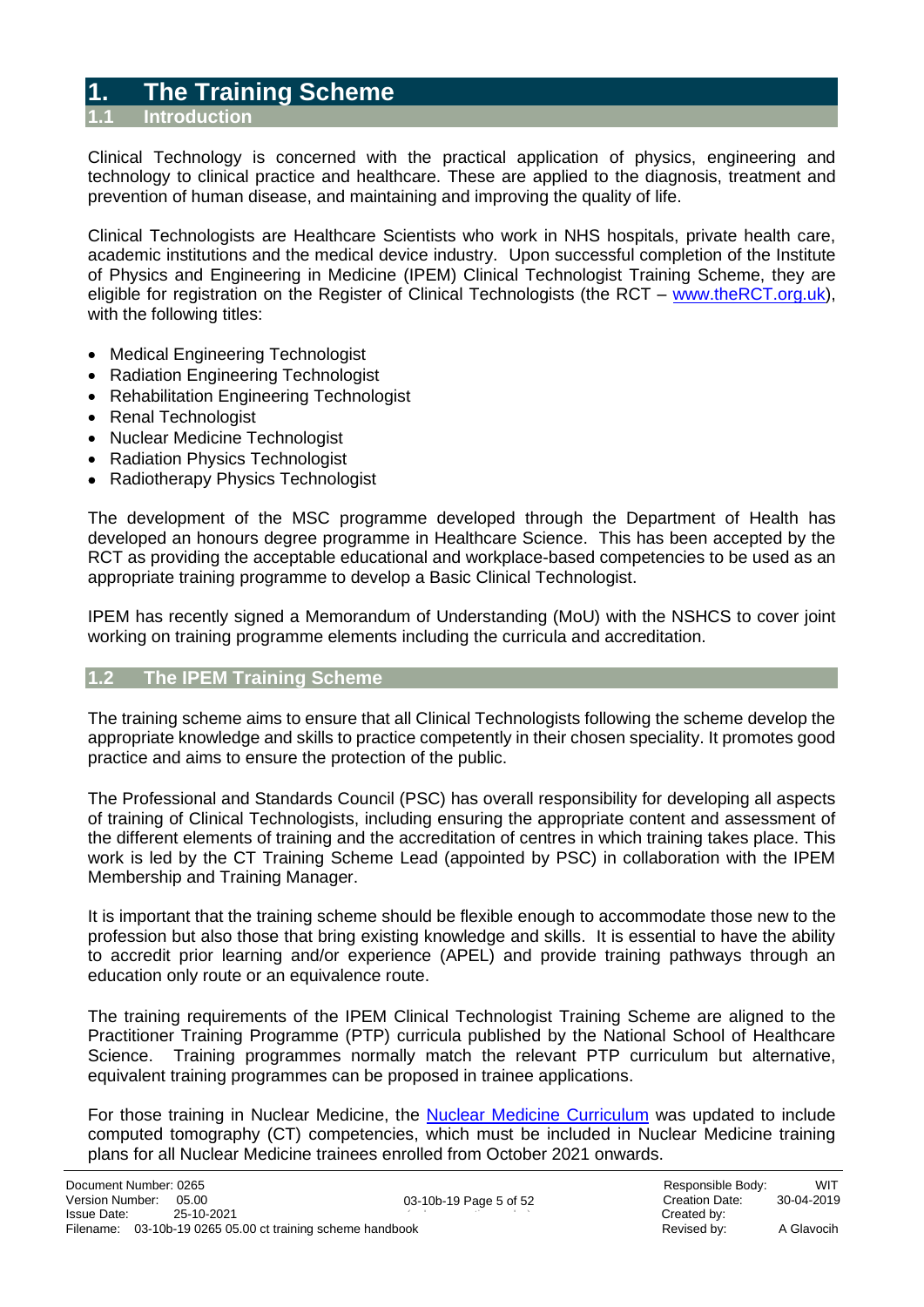The RCT Scopes of Practice specify the work carried out by registered clinical technologists working within a specific field. These scopes are living documents; new scopes may be added and existing scopes updated. The IPEM Clinical Technologist Training Scheme evidence competence in a discipline across an entire Scope of Practice.

#### <span id="page-5-0"></span>**1.3 Registration**

The RCT was first established in 2000 and is now run in partnership by the Association of Renal Technologists (ART), the Institute of Healthcare Engineering and Estate Management (IHEEM) and the Institute of Physics and Engineering in Medicine (IPEM). Since September 2015 the RCT has been accredited by the PSA and holds the PSA quality mark.

To satisfy future registration requirements, the RCT and the associated professional body partners continue to support the view that the profession should take a formal approach to the training of new entrants to the profession to ensure they have an appropriate foundation to their careers.

Workplace requirements and the skill mix required are continually changing as our knowledge and technology capabilities improve. This means that there is a requirement for all scientific staff to review working practices and areas of work to ensure they provide the most effective and efficient services required. Training is a dynamic process that will evolve as disciplines evolve. IPEM will monitor the needs of the services that technologists provide now, and in the future, with the aid of the RCT, the NSHCS, other professional bodies and the PSA, review, update and modify the training scheme and the Scopes of Practice on a regular basis.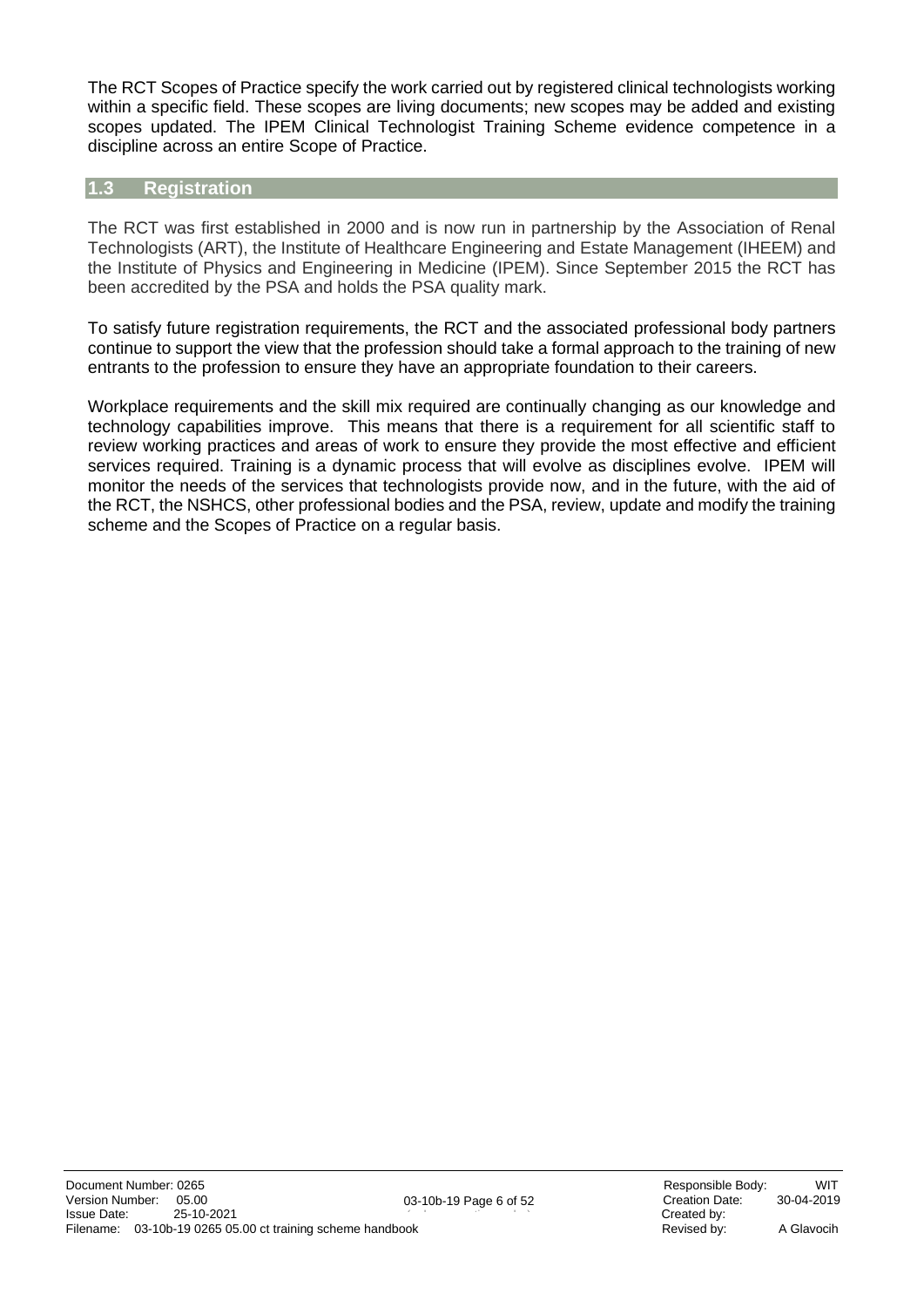<span id="page-6-0"></span>



#### [Read in conjunction with Guidance for accredited training centre](https://www.ipem.ac.uk/media/5oul1zkd/guidance-notes-for-the-accreditation-of-a-training-centre.pdf)

03-10b-19 Page 7 of 52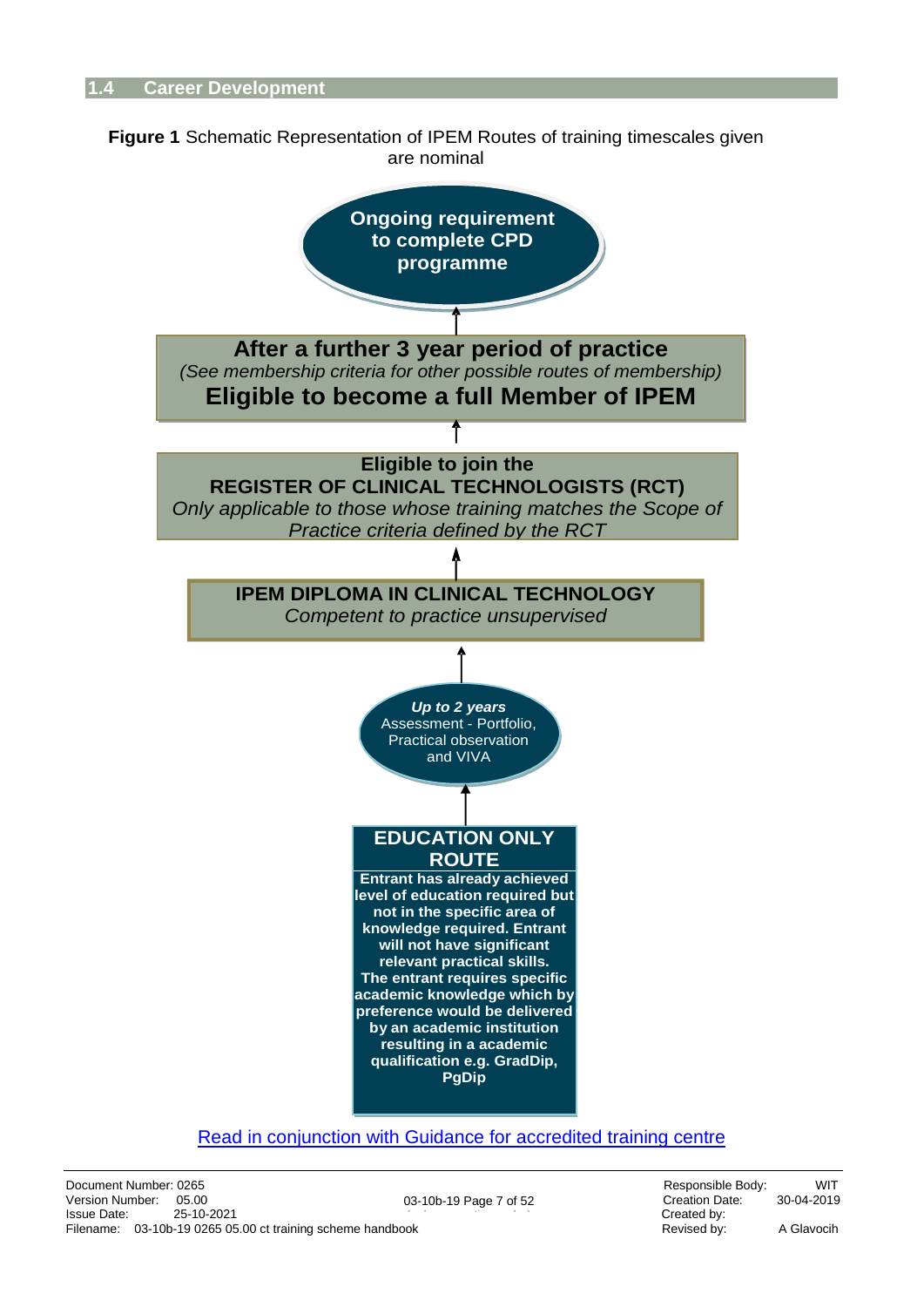### <span id="page-7-0"></span>**2. Organisation of Training**

<span id="page-7-1"></span>**Accredited Training** 

All departments who wish to provide training through this scheme must be accredited by IPEM. Accreditation will depend on the type of training and the subject range being provided. Departments will be expected to demonstrate that they are able to deliver or resource the level of training proposed. They must also demonstrate a commitment to training, i.e. supporting staff to become moderators and to the trainee; by way of protected training time (a minimum of half a day per week).

In order to provide the appropriate levels and range of training it may be necessary for Departments to join together to form a training consortium. This will be especially pertinent for small departments which on their own may not have the manpower or resources required to run as a Training Centre.

All applications for Training Centre status will be vetted and approved by the CT Training Centre Accreditation Coordinator in conjunction with the CT Training Scheme Lead as necessary. Detailed proposals relating to the information required for applications and details of the accreditation process are published separately.

#### **Subject Areas**

The main options are outlined in the [current Scopes of Practice](http://therct.org.uk/how-to-join-the-register/standards/scope-of-practice/) as defined by the RCT together with a list of competencies required for each subject area. Further options may become available in the future and these will be added when available. To ensure eligibility to join the RCT trainees are required to undertake training in one of the Scope of Practice subject areas.

Trainees will be required to demonstrate that they have attained practical skills with appropriate underpinning knowledge by covering the competencies listed in one of the Scopes of Practice subject areas or the MSC Practitioner Training Programme (PTP) documents.

Training Centres are encouraged to provide some short-term placements in order to give their trainees a wider overview of healthcare service delivery unless they are relevant to the main subject.

#### <span id="page-7-2"></span>**2.2 The Trainee/Pre-Registration Technologist**

The term trainee will be used to represent a person following the IPEM Training Scheme and is wishing to obtain registration.

Any individual who is registered as a **trainee** must follow diligently the instructions of those responsible for facilitating the training programme. In the event of any difficulty or problem with the implementation of the agreed training programme, which cannot be resolved by the Training Supervisor, the trainee may make a direct approach to the Training Coordinator or, if applicable, a representative of the educational provider or to IPEM to resolve the situation.

The trainee must be fully engaged in the development of their training plan. The onus on completing the agreed programme of training rests with the trainee. A suitable record of training progress must be maintained by the trainee through the training portfolio. These must be neat and legible and be completed in a timely manner. The use of an electronic training portfolio, in the form of a single PDF, is mandatory.

#### <span id="page-7-3"></span>**2.3 Training Coordinator**

The Training Coordinator for each Accredited Training Centre is responsible for the training scheme. This person will be based in the training centre/consortia and they will be the main contact for the training scheme. The Training Coordinator should be able to sort out the majority of problems or enquiries that trainees have regarding the scheme. For small training centres the Training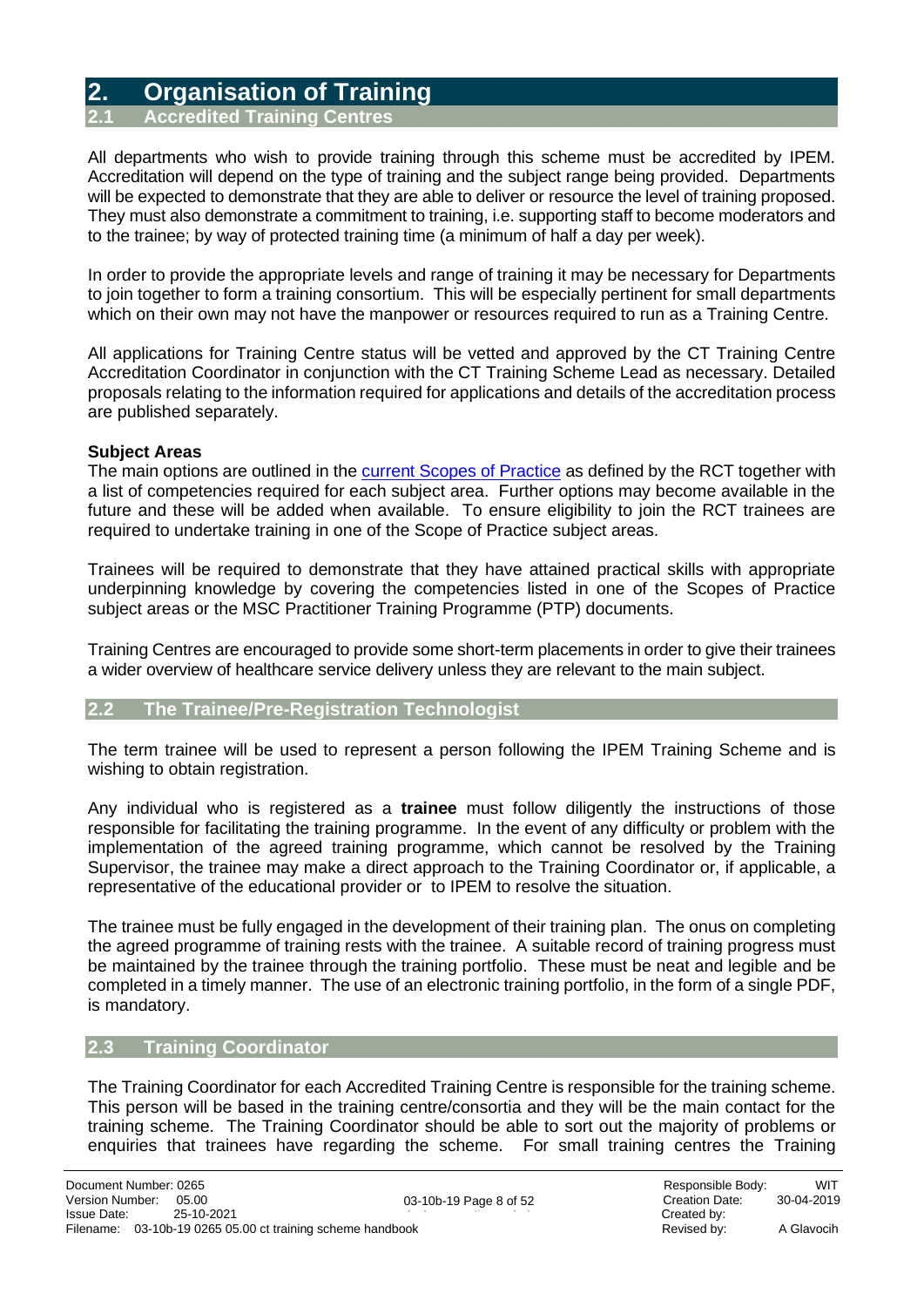Supervisor may take on the duties of the Training Coordinator.

The Training Coordinator should be contacted to deal with any problems over the operation of the training scheme. (By agreement, the Training Supervisor may be the main contact point.) Any unresolved problems should be brought to the attention of the External Moderator as soon as possible. See also ['Guidance Notes for Training Coordinators'](#page-27-0).

#### <span id="page-8-0"></span>**2.4 Training Supervisor**

Trainees will be allocated a Training Supervisor for the subject area.

The role of the Training Supervisor will be fundamental in ensuring that the trainee is developing and that the training plan is progressing.

The Training Supervisor will oversee the training and the allocation of trainers. It is essential that throughout the duration of the scheme regular (at least once per month) formal, documented meetings take place between the trainee and the Training Supervisor to plan and review training. This must be documented use the following; *Supervisor's Review Form* and *Supervisor's Directly Observed Practical Skills (DOPS) and log*. These forms can be obtained from your local Training Coordinator or directly from the IPEM office. N.B. the DOPS log will form part of the trainees final mark and is therefore essential.

The Training Supervisor will ensure the training is assessed throughout the training period and will, where applicable, report training progress to the Training Coordinator. These reports form part of the trainee's portfolio. Please note that the External Moderator will request period submission of Supervisors Assessments and DOPS. These top level form evidence how the training plan is being implemented / evolving and how the trainee is being supported by their Supervisor.

See also ['Guidance Notes for Training Supervisors'.](#page-27-2)

#### <span id="page-8-1"></span>**2.5 External Moderator**

The External Moderator ensures that the professional standards required by the IPEM are fulfilled. In this respect the External Moderator has two roles relating to the Training Centre and the trainee:

- S/he will consult with the Training Coordinator, the Training Supervisor and the trainee and will advise on any problems associated with the training scheme both from the viewpoint of the Training Centre and the trainee. Any unresolved issues will be reported to the CT Training Scheme Lead.
- S/he will assess and monitor the progress of the training and act as an IPEM appointed moderator for assessments carried out locally by the Training Centre.
- Moderators may be asked to perform the viva examination
- S/he will documents assessments using the following: External Moderators Visit Form (2020 version, which contains a Direct Observation of Practical Skills) Portfolio Marking Template Final Assessment Form

Current forms are available on the IPEM website via your login.

(Use the following path: My IPEM > My Committee and Group Workspace > CT Moderators Workspace > IPEM Document Store > CT Moderators > Forms and Templates)

See also ['Guidance Notes for External Moderators and Supporting Moderators'](#page-28-0)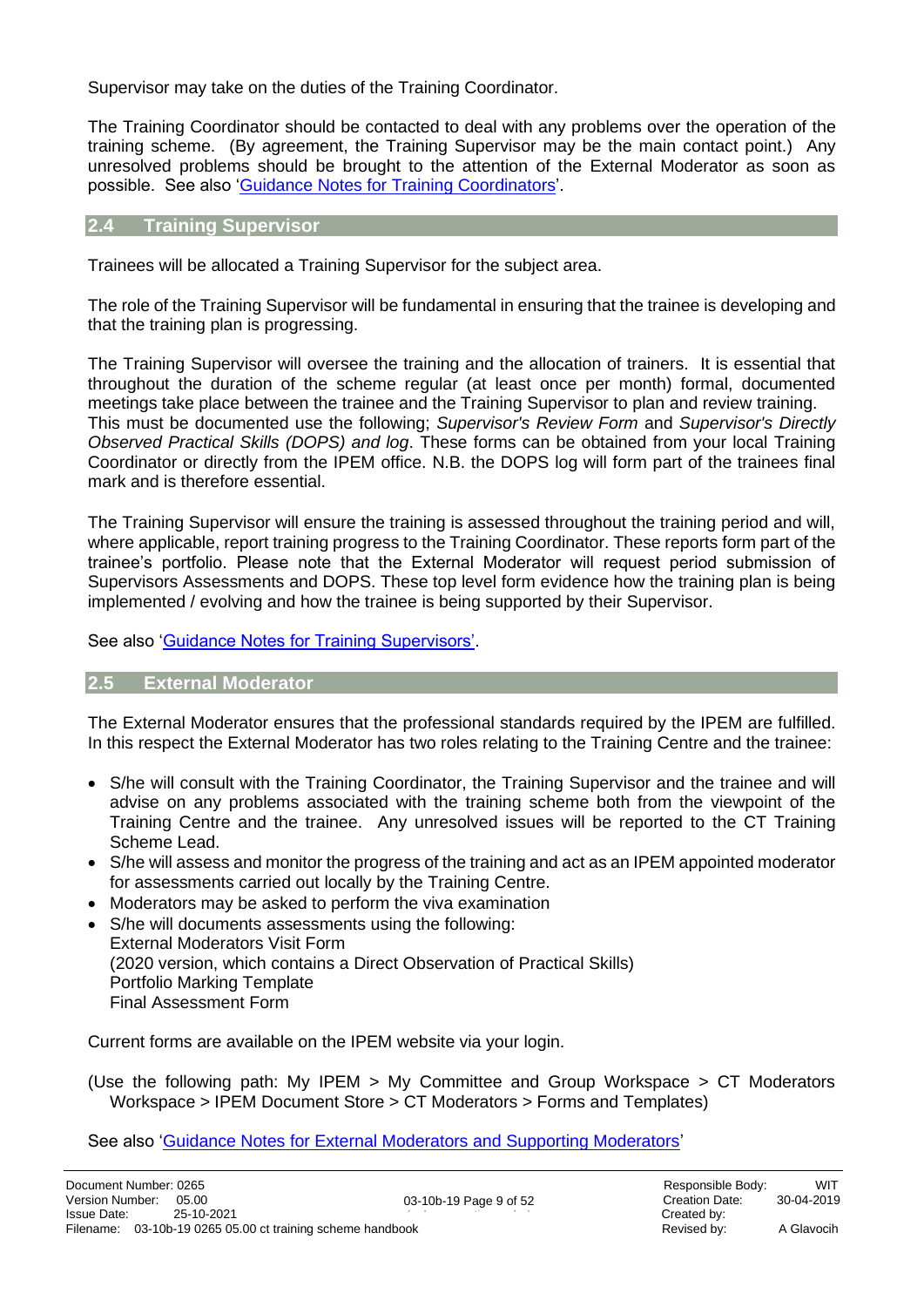#### <span id="page-9-0"></span>**2.6 Supporting Moderator**

A named Supporting Moderator will be appointed at a suitable point during the training period. The Supporting Moderator's primary role is to independently assess the trainee's portfolio and to offer support to the External Moderator. Supporting Moderators may be asked also be asked to perform viva assessment.

#### [See also 'Guidance Notes for External Moderators and Supporting Moderators'.](#page-28-0)

The provision of moderators by accredited centres is crucial for the smooth running of the training scheme and to ensure sufficient support for trainees. Each centre/consortium must provide a minimum of one moderator per subject area accredited and these moderators must be available to take on at least one trainee at a time when requested. If a moderator is unable to fulfil this requirement and a period of two years passes without trainee allocation, they will be considered 'inactive' and the accredited centre will be required to provide an alternative moderator in order to retain accreditation in the relevant subject area.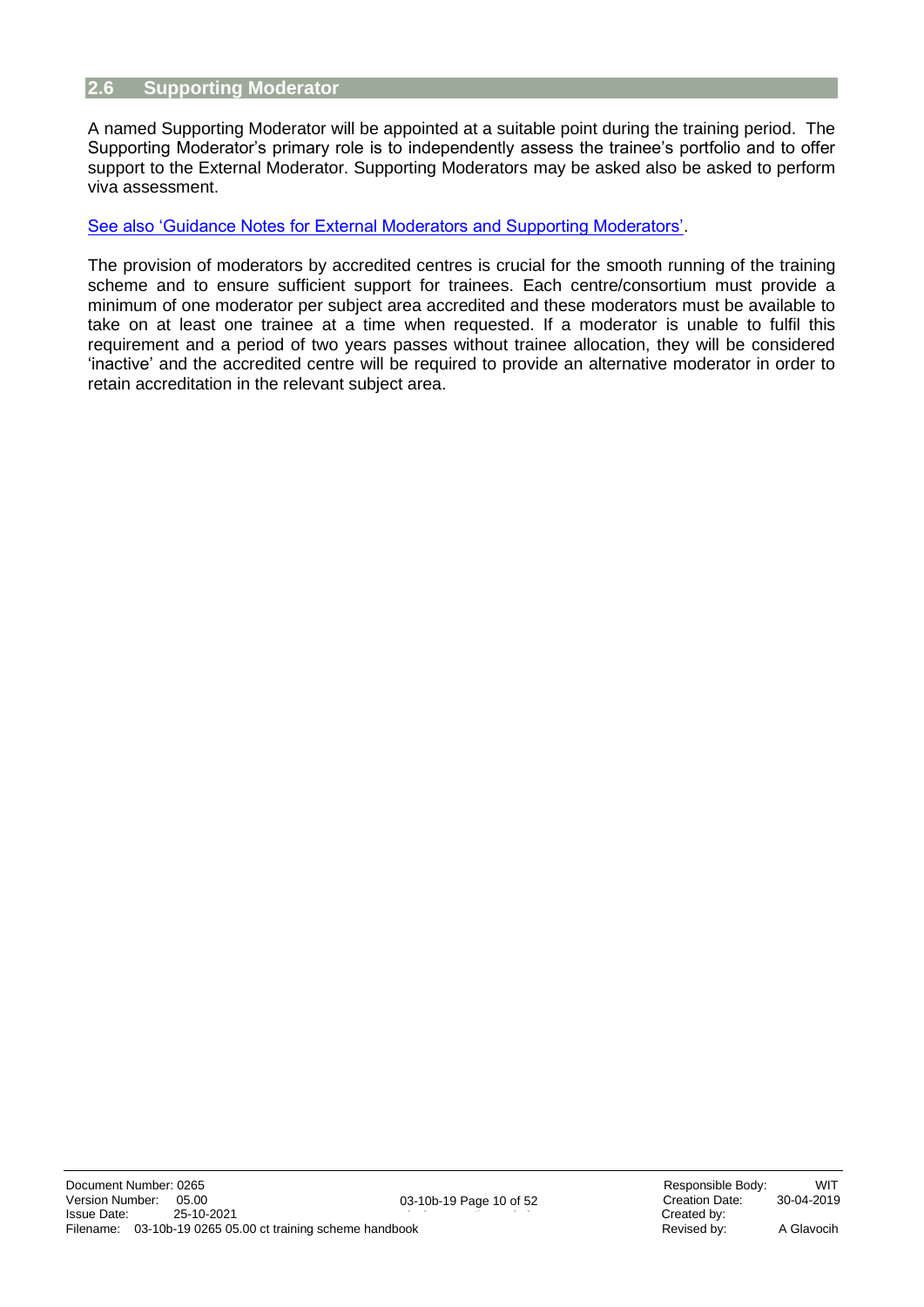### <span id="page-10-0"></span>**3 Training Routes**

#### <span id="page-10-1"></span>**2.12 Onto the IPEM Training Scheme**

The ability to communicate effectively in English is critical to working effectively as a health professional in the UK. Consequently, we can ask you for information about your ability to use English.

For entry onto the training scheme the following will apply regardless of the training route:

- a. Any trainee whose first language is English requires a level 2 qualification (e.g. GCSE at grade C or above) or equivalent.
- b. Any trainee whose first language is not English will be required to obtain an International English Language Testing System (IELTS) certificate. A minimum score of 7.0 with no element below 6.5 is required. If any other testing system is used, you must be able to provide equivalence with IELTS.
- c. Any overseas (non-UK) qualifications must demonstrate equivalence comparison using the UK NARIC (National Academic Recognition Information Centre**)** service.

#### <span id="page-10-2"></span>**3.2 Application onto the IPEM Training Scheme**

The Training Coordinator must submit a fully completed [application form](https://www.ipem.ac.uk/learn/ipem-clinical-technologist-training-scheme/how-to-apply/) that meets the administration requirements for IPEM. (This may be undertaken by the Training Supervisors in some departments.) The application should contain:

- a. Evidence that the academic elements of the application align with the National School of Healthcare Science PTP BSc Healthcare Science Curriculum (Clinical Engineering or Medical Physics) learning objectives. A copy of the qualification certificate and a copy of the associated academic transcript is required. This should be at least a level 6\* qualification, typically a BSc or BEng. The minimum requirement at entry is a level 4\* qualification, typically an HNC or HND backed up with a plan to deliver equivalent level 6\* learning concurrent to training.
- b. A list of competencies to be achieved during training which are comparable to the National [School of Healthcare Science PTP BSc Healthcare Science Curriculum](https://nshcs.hee.nhs.uk/programmes/ptp/ptp-curriculum-documents/) (Clinical Engineering or Medical Physics) work-based learning competencies. Please note that an academic transcript detailing levels and credits is not a recognised qualification and will not be accepted in lieu of such. Reference should also be made to the [RCT Scopes of Practice.](http://therct.org.uk/wp-content/uploads/2021/01/RCT-Scopes-of-Practice-Dec-2020-v11.pdf)
- c. A training plan that shows when and how the intended training will be delivered over the agreed training timespan (e.g., a schedule or timetable).
- d. A registration fee will be charged for the standard duration of the training scheme (24 months) and an official purchase order must be submitted.
- e. Any trainee requiring an extension to the training period will be required to submit a deferral application and if approved, an additional rolling six-month pro-rata fee will be payable. (see 3.3 Enrolment).

\*Applies to England, Wales and Northern Ireland. An alternate qualification framework is used in Scotland where comparable levels are required.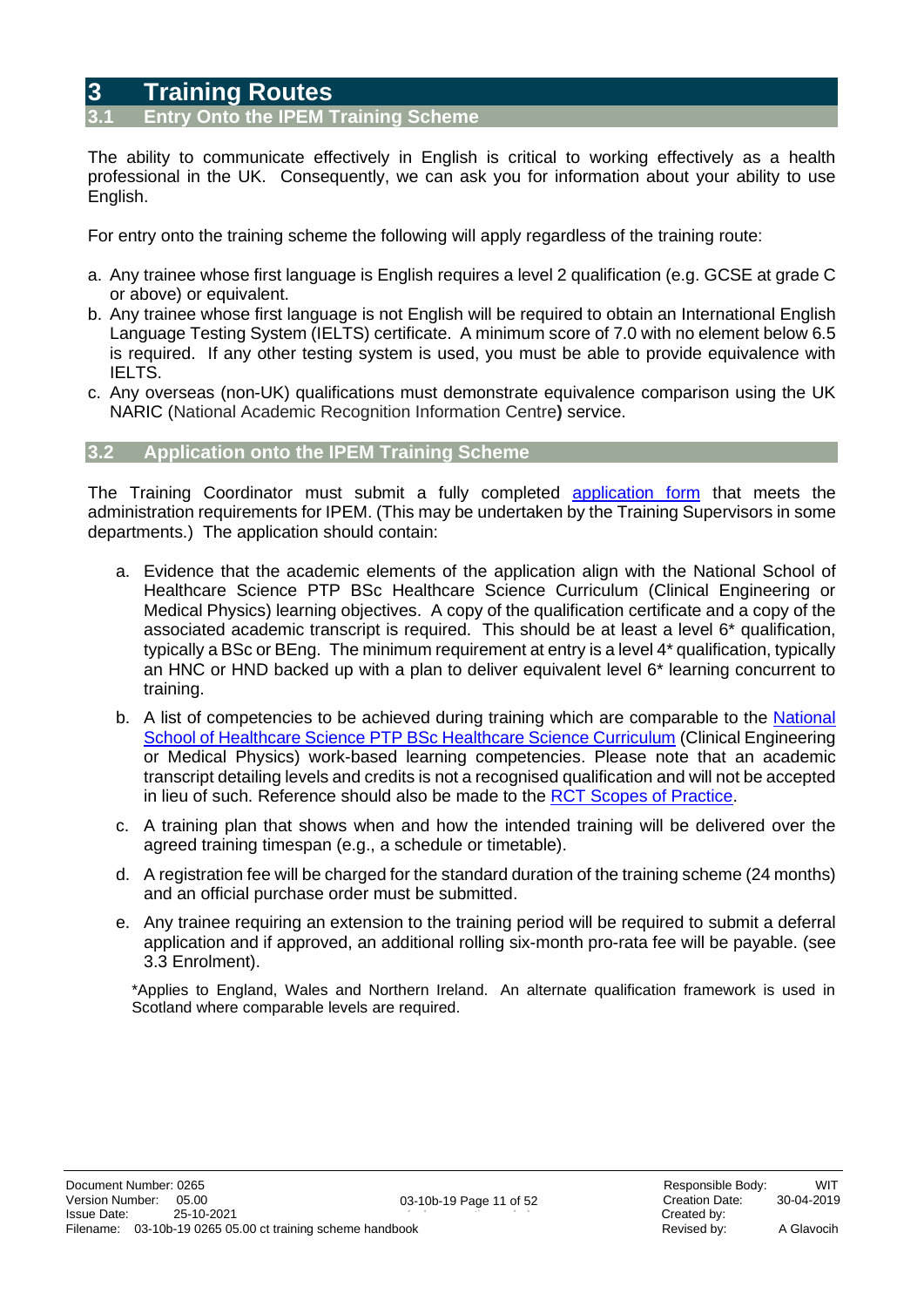#### <span id="page-11-0"></span>**3.3 Enrolment**

Enrolment onto the training scheme will now be limited to two intakes per year, to fall in line with academia, in:

#### **October April**

This will ensure that applications are dealt with, and moderators are appointed, in a timely manner.

The duration of the training scheme will be a standard 24 months so that an assessment and viva date can be determined. Should a trainee wish to increase this training period they should submit a [Deferral of Assessment](https://www.ipem.ac.uk/media/4cjkhngs/deferral-of-assessment-request-for-the-ipem-technologist-training-scheme.docx) request form to the IPEM national office. The request will be considered by the CT Training Scheme Lead, the Chief Moderator and the appropriate Registrar (the 'Deferral Panel'). NB: a penalty may be applied to extensions – maximum of a PASS. An additional fee may also be applied.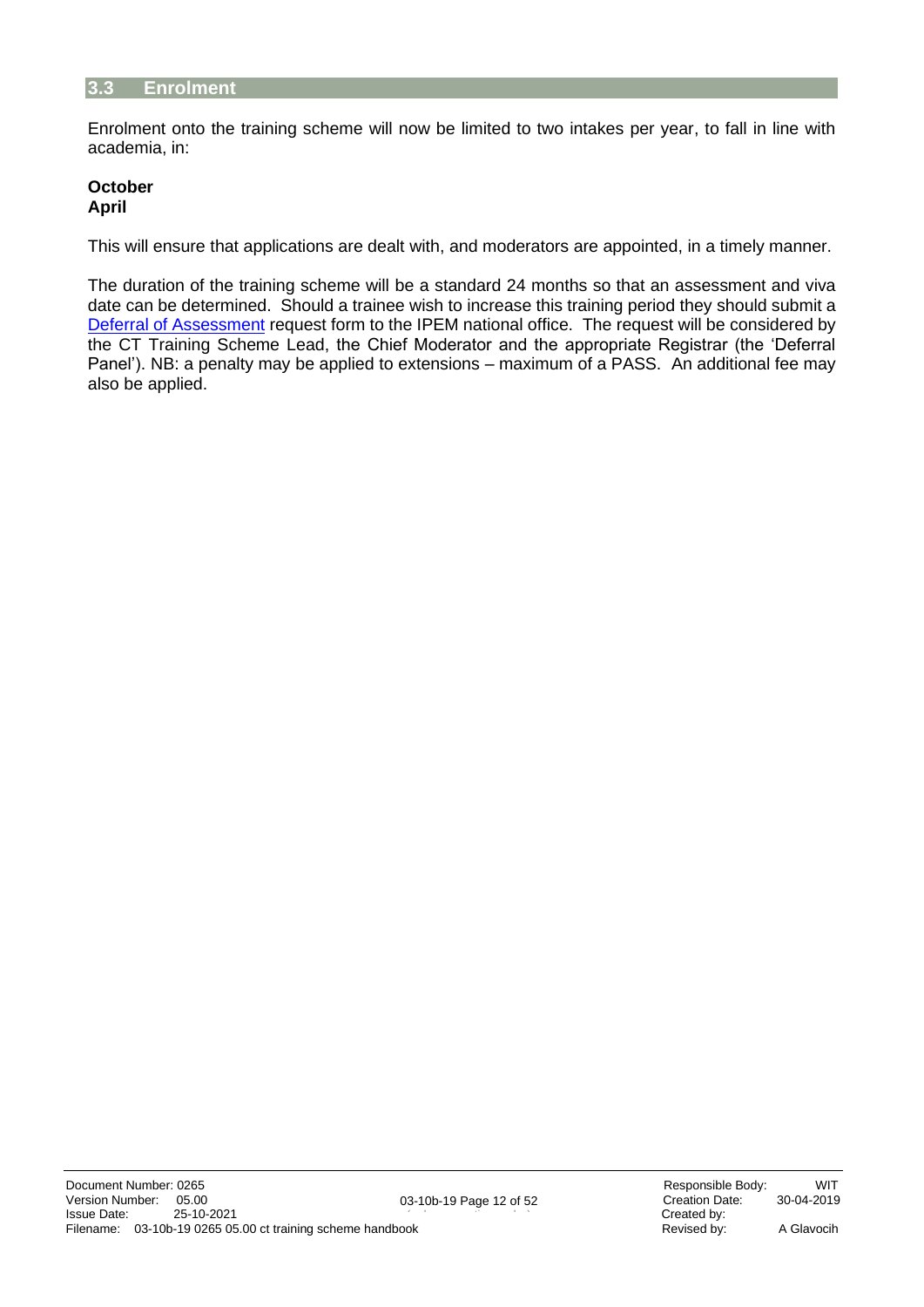#### <span id="page-12-0"></span>**3.4 Serious Illness/Absence**

The IPEM Diploma (T) programme is a 24-month period of formal training that completes a scope of practice ensuring fitness to practice. Lengthy breaks during this short period of skill and competency acquisition are at times unavoidable; however significant breaks in study have a deleterious effect on newly acquired skills and degrade any competencies achieved. This brings into question the candidates previously completed evidence base. Upon return to work, a schedule of DOPS must be documented by the training supervisor to refresh previously completed competencies. the results of which must be forwarded to the External Moderator.

All deferrals / extensions are handled as outlined in sections 3.2 & 3.3.

A significant break in study is defined as between 6 to 12 months.

A break of over 12 months in a programme that lasts 24 will result in the candidate being removed from the training programme. While IPEM is sympathetic the skill / competency base of the candidate is highly questionable as would be there as would be their fitness to practice. They may re-apply but all standard fees and scheduling will apply in all cases

#### **3.5 Induction Day and Timetable**

An induction day for trainee Clinical Technologists will be held in the month following enrolment in order to provide guidance to trainees on their responsibilities. Information relating to training plans, competencies and portfolio will be given in:

#### **November May**

This is an opportunity to ensure all trainees are given consistent information regarding the requirements of the scheme and for them to 'network' with their peers.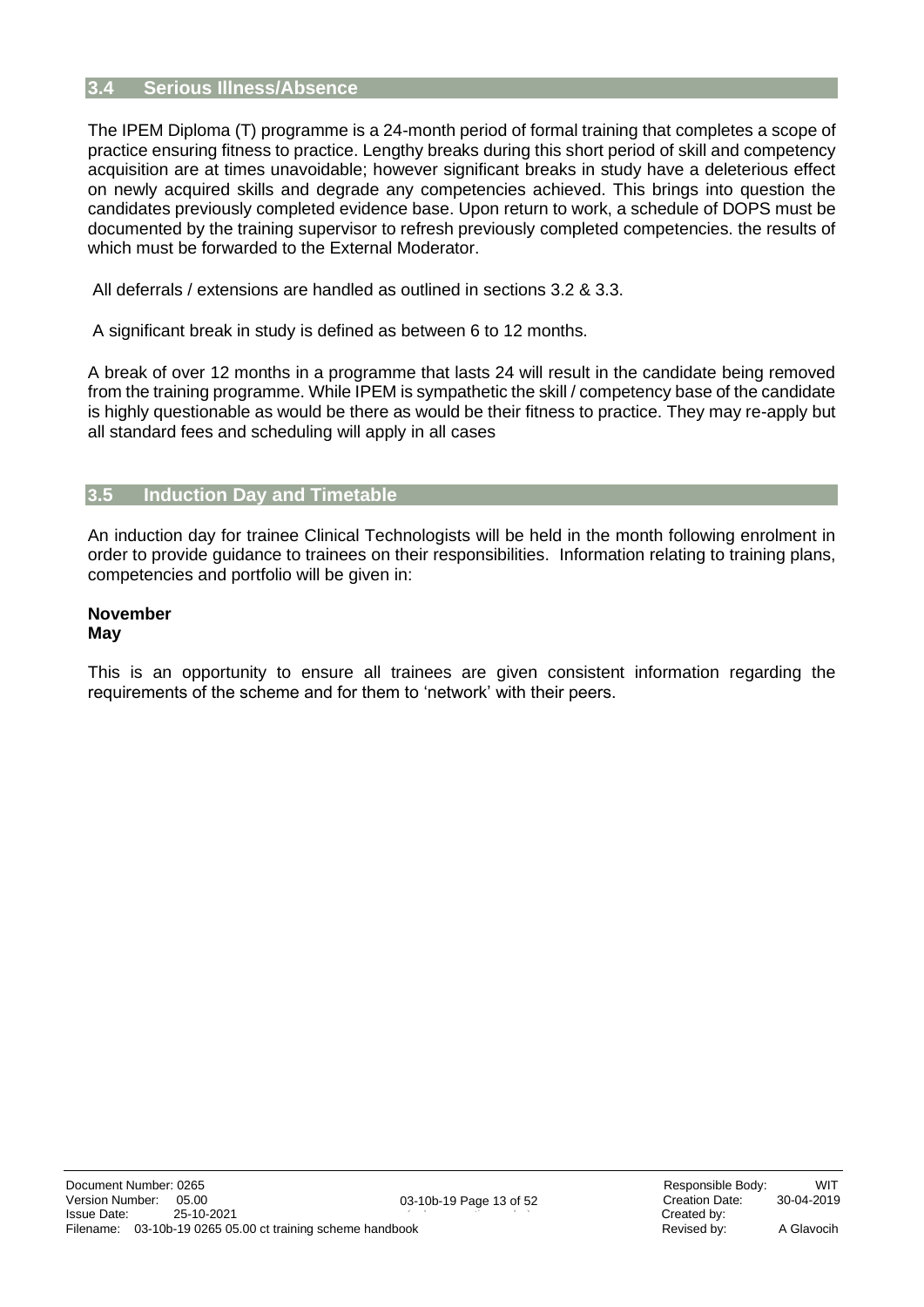|                                                                         | <b>Applications received</b><br>between<br><b>April - September</b> | <b>Applications received</b><br>between<br><b>October - March</b> |
|-------------------------------------------------------------------------|---------------------------------------------------------------------|-------------------------------------------------------------------|
| Enrolment                                                               | <b>October</b>                                                      | <b>April</b>                                                      |
|                                                                         |                                                                     |                                                                   |
| Induction                                                               | <b>November</b>                                                     | <b>May</b>                                                        |
|                                                                         |                                                                     |                                                                   |
| Ongoing training<br>Practical<br>assessments<br><b>Moderator visits</b> | 20 month<br>training period                                         | 20 month<br>training period                                       |
|                                                                         |                                                                     |                                                                   |
| <b>Final practical</b><br>assessment                                    | <b>August</b>                                                       | <b>February</b>                                                   |
|                                                                         |                                                                     |                                                                   |
| Portfolio received by<br>moderator                                      | <b>By 30 September</b>                                              | <b>By 31 March</b>                                                |
|                                                                         |                                                                     |                                                                   |
| Moderator marking<br>to IPEM office                                     | By 31 October                                                       | By 30 April                                                       |
|                                                                         |                                                                     |                                                                   |
| Viva                                                                    | <b>November</b>                                                     | <b>May</b>                                                        |

Please note, vivas will not proceed for any trainee if any other elements are incomplete (i.e. the final practical and the portfolio).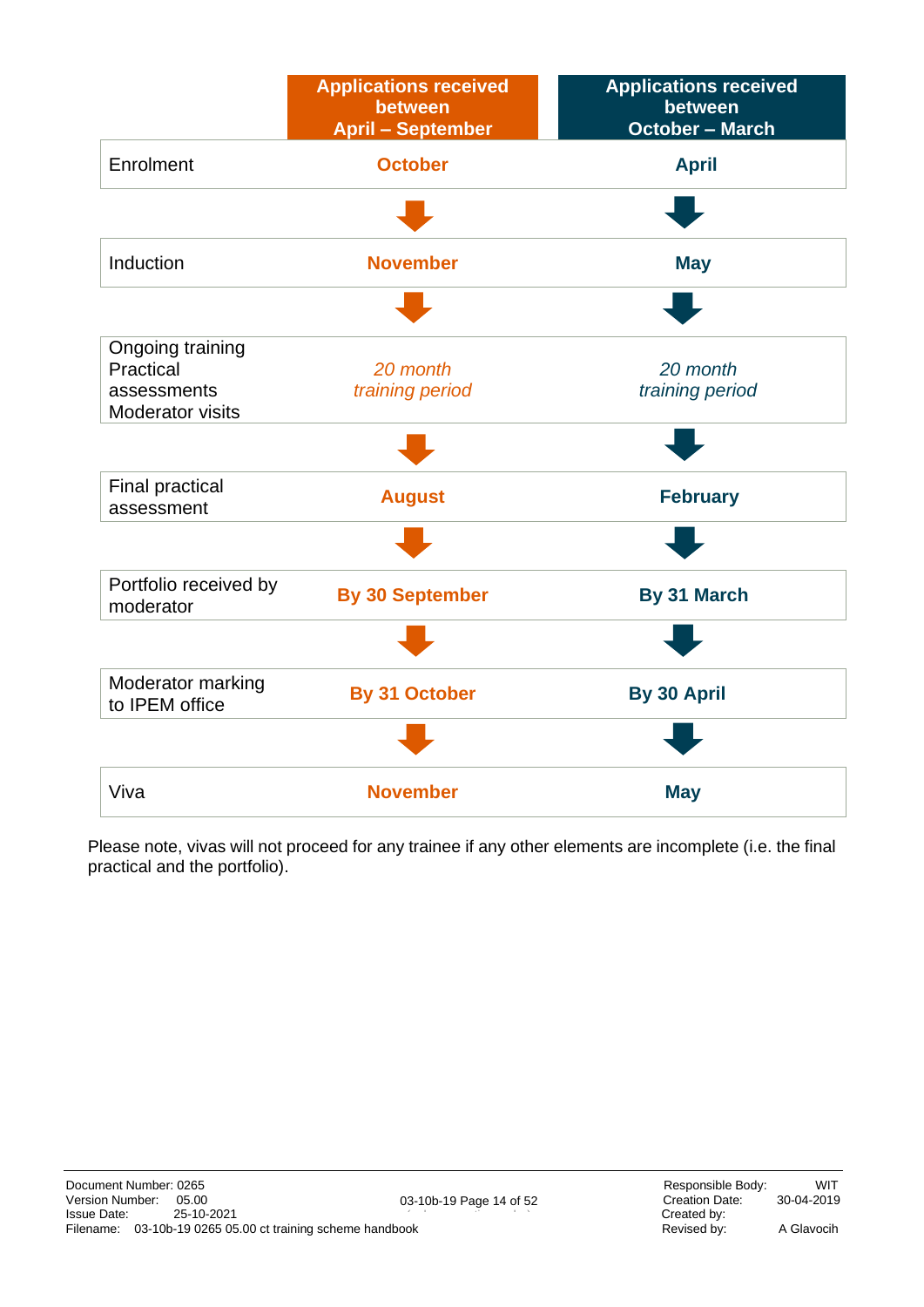#### <span id="page-14-0"></span>**3.6 The Education Only Route**

a. The trainee should enter the profession with an appropriate scientific level qualification, which is recognised by IPEM but lacks relevant specific educational and/or practical training or experience.

For new people to the profession the appropriate **educational to be achieved is level 6 (FHEQ)**. The trainee is expected to supplement any shortfall in education by the end of the programme.

The trainee will be required to follow a full training programme including knowledge and practical competencies, but previous knowledge and experience may be taken into account following a documented accreditation of prior learning and experience process (APEL) process. Reference should also be made to the RCT Scopes of Practice.

- b. The trainee should be employed within an IPEM Accredited Training Centre. If this is not the case IPEM would be happy to help with a Training Centre application.
- c. Before applying to join the IPEM Training Scheme the Department must conduct an individual training review. The training review will devise the detailed basic training plan which must ensure that the appropriate training competencies are identified, and any lack of knowledge and understanding is addressed. It should also be used to identify any areas which can be accredited to prior learning or experience. The training plan should provide a timescale for when the various aspects of the training will be delivered. It is accepted that training delivery may change but the timescale information will allow an assessment of the progress of the training.

Training competencies and knowledge requirements may be based on the RCT Scope of Practice or on the MSC PTP documents (see [MSC Learning Guide\(s\)](https://www.networks.nhs.uk/nhs-networks/msc-framework-curricula/ptp-1/learning-outcomes-indicative-content-and-training-programme-manuals)).

Any variations, additions, restricted practice; omissions or APEL relating to the competencies or underpinning knowledge must be clearly identified and documented in the training plan.

- d. A trainee's application to the scheme should be completed as soon as possible even though enrolment is now formally twice a year. A copy of the training plan should be submitted to IPEM for consideration by the training scheme registrars. The training plan should clearly demonstrate how it fulfils the requirements of the Scope of Practice and that any educational component will be delivered at an appropriate level. On approval by the registrar, the IPEM National Office will appoint an External Moderator [\(section 2.6\)](#page-8-1) and provide them with a copy of the approved training plan including the competency and educational elements to be followed.
- e. It is essential that all aspects of the recording of evidence of training are started immediately.
- f. It is also important that the trainee attends a trainee induction day.
- g. The trainee following this route will not normally be required to study a full BSc (Hons) course as they should have an educational qualification or equivalent at the appropriate level, however, it is likely that some further academic study will be required. Normally this would be delivered through a formal HEI course (e.g. PgCert, PgDip or M-Level modules). Where this is not possible or practicable it may be delivered outside of a formal HEI course (e.g. by local Training Centre staff). If training is delivered outside of a formal HEI course, there is a requirement to demonstrate that this is being delivered to the appropriate standard (BSc (Hons)).
- h. The Accredited Training Centre normally delivers the competence-based workplace training. If it is unable to deliver any aspects it should make suitable arrangements for the competencies to be covered at another centre.
- i. Properly constructed manufacturer courses are an excellent way of providing both knowledge and practical skill-based elements of training and are to be encouraged. It is important to pick up the competencies covered in this process so as not to duplicate training unnecessarily.
- j. A record of the competency together with any other information including results (anonymised) and educational knowledge delivered should be recorded in a **training portfolio**. The portfolio must be in electronic form; specifically one PDF. The gathering of information for the portfolio should be started immediately the trainee takes up their post. It is also important that the reflective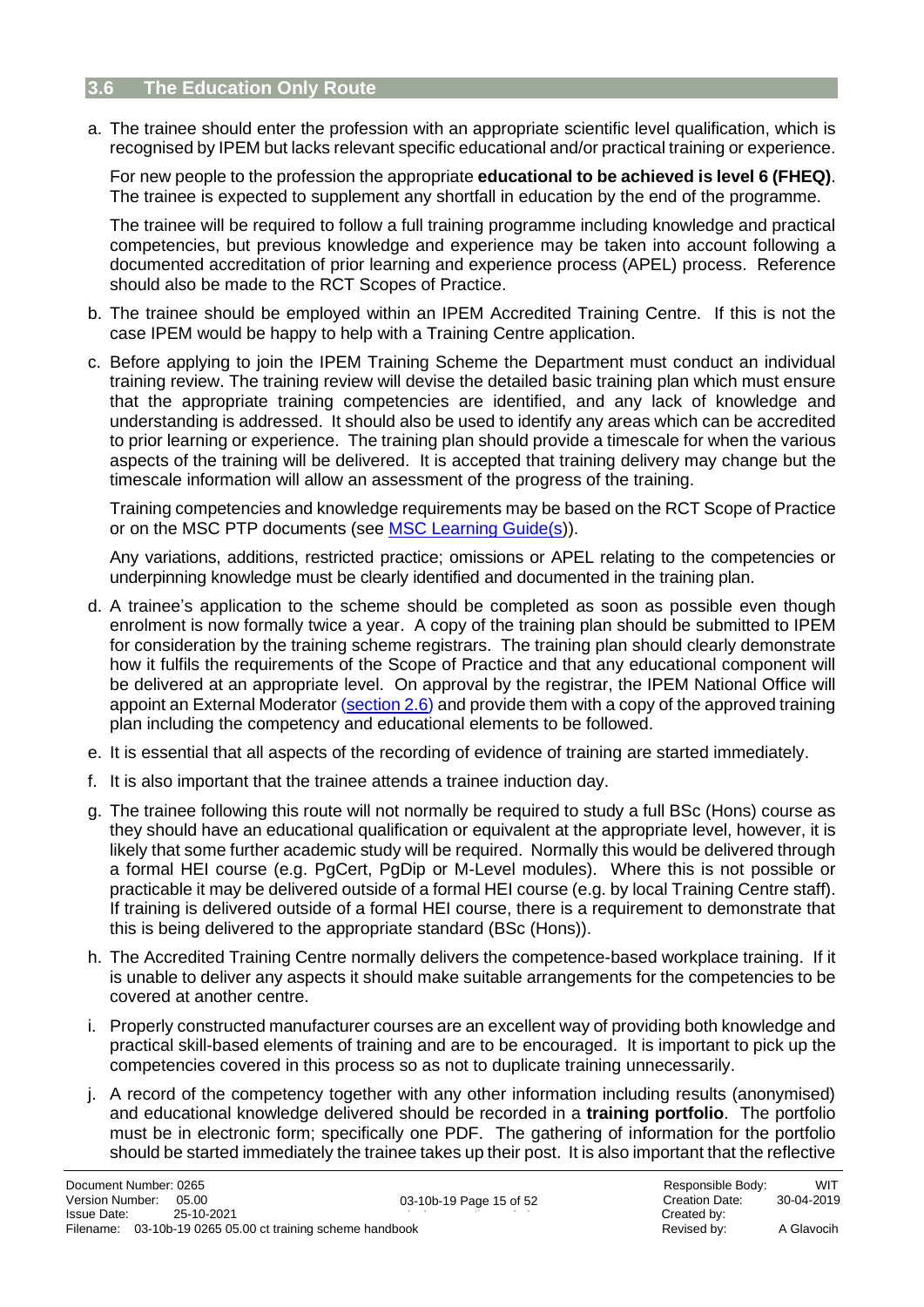practice element of the portfolio is also started immediately.

This portfolio will need to be assessed and marked by the workplace trainers/supervisor. This may mean that some training of staff in those roles will be required. The portfolio will be examined and marked as part of the final assessment by an External Moderator or some other appropriate person appointed by IPEM.

k. The trainee will be required to undertake a central Viva according to the agreed timetable.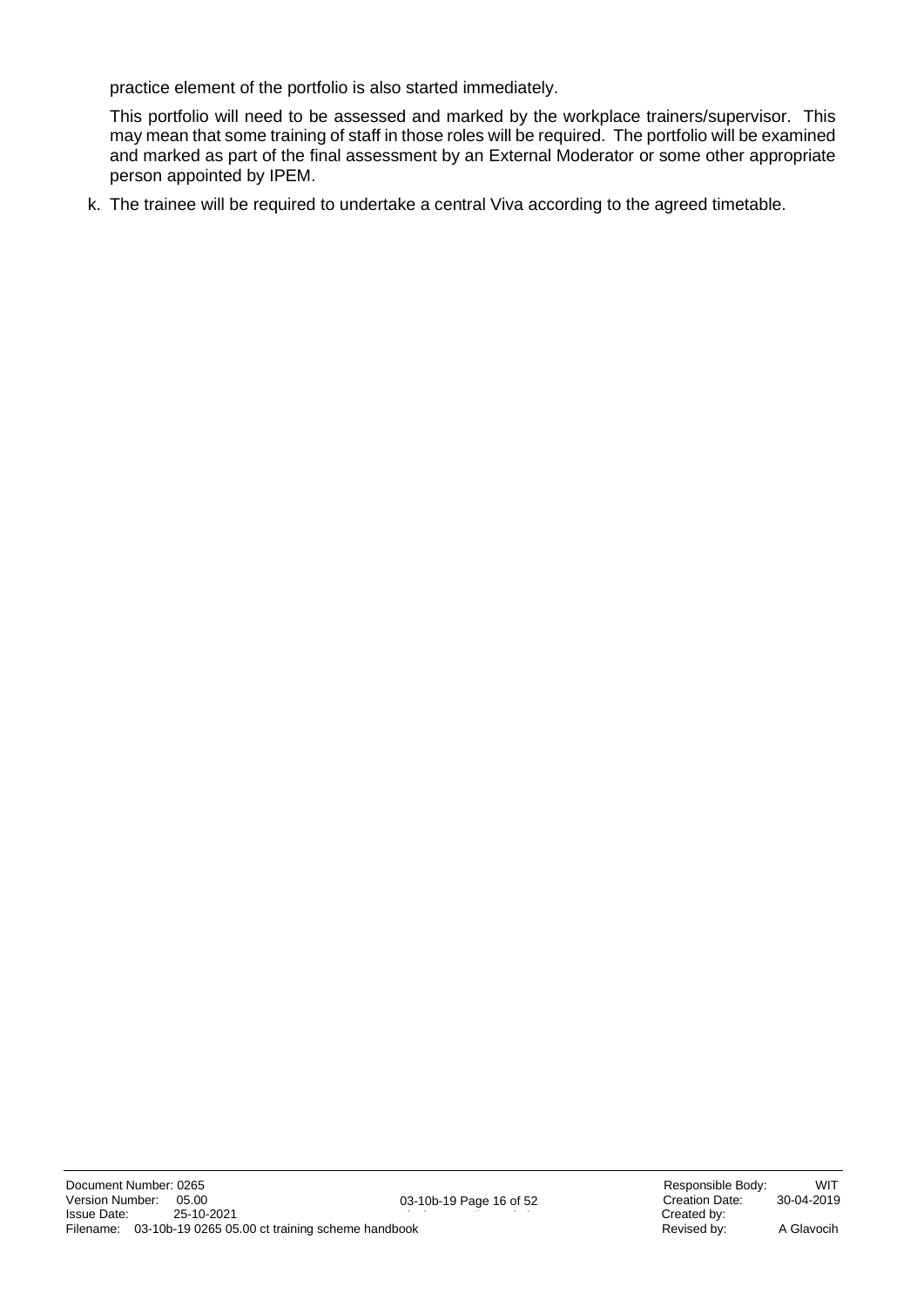### <span id="page-16-0"></span>**4 Training Process**

#### <span id="page-16-1"></span>**4.1 Training**

The Training Centre providing the workplace training will ensure that the training competencies are covered and that any specific underpinning knowledge that won't either be covered by a formal education course or needs to be contextualised to the activity is delivered. Any training competencies (practical or knowledge based) accredited to prior learning or experience should ideally be done prior to the training programme commencing and the rationale for APEL must be recorded and submitted to IPEM.

The Training Supervisor will meet formally with the trainee at least once a month and will discuss and review the training progress in the last month. They will agree the training targets for the next month. The training delivered in the workplace will entail the trainee operating with an appropriate level of supervision. It is suggested that where appropriate and practicable the trainee is taken through the training stages of observing, assisting, performing under close supervision and final performing independently but with remote and outcome supervision.

If any training competencies cannot be delivered in a particular workplace the Training Supervisor/Coordinator must ensure arrangements are put in place (i.e. visiting another site) to enable the competencies to be covered.

Where the trainee covers a wide Scope of Practice (e.g. Radiotherapy Physics) but the role in which they are employed covers a smaller part of that practice (e.g. dosimetry planning) they still must experience all areas (e.g. Dosimetry QA, Mould Room, Brachytherapy). Trainees are not required to be fully competent (i.e. experienced and able to work unsupervised) in all of these areas in their Scope of Practice where they will not be practicing however, they do have to be 'process competent'. This means they must understand the processes, the part they play in the patient pathway and where possible perform the skills as much as practically possible. In some patient critical areas this may be restricted to training systems or just observation. The training portfolio must however demonstrate a good understanding across the whole training. It should be made clear in the portfolio where restricted training has been employed.

**The trainee needs to collect different types of evidence as they proceed with training. For example, a well-planned DOPS is a witness statement documenting multiple competencies. Training may also require critical scientific analysis or additional knowledge gained from background reading (which would need to be appropriately referenced e.g. using the Harvard or Vancouver method consistently). How this theoretical knowledge base informs practice must be documented.** 

**Evidence of hands on experience (practical training is essential). The trainee should demonstrate a good basic understanding of the subject. The evidence submitted should also demonstrate those aspects of core competencies associated with the role, e.g. communication, presentation skills, appropriate use of language (medical and scientific terms) and an appropriate level of anatomy, physiology and disease pathologies.**

**A useful benchmark of the principles, values and the standards of behaviour and practice can be found in the Academy of Healthcare Science Good Scientific Practice document.**

The main evidence of training should be recorded in a personal training portfolio.

#### <span id="page-16-2"></span>**4.2 Training Structure**

The training needs no longer be split into part 1 and part 2; however, the information below exists for information and as a reference for those that currently are on such a structured programme or for those centres that continue to follow that structure.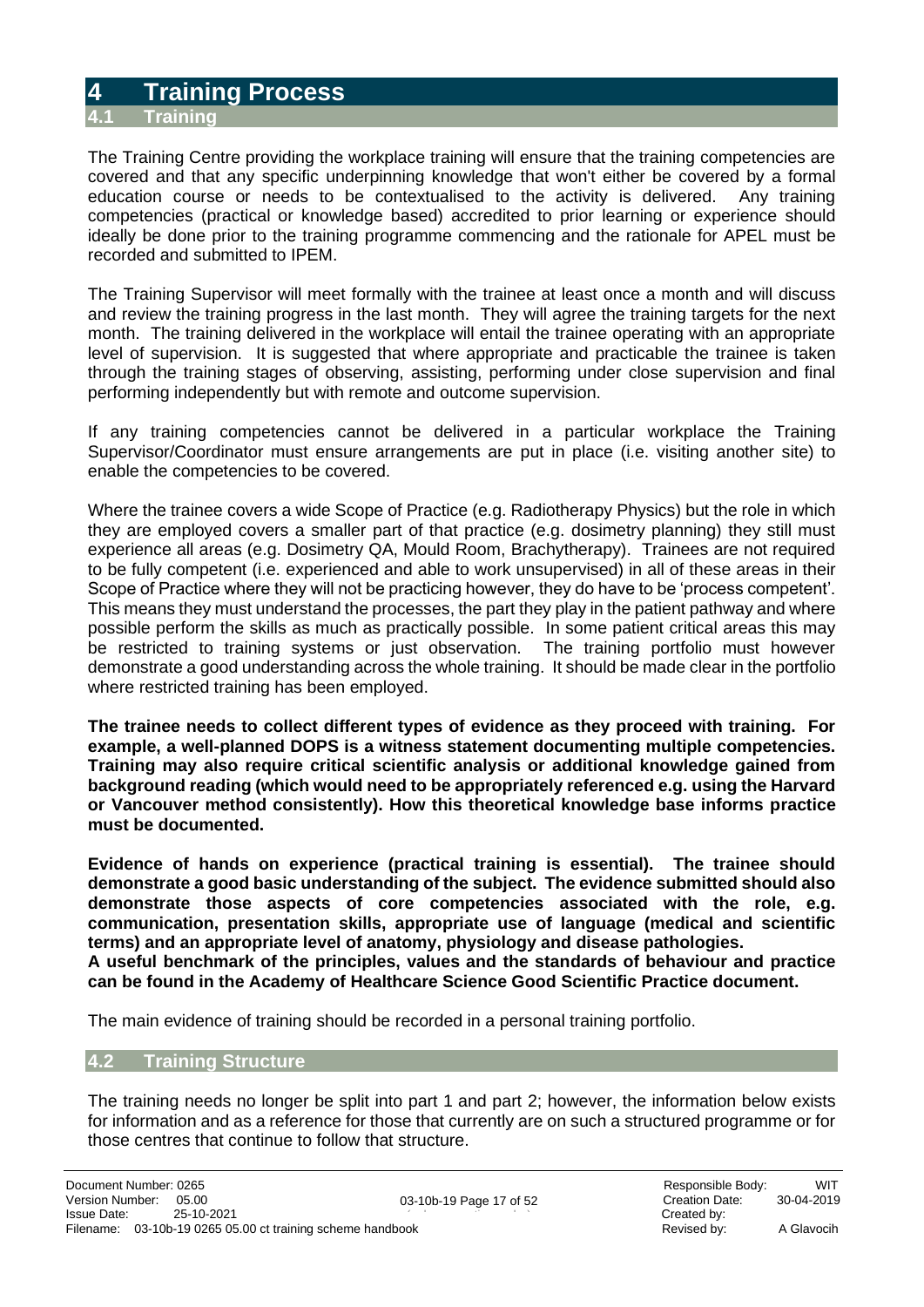#### <span id="page-17-0"></span>**4.3 The Training Portfolio**

#### *Format*

**The portfolio is the main record of evidence of training. It should contain information which demonstrates the work that has been carried out and the number and the level of competencies which have been acquired as well as appropriate educational knowledge.**

**The portfolio must be in an electronic format and may include photos, scans etc. At the point of submission it must be in the format of one PDF document. The pathway through the training should be obvious, as should ease of navigation via hyperlinks as it will affect your supervisor and moderator's ability to assess you. The External Moderator may request a review of the portfolio for comment pre-submission. A PDF format ensures the portability of most portfolios e.g. they may be e-mailed.**

**The portfolio should not be a textbook and should largely contain the trainee's own training work. A well-structured portfolio which clearly demonstrates at least 80% of the competencies as described in the scope of practice is a minimum requirement.** 

**The portfolio should be divided into appropriate sections. There should be a contents page, each section, competency and associated evidence should be clearly identifiable.** 

**The portfolio should also clearly identify the trainee and any others that have been involved in the training process.** 

**Any evidence provided relating to patients must have all identifiable data removed. Failure to do so will result in sanctions being applied; the most severe resulting in a fail. This will also be reported to your employer as a breach of data protection.** 

**When submitting the portfolio to the Moderators for final marking, prior to the viva, the portfolio must be a single PDF. It must not be submitted as separate files. For security reasons, if the portfolio is to be uploaded to the IPEM CT Portfolio Submission workspace, the [IPEM office](mailto:training@ipem.ac.uk) must be contacted in advance in order to obtain a password for the portfolio. For guidance on how to put your portfolio together, please read the [E-Portfolio guidance.](https://www.ipem.ac.uk/media/v1sdeehq/e-portfolio-guidance.pdf)**

#### *Content*

**The purpose of the training portfolio is to provide evidence of training, should cover each competence (including any underpinning knowledge gained relating to the training undertaken) and should demonstrate competence as a Clinical Technologist. It should also show the trainee's development and ability to assess skills and understanding through reflective practice. The trainee should keep a copy of the training plan and keep a record of progress, assessments and reports.**

The trainee must demonstrate that they have covered the major elements of the required competencies and that significant areas have not been omitted.

The portfolio is the trainee's opportunity to describe what they have carried out or learnt and the practical skills they have acquired.

The trainee should clearly record their level of involvement at each stage, i.e., observed, assisted, performed under supervision, performed independently.

The portfolio is not intended to be a textbook – the general layout should be well thought out and the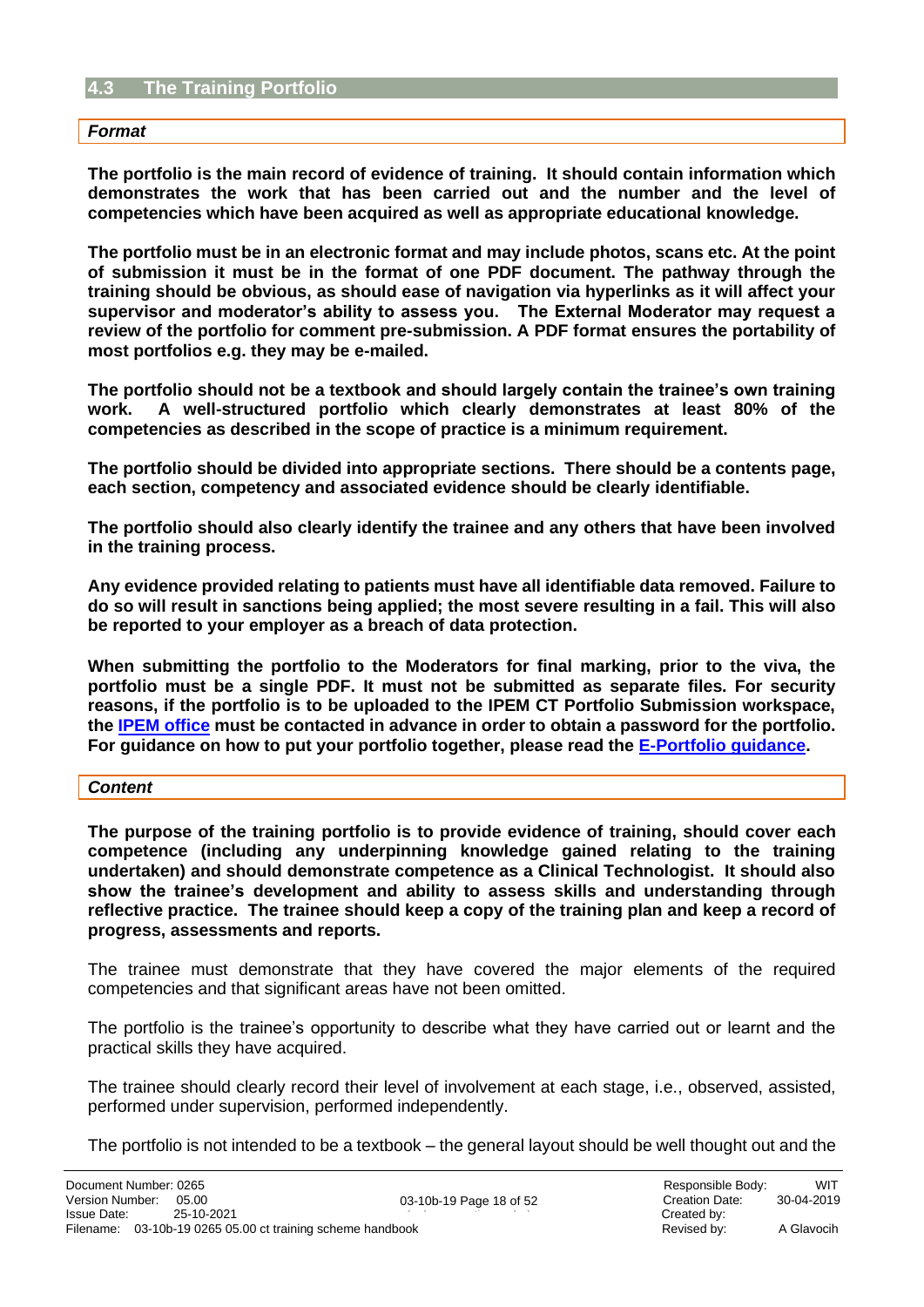content should be well chosen, clear and concise.

The competencies covered within the various sections should be clear and be cross-referenced to the training plan competency list.

The portfolio should include clear references wherever necessary to:

- a. Other parts of the training portfolio.
- b. Workplace documents such as scans and reports.
- c. These items should be commented on directly to demonstrate relevant knowledge or understanding. The trainee is expected to demonstrate in his/her own words an understanding of a process/task. Where protocols or procedures are included, they must be annotated with specific relevant comments to show knowledge/understanding or be used as part of the training assessment process. Any information included must be anonymised.
- d. The HEI portfolio (where a formal educational course is being followed).
- e. Any other relevant information.

The portfolio should have:

a. **A contents page** and be sectioned appropriately.

#### b. **A training plan**

The training plan generally indicates what is to be covered (high level learning outcomes) during the training and approximately at what point during the training this will be done. This should be reviewed regularly by both the trainee and supervisor and may be subject to some changes especially in relationship to the timing of training.

This is a key item in the application for registration on the IPEM training scheme.

The training plan should be referenced to the competency document. It may be appropriate to use the competency document to form the training plan by adding the expected timings to it.

#### c. **Reports**

There is a requirement to hold regular formal meetings (monthly) between the Training Supervisor and trainee. The IPEM Training Supervisor report form and a relevant DOPS should be completed. This should record what training was planned for the previous month confirming if this has been completed, partially completed or not started. Also, there is a section to list what training is to be done during the next month and how this is to be assessed. The important point is that the training highlighted in this report should be referenced to the training plan/competency document. The Moderator may request copies of the Training Supervisor report form / Supervisor DOPS to assess progress / support in training periodically.

#### d. **Certificates, record of attendance, awards etc.**

This is a section to keep any certificates, programmes of meetings attended etc. that are received during the training period.

There should also be a brief summary of the course and a review of how it applies, if at all, to the trainee and/or to the workplace they are in on a day-to-day basis. A good way of doing this would be through reflective practice and cross referencing it.

#### e. **A competency document**

This is the list of workplace training competencies which are to be signed off when completed. They should cover the whole range of activities undertaken identifying the various tasks expected to be performed. Where appropriate these can also be used to indicate the time when various stages of attainment in the competencies are reached, for example:

- 1. observes
- 2. assists
- 3. performs with supervision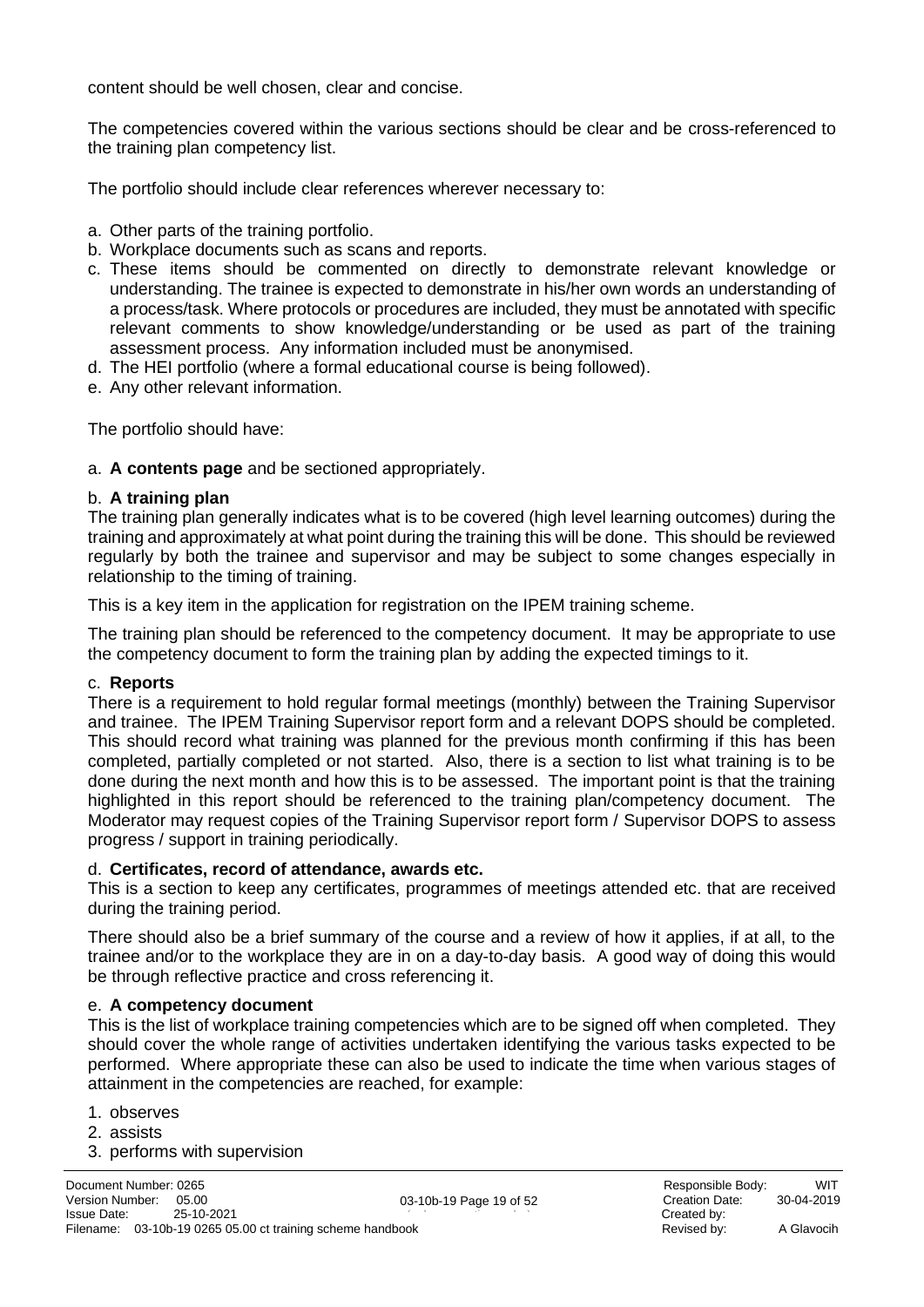#### 4. performs with minimal supervision

The trainee should always be able to support their practice with underpinning knowledge at the appropriate level for the task and attainment stage they have reached.

It is suggested that a summary matrix may be created and used as a quick guide method of seeing what training has been completed and what training is outstanding.

#### f. **Evidence**

This is to support the knowledge and skills obtained through the competency training and educational knowledge delivered in the workplace. Some tasks will be undertaken in the workplace before the underpinning knowledge is delivered. Whoever is acting as trainer should provide sufficient underpinning knowledge so that the trainee is able to fully understand what is being done, why it is being done and how this knowledge may be used to appropriately adapt the current actions being followed to ensure a safe and acceptable outcome.

The evidence may include and take the form of:

- a brief statement of the overall task/competency being undertaken (i.e. what is the task/competency – may just be a reference e.g. Competency section 3 d (ii));
- an explanation of why it is being undertaken (e.g. medical referral, diagnosis, treatment, breakdown, routine check or PPM, legislative requirement etc.);
- a brief description of the task that is being undertaken (e.g. what is the starting point, what is the outcome that is expected to be achieved, etc., what equipment/accessories are used, what settings are selected and why, what protocols applied, what limits are applicable etc.);
- what difficulties/problems might be expected (clinical and technical) and why;
- who else is/might be involved;
- what equipment/other resources are needed/used etc.;
- examples of any measurements, e.g. measurements, scan report, etc., that were produced by the trainee as part of the activity. Remember, any directly recognisable patient data or other confidential data must be removed. The trainee should analyse and comment on any results obtained, explaining what they show/mean;
- notes of any underpinning knowledge delivered in the work place underpinning knowledge delivered in the work place is given to:
	- − supplement the knowledge delivered by the academic institution;
	- − give additional or knowledge not covered by the academic institution e.g. expected results and how they may vary with different clinical conditions;
	- − provide background because the academic course has not covered that particular area of knowledge at the point when it is required by the clinical placement.

Sensible use of reflective practice could also be a method of incorporating many of the above points and support/provide evidence within the portfolio.

It is not just the trainee's responsibility to provide evidence of training. The trainer and others may also provide evidence in the form of checklists, teaching notes, observational notes, reports etc. used in the training process. Training material from this route should be annotated to indicate the quality of the performance during practical sessions, response to discussions including questions and highlight if key factors were identified in the answer.

#### g. **A log of experience (Clinical Practice Document)**

This is a record of the workplace activity and identifies the actual workplace-based task, date when it is carried out, involvement and a reference to link to the appropriate competence. This is not the reflective practice however it may be appropriate, on occasions, to reference a particular task within the reflective practice especially where new work base experiences are taking place or where unusual outcomes are presenting. It is recommended that the log of experience is recorded as an activity based one rather than a purely chronological list.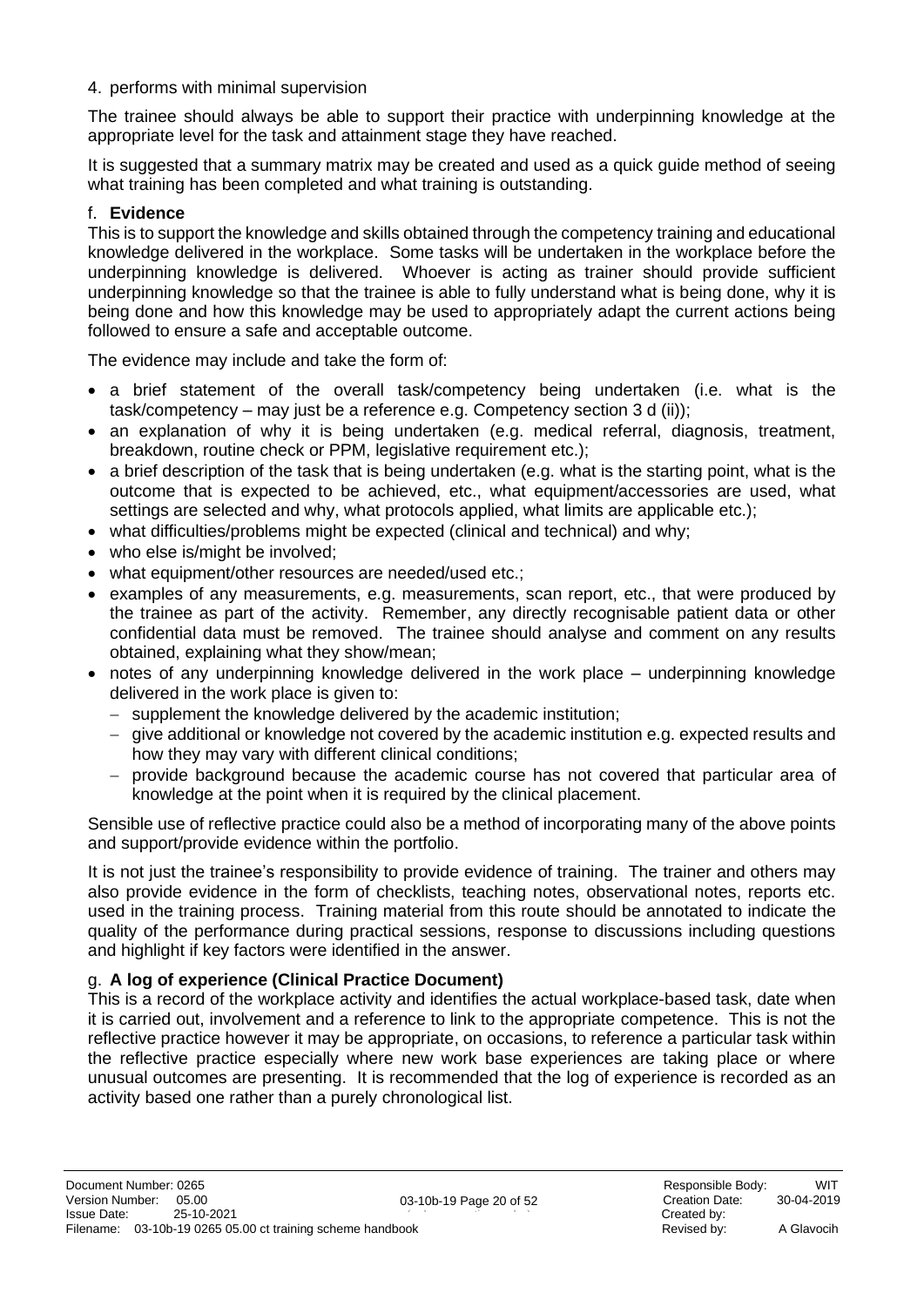#### h. **Case studies**

Case studies are required in all areas showing evidence of good scientific practice (See AHCS Good Scientific Practice document as a benchmark). Where the Scope of Practice has minimal links to direct patient pathways it is expected that the report would reflect on how a patient and the patient pathway may be impacted.

Two case studies are required and each one would normally account for 10-20 hours. In addition, each case study requires a minimum word count of 3,000.

Case studies are detailed, in-depth accounts or investigations of a particular activity, event or problem relating to the clinical technologist's scope of practice. Case studies:

- Are based on real life events
- Are derived from multiple sources of information
- Have a clinical technology context
- Are patient focused
- Explain the associated clinical technology
- Detail underlying scientific or engineering principles
- Refer to relevant legislation, standards and guidelines
- Demonstrate risk management and quality management aspects
- Include a conclusion and a review of impact on patient care

Trainees discuss their case studies with moderators at all stages ensuring their case studies are properly planned and utilise appropriate study methods. Case studies may include the acquisition and use of data and the interpretation of results. Where good cross referencing is used, case studies can be used to provide evidence for multiple competency elements of the training.

Please note, case studies may be used to provide evidence for one or more competency elements of the training. If this is the case good cross referencing must be used.

#### i. **Reflective practice**

There is no restriction on what might be reflected upon. The trainee must consider what activity they performed and why, what went well, what could have been performed better and if any improvements (personal or service) could be made.

When things are new there may be a lot to reflect on but, when a process has been repeated a number of times, the trainee may choose to reflect more deeply than they were able to do previously and/or only reflect on unusual or interesting events. Where appropriate, the reflective practice should be cross-referenced to the training objective within the competency document and/or to additional evidence etc.

#### **It is strongly suggested that the reflection record should be filed by topic and then chronologically so as to make it easier to refer back to and see progress.** Please see [Appendix](#page-38-0)  1: [Reflective Practice](#page-38-0) Template

#### **Appendix**

The portfolio must not contain material that does not directly evidence the trainee's training.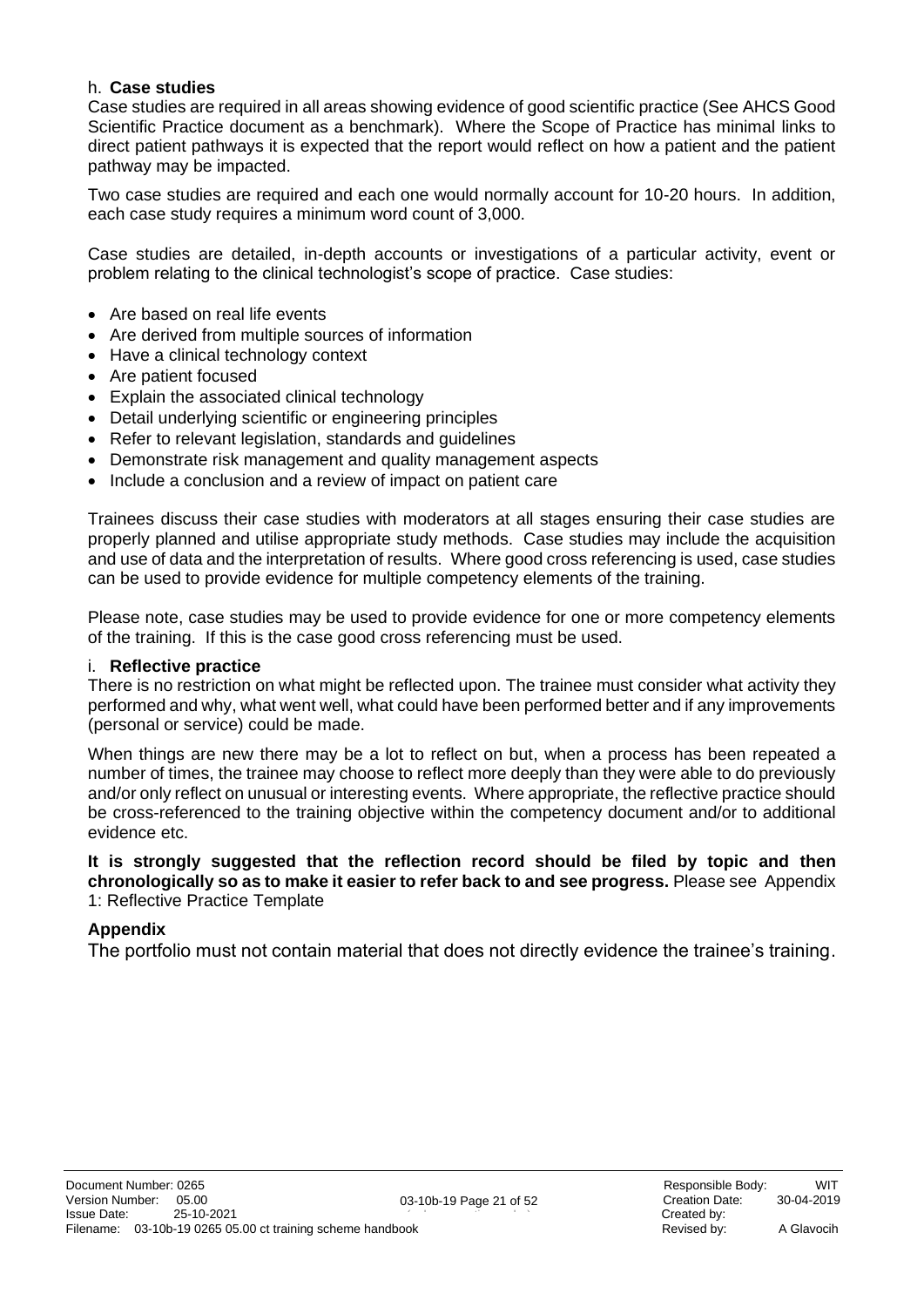#### <span id="page-21-0"></span>**4.4 Adherence to Professional Code of Practice**

The IPEM Dip T award affords an application to join the Register of Clinical Technologists. The RCT's Fitness to Practice Procedure / Code of Professional Conduct are closely aligned with HCPC processes. When a candidate is considered to have breached this procedure or code e.g. a breach of patient confidentiality has been identified, the CT Training Scheme Lead, Chief Moderator and IPEM Head of Workforce and Training will convene to discuss the particulars of the case. As a matter of course the candidate's employer will be informed, and the Training Centre will be asked to investigate the matter. The expectation being the center will put into place robust local procedures to ensure the breach is not repeated. Depending upon the level of disclosure, sanctions will be imposed on the candidate ranging from: a limitation of the final mark to pass, suspension from the scheme, where the applicant may then resubmit in the following exam period with a limitation of their mark to a pass, to permanent expulsion from the scheme.

#### <span id="page-21-1"></span>**4.5 Practical Skills Training**

It is important that good practice is the cornerstone of the practical skills training.

It is essential that no step in the skill being taught is missed so the use of checklists, procedures and protocols, etc., is essential. It goes without saying that these must be current and encompass current regulations and legislation.

The normal training processes of observation followed by varying degrees of supervision is recommended but please always consider patient critical procedures carefully and, where appropriate, use setups specifically created for training purposes.

There are a number of ways to demonstrate practical skills progress and achievement including test results, photographs, video clips, checklists annotated by observer or trainee and reports. Planning will ensure that this evidence can be collected during the training process **and included in the portfolio** along with any additional knowledge, analysis and reflective practice etc., relating to the competency.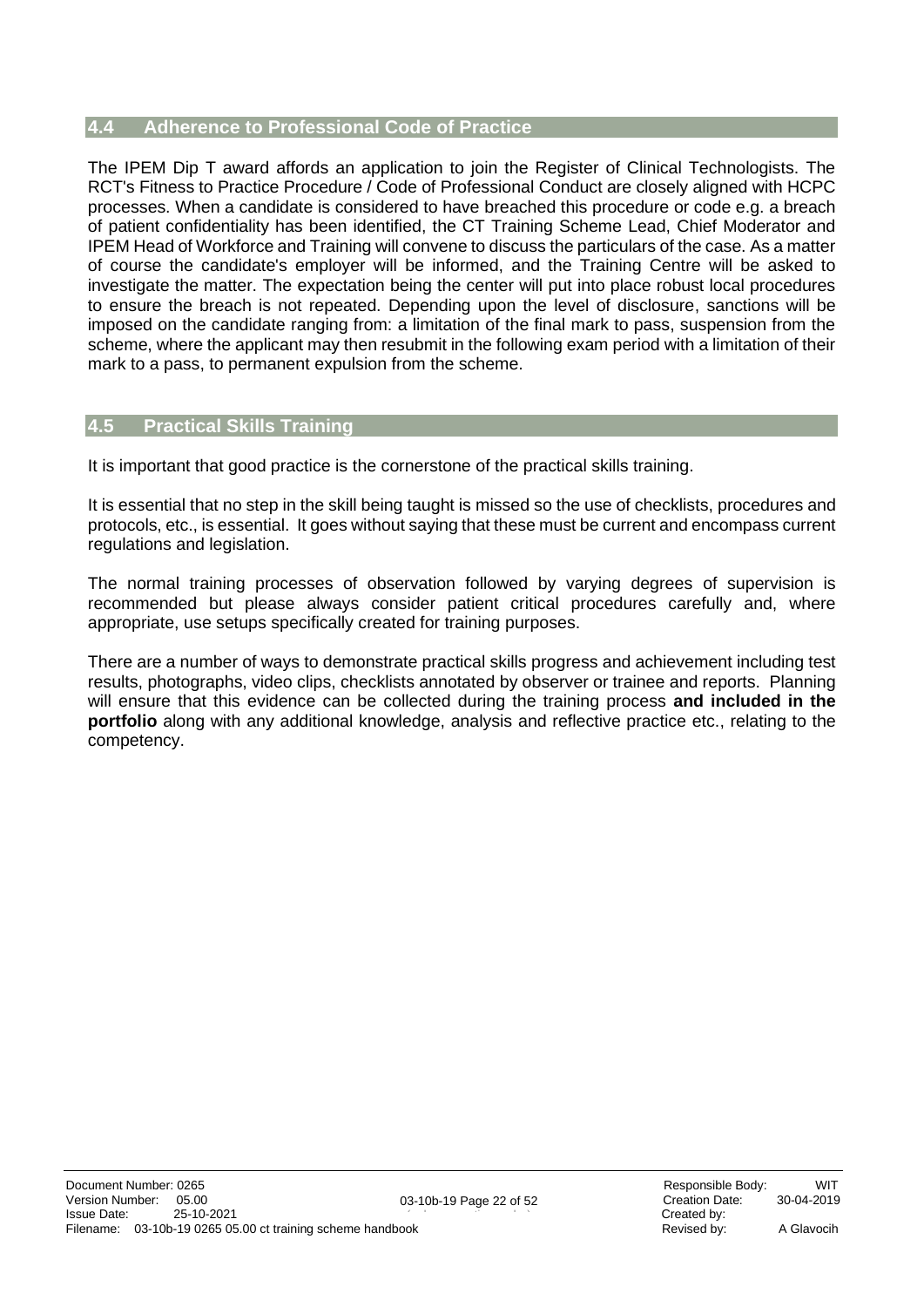### <span id="page-22-0"></span>**5. The Assessment Process**

<span id="page-22-1"></span>**5.1 The Four Assessment Parts**

#### For the IPEM Training Scheme:

- 1. Theoretical (academic) knowledge
- 2. Portfolio (understanding)
- 3. Practical (clinical/technical practice) training
- 4. A viva an oral based assessment in order to demonstrate a clear link between the underpinning knowledge and the practical applications undertaken

#### <span id="page-22-2"></span>**5.2 The Three Assessments Periods**

- 1. Before training begins to establish what if any training is required
- 2. During training to monitor progress of the training
- 3. At the end to confirm the training outcome

#### <span id="page-22-3"></span>**5.3 Who Carries Out the Assessment?**

*In the workplace:*

The trainer or suitable person – this may be the Training Supervisor, Training Coordinator or another trainer not involved in the training delivery.

They will continually assess:

- the portfolio
- direct observation of procedural skills (DOPS)

Each competency is assessed as part of the work-based assessments. Assessments are marked using the DOPS template in accordance with the marking scheme criteria in this handbook.

#### *External:*

The External Moderator is appointed by IPEM and attends once per year to review the training.

They will:

- confirm receipt of any award for educational attainment
- review the APEL evidence
- review the portfolio
- observe an element practice being performed
- hold case-based discussions during the assessment process
- give advice and guidance on the training
- complete [a moderator visit report and Moderator DOPS form,](https://www.ipem.ac.uk/media/nevi1qa2/external-moderator-visit-form.docx) for inclusion in the trainee's portfolio and review by the Chief Moderator

Please note the DOPS mark given on the first visit is for indication only; it is not included in the trainees final mark, but helps manage the trainee and supervisors expectations of the assessment process. The Moderator DOPS performed at the second visit accounts for two thirds of the practical mark, while the average of the Supervisors mark – providing they are adequate in both scope and quality – accounts for one third.

The Moderator may be asked to participate in the final viva held centrally, usually at IPEM, York.

All assessments should be marked according to the marking scheme scoring criteria in this handbook.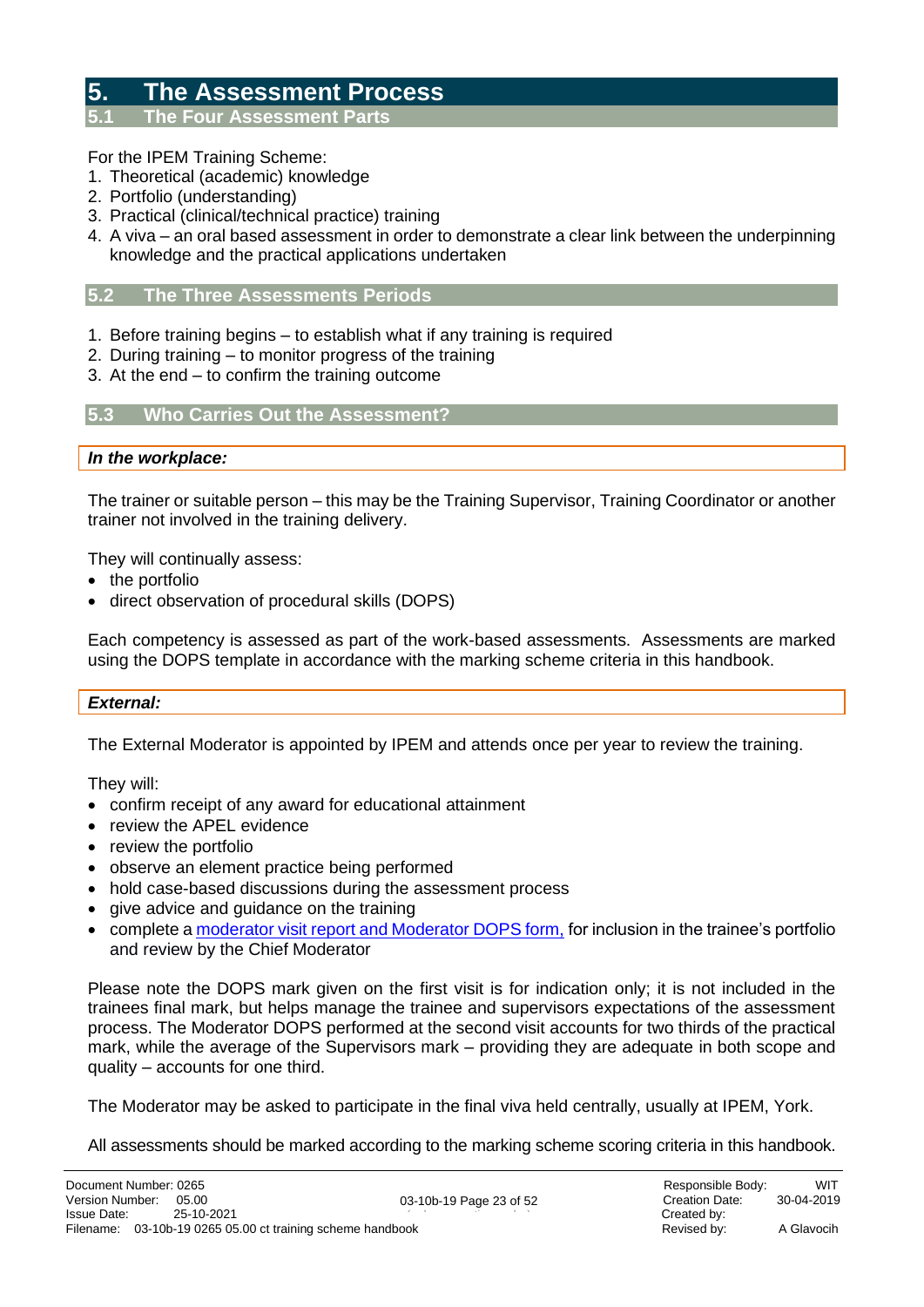The assessment scores given in the workplace will have a significant influence in determining the overall assessment outcome. The importance of all the assessment must not be underestimated which is why all assessments should be documented and a rationale of the scoring recorded. Any checklists, key points, questions and answers etc. should be kept and available for review.

#### <span id="page-23-0"></span>**5.4 Theoretical Knowledge**

There may be an existing formal marking scheme in place for assessing the educational knowledge that has been delivered. If there is no existing marking scheme already in place then any assessment should be scored by the person carrying out the assessment according to the marking scheme scoring criteria in this handbook. Regardless of the training pathway the theoretical knowledge should be assessed as follows:

#### *Before training begins:*

A training review will be held to determine what, if any, theoretical underpinning knowledge is required and to determine how it is to be delivered, i.e. through a formal HEI based course or an inhouse training programme.

#### *During training:*

If formal educational training is delivered through a HEI the educational provider will organise and assess the trainee's progress either throughout the course or through an end examination. It is the responsibility of the workplace to keep IPEM informed of progress on such courses.

If delivery is formally delivered through the workplace then assessment should also be from any interim exams/tests and/or reviews of completed assignments or other methods deemed appropriate. IPEM should receive feedback on the progress of the training through the Training Coordinator/Supervisor.

Evidence of knowledge delivered informally whilst developing the competency would be expected to be included as part of the supporting evidence for the competency in the portfolio. It is unlikely that this can be assessed adequately against an educational level award.

It is important to remember that, if the trainee does not have a level 6 educational qualification, the knowledge delivered would need to be clearly demonstrated as being at level 6 or above.

#### *After completion:*

**Successfully completing this training may be assessed by a final examination or other appropriate means.** The final assessment should lead to either a formal award by a HEI provider or, where possible, a local award for any course delivered internally.

#### <span id="page-23-1"></span>**5.5 Portfolio Assessment (Understanding)**

Any assessment should be scored by the person carrying out the assessment according to the marking scheme scoring criteria.

#### *Accuracy of information:*

The portfolio should be factually accurate. Incorrect information should be noted and may be revisited during the viva examination in order to elicit any underlying conceptual problems (feedback provided to the central viva team).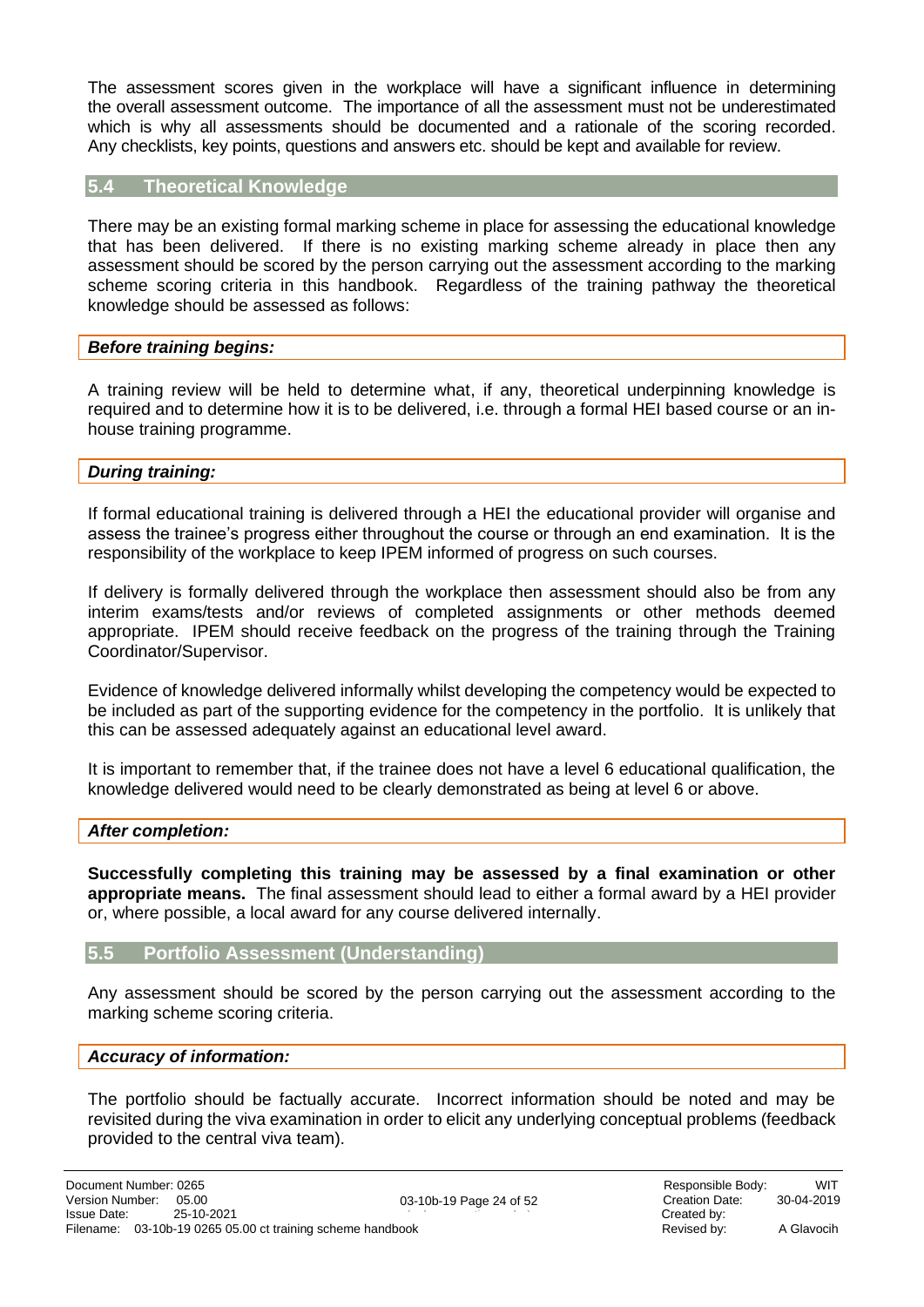Numerical information should be presented in a scientific manner with due consideration of numerical accuracy and error handling. Similarly, graphical information should be correctly presented again with suitable use of error handling.

Consideration should be given to the use of language to ensure that the trainee uses the correct terminology. Weak trainees often misuse, or exchange, physical quantities indicating a lack of basic understanding.

#### *Portfolio size:*

The overall size of the portfolio may not be a good indicator of the trainee's ability. It is better to have a smaller quantity of well written documentary evidence than vast amounts of poorly structured evidence or photocopied protocols and technical reports. All data included within the portfolio should add value and be commented upon appropriately. Weaker trainees frequently include large amounts of test reports, protocols, etc., often with no more than a cursory comment on them in the text. Where this occurs, it should be commented upon.

The size of the portfolio should be sufficient for the examiner to gain an overall impression as to competency of the trainee. Where the examiner finds that insufficient information is presented then this needs to be documented in the examiner's report.

#### *Before training:*

A review of evidence of training for the purposes of APEL.

#### *During training:*

Ideally each competency element should be assessed as they are completed however; the Training Supervisor may complete a final assessment at the recommendation of another trainer.

The External Moderator would normally make a snapshot assessment of the portfolio on their visit to ascertain if the training is progressing appropriately and successfully. The use of an electronic portfolio may mean more and earlier assessments can be undertaken by the moderator via email of a single PDF.

#### *After the training:*

The electronic portfolio will be reviewed and marked according to the marking scheme as part of a full final assessment process by the External Moderator and Supporting Moderator. They will determine a final score taking into account the additional scoring from the workplace. This would normally take place at least 6 weeks prior to the final viva. Should the portfolio achieve a score of 40% or less, this will be considered a fail and the trainee will be removed from the upcoming viva session and entered into the next available session. The final mark will be restricted to a pass, providing that the portfolio, practical assessment and viva subsequently meet all the requirements for a pass.

#### <span id="page-24-0"></span>**5.6 Assessment of Practical Training**

Any assessment should be scored by the person carrying out the assessment according to the marking scheme scoring criteria. It is essential a log of DOPS is prepared for the External Moderator.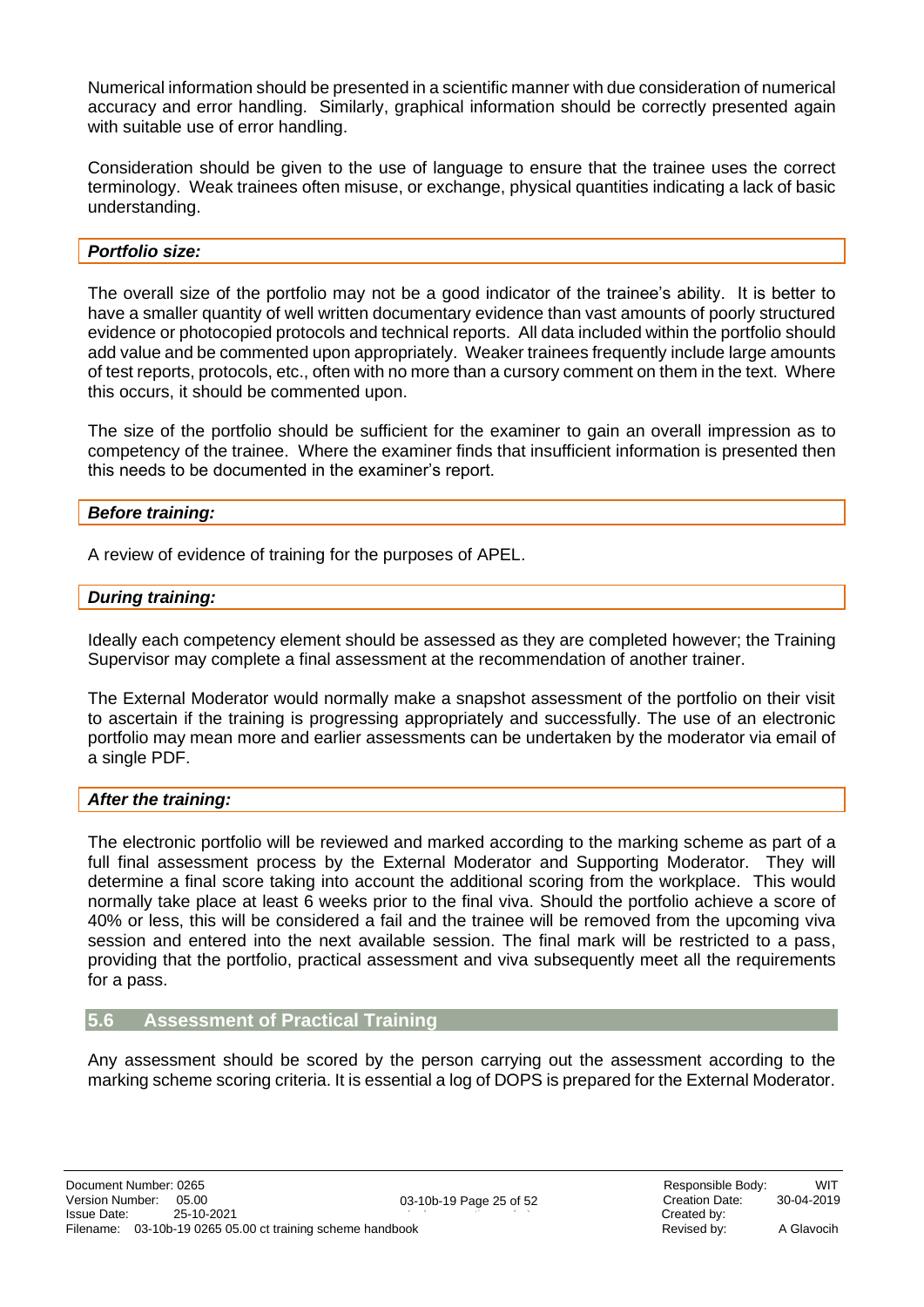#### *Before training:*

As part of the training review the practical training should be assessed to determine if anything may be Accredited to Prior Experiential Learning (APEL). The rationale on why APEL has been awarded must be fully documented.

#### *During training:*

The Training Supervisor and trainers will monitor progress continually throughout the training programme. Formal meetings will be held at least once a month to review training. A record of these meeting must be included in the training portfolio.

A judgement of practical ability will be based on practical assessments made through Direct Observation of Practical skills (DOPS). Where appropriate the trainee will talk through the practical skills they are performing, comparing and contrasting their outcomes with their expected outcomes. The External Moderator may observe a trainee perform a practical task or examine evidence relating to practical skills. They may also take the opportunity to have a case-based discussion about one or more areas of work and the skills needed to perform in order to test the trainee's true understanding. As always, the assessment should be documented, and a rationale of the outcome recorded. Checklists and key points are especially recommended for both training and assessment.

It is anticipated that all practical observations will be completed at least 12 weeks prior to a final assessment.

The External Moderator and Training Supervisor will review their DOPS logs and award a final mark and their justification for doing so.

#### *After training:*

Any assessments on practical skills will normally be completed during the training period. It is possible however that on some occasions there will be a formal practical assessment at the end of the training as part of the final assessment. If this is going to be the case the trainee will be given adequate warning.

#### <span id="page-25-0"></span>**5.7 Viva and Case Based Discussions**

Case based discussions can be part of an ongoing assessment during the training process.

During this type of assessment trainees should be asked a number of task specific questions and these should be phrased in a manner designed to draw information on the trainee's overall understanding rather than a straightforward yes/no response (see **[Viva Examination Principles](#page-34-0)**).

The External Moderator and Training Supervisor will ensure that the portfolio and practice have been successfully completed and signed off before the viva date.

Final vivas will now normally be held at a central point no more than two times per year: May and November. The final assessment date will have been allocated on enrolment. Should a trainee defer this date (other than for exceptional circumstances), a penalty will be applied – maximum of a PASS. An additional fee may also be applied. If a trainee wishes to defer their viva, they must complete a **Deferral of Assessment** request and submit this to IPEM for approval. This must be supported by their Training Supervisor, Head of Department and External Moderator. The deferral will be considered by the IPEM CT Training Scheme Lead, the Chief Moderator and the appropriate Registrar (the 'Deferral Panel'). If the deferral is granted, the Deferral Panel will determine whether exceptional circumstances exist which will allow no penalties to be applied to the deferral. If no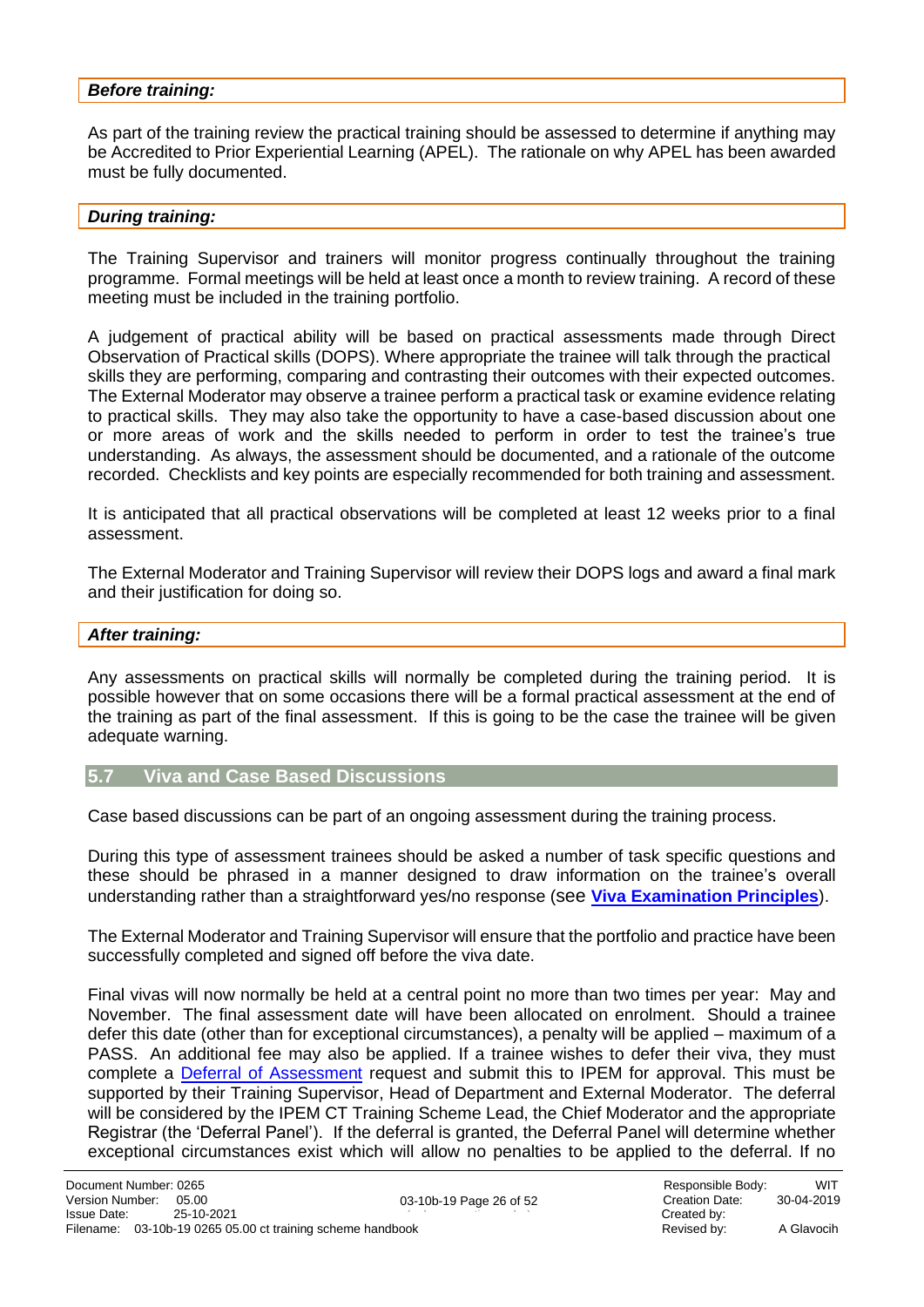exceptional circumstances exist, a penalty of a maximum of a Pass at viva will be applied. If a trainee who has deferred fails their subsequent viva, there will be no option to re-sit.

Moderators will be invited to participate and will usually, but not exclusively, be drawn from the moderators whose trainees are not having their final viva.

The IPEM office will coordinate the arrangements for the viva. The location of the viva will be determined by the most convenient location for moderators and trainees. If no obvious location is identified the location will be at IPEM in York. The expenses for moderators will be paid as normal; however, the trainee's expenses will be their responsibility.

It is still possible for individual final assessments to be arranged but the hope is that centralisation will reduce the workload and improve the assurance of consistency as well as providing a focus for the training to be completed.

### <span id="page-26-0"></span>**6. Post Training**

<span id="page-26-1"></span>**6.1 Continuing Professional Development (CPD) Maintenance** 

CPD is a process used to help the Clinical Technologist achieve a deeper understanding of their chosen specialised area and to be able to demonstrate progress in their profession.

CPD requires the maintenance of a record of evidence.

#### *Following a system of CPD is a requirement for all those on the RCT or other registers such as IEng or RSci.*

It is hoped and anticipated that Clinical Technologists would wish to use the IPEM CPD scheme, details of which are available on the website or call the IPEM office for details.

#### <span id="page-26-2"></span>**6.2 Requirements of the Engineering Council and Science Council**

IPEM is licensed by the Engineering Council to assess applicants for registration as Engineering Technician (EngTech), Incorporated Engineer (IEng) or Chartered Engineer (CEng). The assessment of education and professional development is made against the standards set out in UK-SPEC.

Those interested in becoming registered as EngTech, IEng or CEng may obtain general information from the Engineering Council or specific information from IPEM.

The website for the Engineering Council can be found at [http://www.engc.org.uk](https://www.engc.org.uk/professional-registration/)

IPEM is licensed by the Science Council to assess applicants for registration as a Science Technician (RSciTech), Registered Scientist (RSci) or Chartered Scientist (CSci). The assessment of education and professional development is made against the standards set out by the Science Council. Contact the IPEM office for details.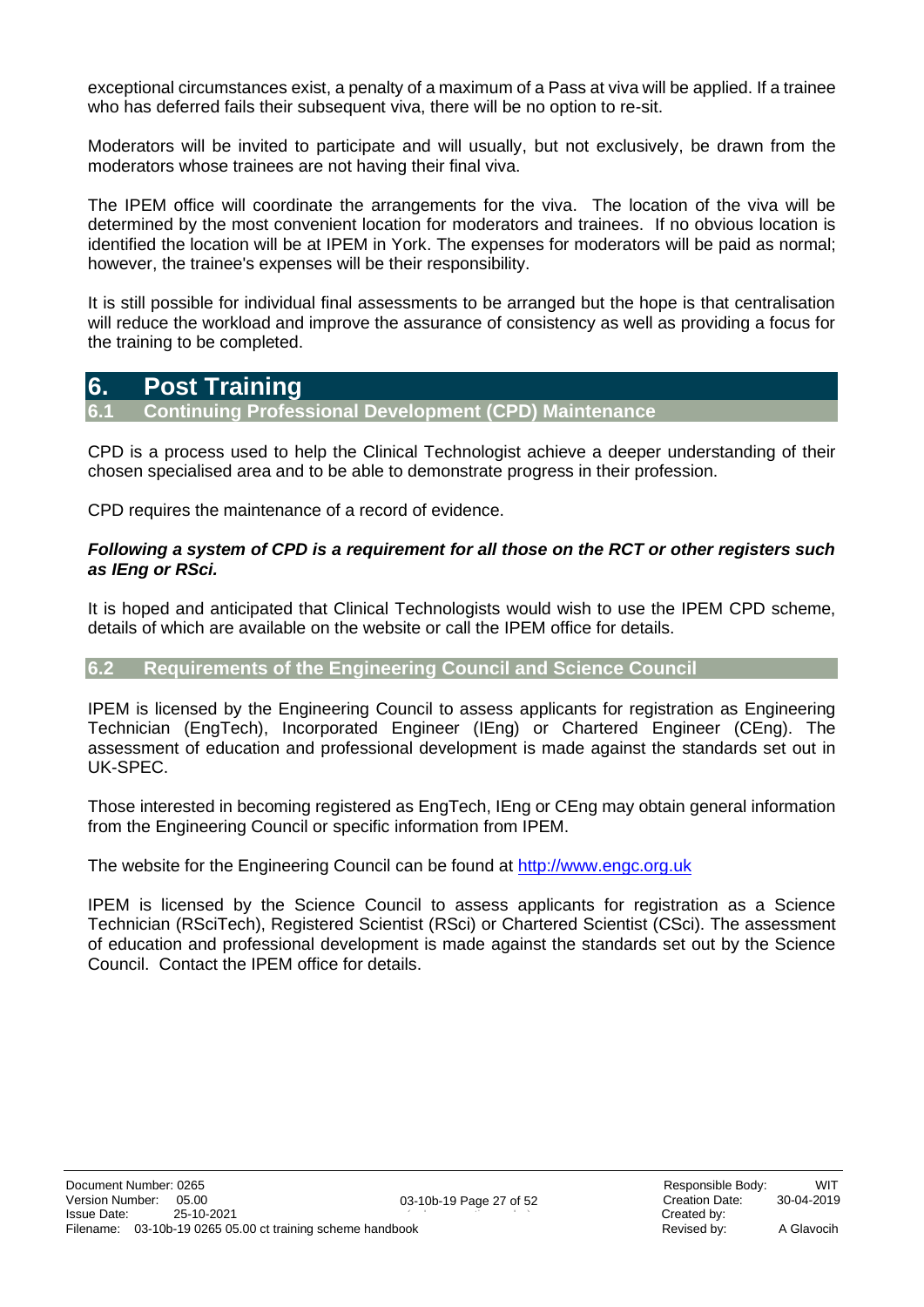### <span id="page-27-0"></span>**7. Guidance Notes**

<span id="page-27-1"></span>**7.1 Guidance Notes for Training Coordinators**

**These notes provide Training Coordinators with a description of their duties and responsibilities to implement the Clinical Technologist's Training Scheme in the Training Centre under their supervision. A full description of the scheme is given in the current prospectus.**

Duties of the Training Coordinator:

- **Ensuring that the department or consortium is accredited as a Training Centre by IPEM. [Application forms](https://www.ipem.ac.uk/learn/ipem-clinical-technologist-training-scheme/training-centre-accreditation/) are available from the IPEM Office or the IPEM website.**
- Participating in any Accreditation of Prior Experiential Learning as appropriate.
- Where appropriate participating in the training review and the development of an appropriate training plan.
- **Ensuring that the trainee applies for registration on the training scheme.**
- **Assisting the trainee to complete the Training Scheme application form.**
- **Ensuring that the trainee is registered on an appropriate course or already holds an appropriate qualification.**
- **Providing guidance to the trainee on the areas of training.**
- **Ensuring that the annual registration fee is paid.**
- **Being the local contact point for the Training Scheme.**
- **Ensuring that an appropriate Training Supervisor has been appointed.**
- **Ensuring there is a timetable of training in place and that the trainee attains the core competencies as detailed in the prospectus.**
- **Ensuring that arrangements are made for the trainee to participate in informal short-term acquaintanceship placements in other areas of medical physics, biomedical engineering or physiological measurement.**
- **Acting as mentor for the trainee to overcome problems which may arise as part of the training programme.**
- **Meeting with the trainee and Training Supervisor every six months and ensuring that the Training Supervisor's review forms have been completed.**
- Liaising with the External Moderator and ensuring that meetings between the External Moderator, the Training Supervisor and trainees are arranged as necessary.
- Arranging, where applicable, the local end-point assessment examination.
- Providing copies of the External Moderators reports to the Training Supervisor and trainee.
- Receiving, where applicable, comments from the Chief Moderator and advising the trainee on areas for further work in the event of failure by the trainee at the end-point examination.
- Informing IPEM of any changes in circumstances regarding the trainee, e.g., resignation from the department.

#### <span id="page-27-2"></span>**7.2 Guidance Notes for Training Supervisors**

**These notes provide Training Supervisors with a description of their duties necessary to implement the basic Training Scheme in the area under their supervision. A full description of the scheme is given in the current prospectus.**

Duties of the Training Supervisor:

- Maintain competence as a training supervisor by routinely attending the IPEM training days.
- Participating in any Accreditation of Prior Experiential Learning as appropriate.
- Where appropriate participating in the training review and the development of an appropriate training plan.
- Ensuring that the trainee is engaged primarily in work in the main subject area.
- Responsibility for the development of the trainee during their work-based learning period.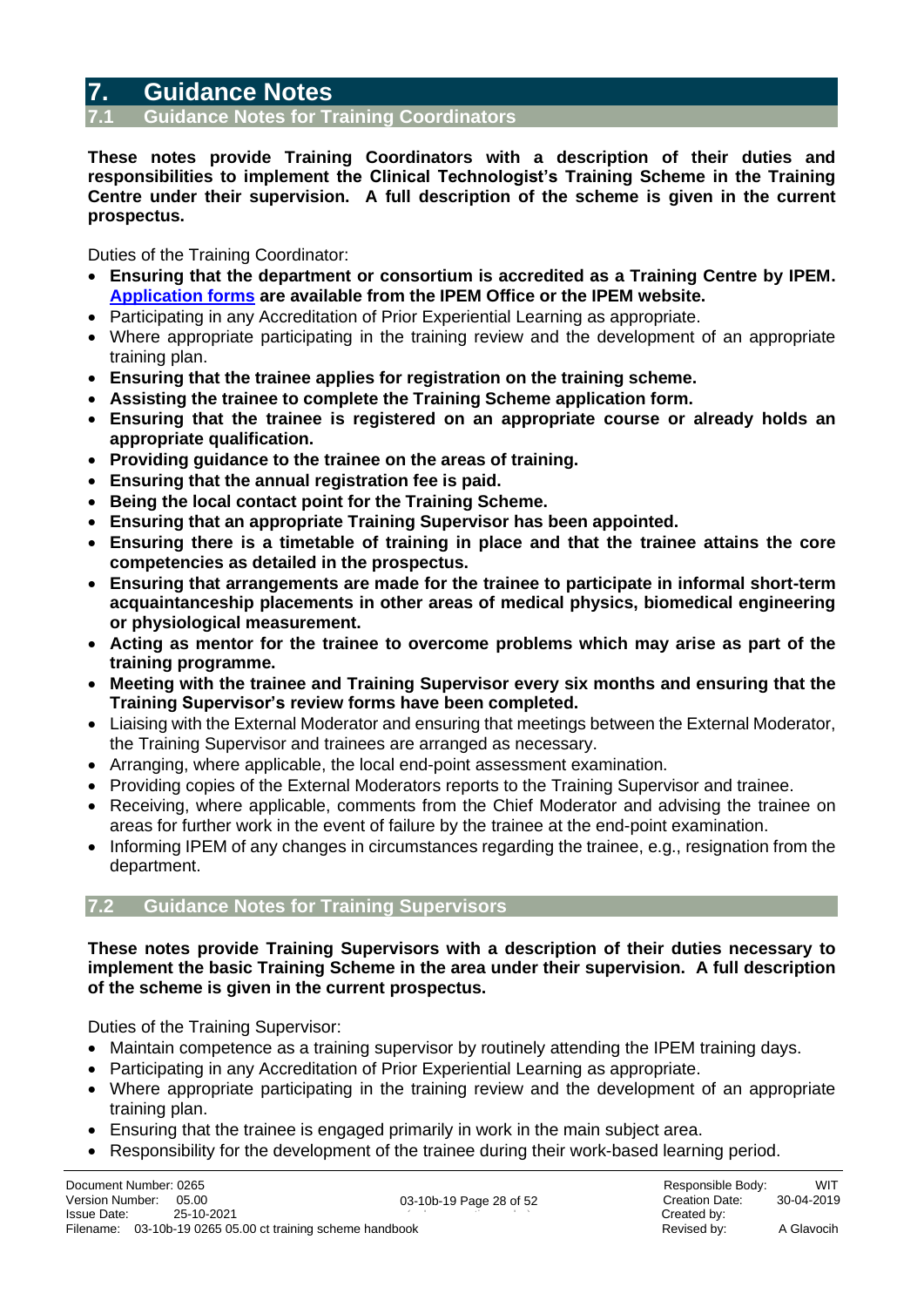- If necessary, providing knowledge-based training to support practical work.
- Managing, overseeing and directing the teaching of the trainee's work-based training.
- Ensuring that the trainee has the opportunity to achieve the competence levels.
- Holding regular meetings (ideally monthly) with the trainee to review progress during the training and completing the **Training Supervisor's review form** or equivalent.
- Performing and documenting Direct Observation of Practical Skills assessments or ensuring that any appointed trainers do this task.
- Signing off practical competencies as they are achieved or ensuring that any appointed trainers do this task.
- Ensuring that the trainee keeps appropriate notes and records during the training and produces a representative portfolio covering the attachment by the due date.
- Meeting with the trainee and Training Coordinator at the specified periods during the training.
- Meeting with the External Moderator at their visits to discuss the provision of training within the Centre and the trainee's progress.
- Ensuring the Training Supervisor's review forms are available for review by the External Moderator.
- Providing a six-month Training Supervisor's report for the External Moderator.
- Advising the External Moderator of the workplace scoring of the portfolio.
- Providing the External Moderator with a DOPS log that will form part of the overall score for the practical assessments.

#### <span id="page-28-0"></span>**7.3 Guidance Notes for External and Supporting Moderators**

This document indicates guidance for moderators undertaking practical assessments and portfolio marking for the Institute of Physics and Engineering in Medicine (IPEM) Training Scheme.

Duties of the External Moderator:

- Maintain competence as an IPEM moderator by routinely attending the IPEM training days.
- Liaising with the Training Centre through the Training Coordinator and/or the Training Supervisor.
- Visiting the trainee at least once per year.
- Ensuring the department is providing adequate training support to the trainee.
- Confirming trainees' academic qualifications and competency lists are consistent with IPEM requirements.
- Reviewing the APEL evidence.
- Providing guidance and advice on the training or the training process.
- Reviewing the training progress.
- Participating in case-based discussions during the training period to assess understanding.
- Carrying out DOPS and coordinate with the Training Supervisor to ensure a DOPS log is accumulating.
- Completing the External Moderator visit reports and returning them to the Chief Moderator.
- Reviewing and assessing the training portfolio according to the marking scheme.
- Liaising and consulting with the Supporting Moderator and Training Supervisor over the portfolio score.
- Liaising with the Training Supervisor over a suitable assessment score for the practical skills.
- Providing documentary evidence of assessments performed. Sufficient records of the assessment should be made in order to support any decisions. The notes should be submitted together with any relevant comments to IPEM to support any final marking.
- Making recommendations to IPEM CT Training Scheme Lead on the outcome of the training.
- Participating in the final viva process when required.
- Assist in the development of newly appointed moderators.

Duties of the Supporting Moderator:

- Providing an independent assessment of the portfolio.
- Performing practical assessments if required.
- Supporting the External Moderator with advice and guidance when required.

03-10b-19 Page 29 of 52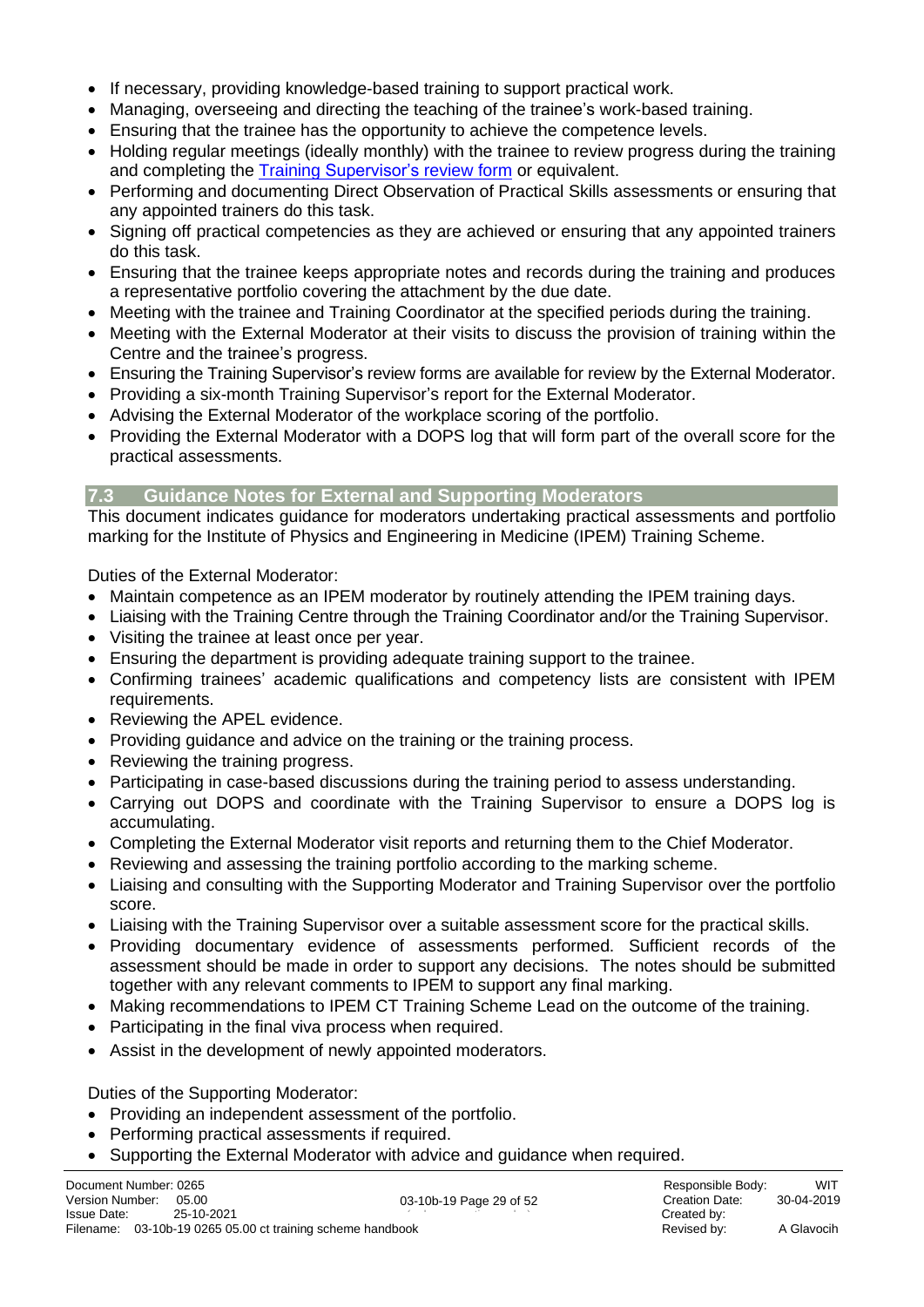• Participating in the final viva process when required.

### <span id="page-29-0"></span>**8. Marking Scheme**

| Poor                                                                                                                                              | <b>Unsatisfactory</b>                                                                                                                              | <b>Adequate</b>                                                                                                                                                                               | Good                                                                                                                                                                                                                                             | <b>Excellent</b>                                                                                                                                                      |
|---------------------------------------------------------------------------------------------------------------------------------------------------|----------------------------------------------------------------------------------------------------------------------------------------------------|-----------------------------------------------------------------------------------------------------------------------------------------------------------------------------------------------|--------------------------------------------------------------------------------------------------------------------------------------------------------------------------------------------------------------------------------------------------|-----------------------------------------------------------------------------------------------------------------------------------------------------------------------|
| $1 - 20$                                                                                                                                          | $21 - 40$                                                                                                                                          | 41-60                                                                                                                                                                                         | $61 - 80$                                                                                                                                                                                                                                        | 81-100                                                                                                                                                                |
| Totally<br>inadequate<br>demonstration of<br>knowledge. Not<br>able to link<br>theory and<br>practice. No<br>appropriate<br>themes<br>identified. | Limited<br>evidence of<br>knowledge.<br>Inappropriate<br>links between<br>theory and<br>practice.<br>Unsatisfactory<br>reference to key<br>themes. | Mostly accurate<br>knowledge with<br>satisfactory<br>depth and<br>breadth of<br>knowledge.<br>Sound<br>integration of<br>theory and<br>practice with fair<br>identification of<br>key themes. | Comprehensive<br>knowledge<br>demonstrating<br>very good depth.<br>Clear sight into<br>links between<br>theory and<br>practice.<br><b>Demonstrates</b><br>ability to transfer<br>knowledge<br>between<br>different<br>contexts<br>appropriately. | Outstanding<br>knowledge. Theory<br>is linked to practice<br>to an exceptional<br>level and may be<br>used to formulate<br>new questions,<br>ideas and<br>challenges. |

The marking scheme should be applied in every aspect of the training except the formal assessment of knowledge as the provider should have their own marking scheme.

It is important to remember when scoring that the basic expected information would only score a maximum of 60 marks and that in order to gain more marks the trainee would need to demonstrate knowledge and understanding in line with the descriptions above for good and excellent. See Marking Scheme Guidance overleaf.

In cases of performing a practical task the reasons for attaining a higher level may be shown in above average dexterity, attention to detail, organisational skills as well as their interaction and ability to communicate with patients, carers and other staff. Other factors may be decisiveness, clear understanding of their limitations, ability to interpret and acting upon results etc.

The trainers should score the portfolio content on an ongoing basis.

The portfolios are assessed and scored independently by the External Moderator and the Supporting Moderator 6 weeks prior to viva.

Each section within the portfolio is allocated a score from 0-100. A weighting factor will then be applied to the scoring sections of the portfolio. The final score is then adjusted to a maximum of 40.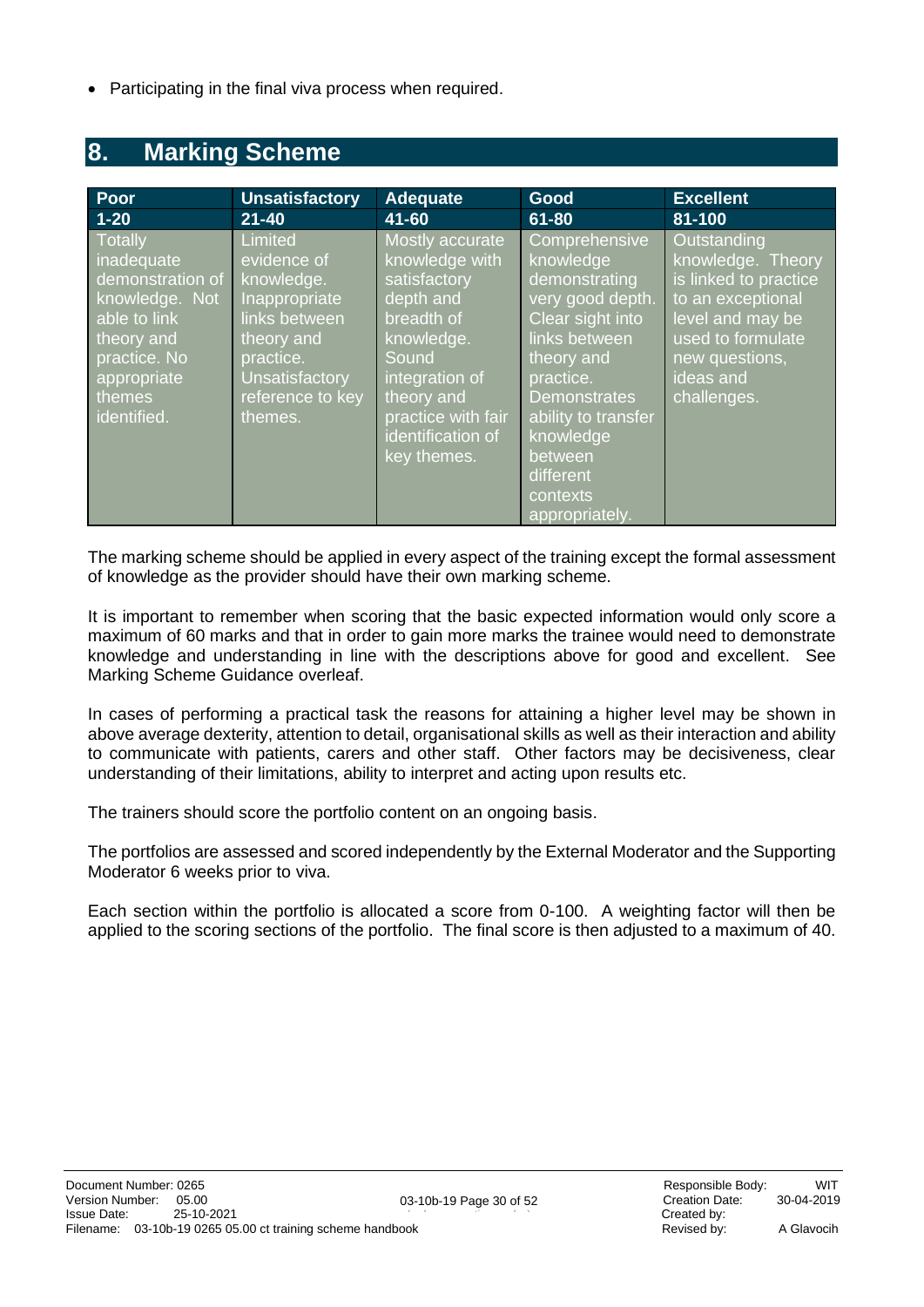### **Marking Scheme Guidance**

| Poor                                                                                                                                                                                                                                                                                                                                                      | Unsatisfactory                                                                                                                                                                                                                              | Adequate                                                                                                                                                                                                                                                                                                                                                                                                                                                                                                                              | Good                                                                                                                                                                                                                                                                                                                                                     | Excellent                                                                                                                                                    |
|-----------------------------------------------------------------------------------------------------------------------------------------------------------------------------------------------------------------------------------------------------------------------------------------------------------------------------------------------------------|---------------------------------------------------------------------------------------------------------------------------------------------------------------------------------------------------------------------------------------------|---------------------------------------------------------------------------------------------------------------------------------------------------------------------------------------------------------------------------------------------------------------------------------------------------------------------------------------------------------------------------------------------------------------------------------------------------------------------------------------------------------------------------------------|----------------------------------------------------------------------------------------------------------------------------------------------------------------------------------------------------------------------------------------------------------------------------------------------------------------------------------------------------------|--------------------------------------------------------------------------------------------------------------------------------------------------------------|
| Evidence does not provide<br>sufficient theoretical<br>information or detail to<br>support the competency.<br>Undertakes the practical in<br>an unsafe manner requiring<br>intervention at some level -<br>auto FAIL<br>Undertakes the practical in<br>a safe manner with a large<br>amount of prompting.<br>Unable to answer questions<br>when prompted. | Evidence provides insufficient<br>theoretical information or<br>detail to support the<br>competency.<br>Undertakes the practical in a<br>safe manner with a large<br>amount of prompting. Able to<br>answer few questions when<br>prompted. | 40-50 minimal evidence<br>provided to support<br>competency. Mostly accurate<br>(borderline pass to be ratified<br>by the IPEM CT Training<br>Scheme Lead, the Chief<br>Moderator and the<br>appropriate Registrar - the<br>'Ratification Panel')<br>Undertakes the practical in a<br>safe manner with some<br>prompting. Answers some<br>questions raised with<br>prompting.<br>51-59 as below PASS<br>Undertakes the practical in a<br>safe manner with little<br>prompting. Answers some<br>questions raised during<br>assessment. | The individual has PASSED but now provides additional<br>detail, examples, further developments etc.<br>Undertakes the practical in a safe manner with little<br>prompting. Provides additional detail e.g. alternative<br>methods, details of any equipment used, H&S, ideas for<br>improving that task. Is able to answer questions as<br>appropriate. |                                                                                                                                                              |
| $1 - 20$                                                                                                                                                                                                                                                                                                                                                  | $21 - 40$                                                                                                                                                                                                                                   | $41 - 60$                                                                                                                                                                                                                                                                                                                                                                                                                                                                                                                             | $61 - 80$                                                                                                                                                                                                                                                                                                                                                | $81 - 100$                                                                                                                                                   |
| Totally inadequate<br>demonstration of<br>knowledge. Not able to link<br>theory and practice. No<br>appropriate themes<br>identified.                                                                                                                                                                                                                     | Limited evidence of<br>knowledge. Inappropriate links<br>between theory and practice.<br>Unsatisfactory reference to<br>key themes.                                                                                                         | Mostly accurate knowledge<br>with satisfactory depth and<br>breadth of knowledge. Sound<br>integration of theory and<br>practice with fair identification<br>of key themes.                                                                                                                                                                                                                                                                                                                                                           | Comprehensive knowledge<br>demonstrating very good<br>depth. Clear sight into links<br>between theory and<br>practice. Demonstrates<br>ability to transfer knowledge<br>between different contexts<br>appropriately.                                                                                                                                     | Outstanding knowledge.<br>Theory is linked to practice<br>to an exceptional level and<br>may be used to formulate<br>new questions, ideas and<br>challenges. |

Document Number: 0265 0265 03-10b-19 Page 31 of 52 Responsible Body: M&T Office<br>Version Number: 01.00 03-10b-19 Page 31 of 52 Creation Date: 30-04-2019 Version Number: 01.00 Creation Date: 30-04-2019 03-10b-19 Page 31 of 52 **Issue Date:** 19-06-2019 **Created by:** (volume-section-order) **Created by:** Filename: 03-10b-19 0265 01.00 03-10b-19 0265 05.00 ct training scheme handbook Revised by: (volume-section-order)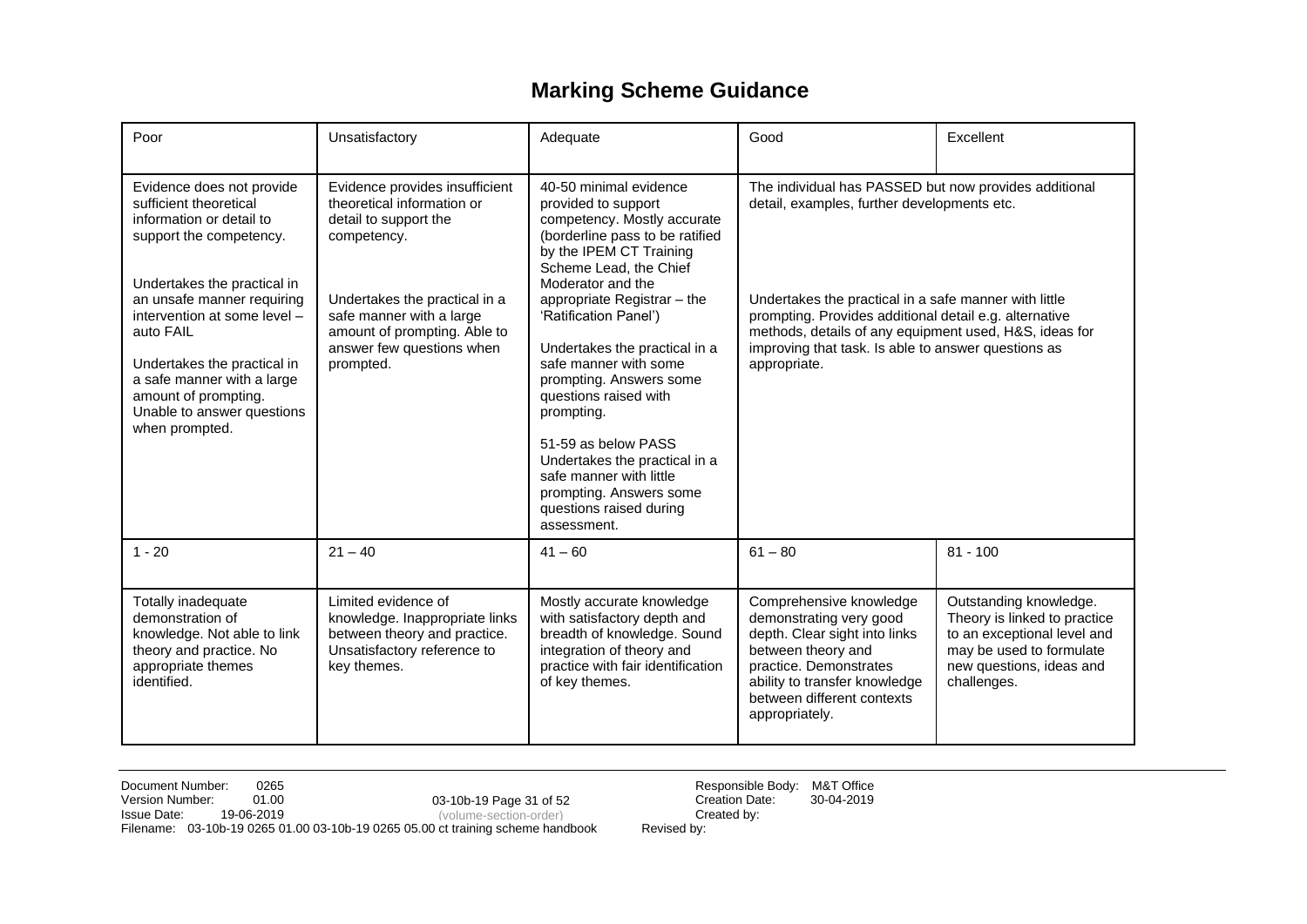#### <span id="page-31-0"></span>**8.1 Final Mark:**

The final mark is made up accordingly:

#### *Pass*

A score of 50% or more is required **in each** of the portfolio, viva or practical Assessments.

| 80% | Distinction |
|-----|-------------|
| 65% | Merit       |
| 50% | Pass        |

#### *Borderline Pass*

A borderline pass is when a score of 41-49% in either the portfolio, practical or viva is achieved with scores of 50% or more in the remaining two modules. The overall average mark must be 50% or more.

#### *Note: In this case the maximum attainable grade will be a Pass.*

When a borderline mark is achieved the final assessment documentation is reviewed by the IPEM CT Training Scheme Lead, the Chief Moderator and the appropriate Registrar (the 'Ratification Panel').

#### *Fail*

A failure will be recorded when:

- A score of 40% or less for the portfolio, the viva or the practical assessment. If the portfolio scores less than 40%, this will result in the trainee being removed from the planned viva session and entered into the next session. If the viva or practical assessment scores below 40%, a resubmission of the module will be required. The final mark will be restricted to a pass; or
- A score of 41-49 is obtained in any two modules (portfolio, practical or viva).

The External Moderator shall complete the record of final assessment with sufficient information as to the basis of the mark awarded. The trainees should not be given their results as they must be ratified by the IPEM CT Training Scheme Lead, the Chief Moderator and the appropriate Registrar (the 'Ratification Panel') who will inform the trainees and Training Centre appropriately.

Trainees will normally be informed of their results within 3 weeks following viva.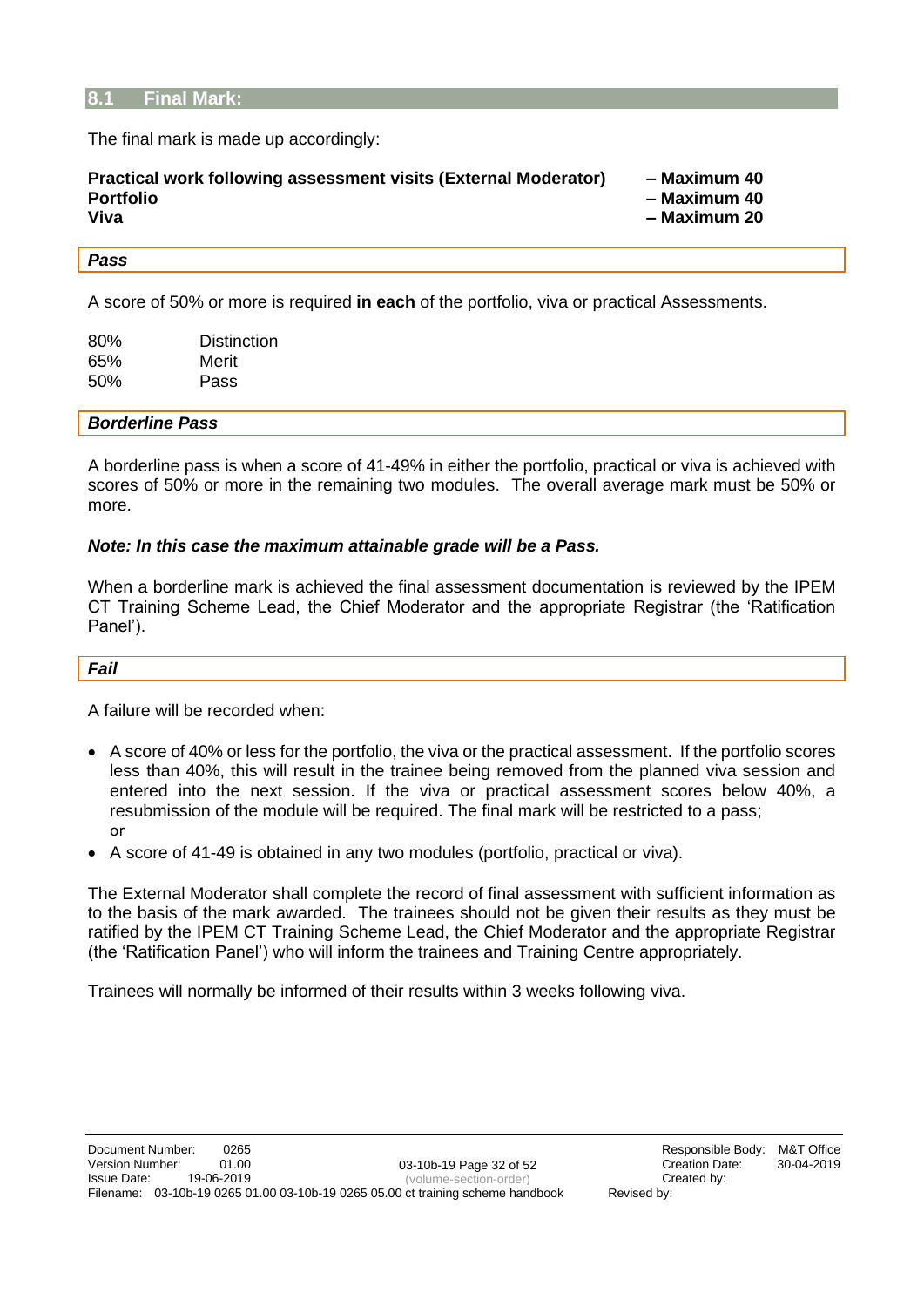#### **8.2 Portfolio Marking Template:**

**All of the sections identified below should be included within the portfolio. Omission of a scoring section will result in an unsuccessful submission. A weighting factor has been applied to the sections that are to be scored.** *Moderators should use the template in Appendix 6 [Portfolio Marking](#page-49-3)  [Template](#page-49-3)*

<span id="page-32-0"></span>

| <b>Topic</b>                                                                                                                                                                                                                                                                                                                                                                                                                                  | <b>Weighting of</b><br>overall Score | <b>Comments from External /Supporting</b><br><b>Moderators</b>                                                                                                                                                                                                                                                                                                                                            |
|-----------------------------------------------------------------------------------------------------------------------------------------------------------------------------------------------------------------------------------------------------------------------------------------------------------------------------------------------------------------------------------------------------------------------------------------------|--------------------------------------|-----------------------------------------------------------------------------------------------------------------------------------------------------------------------------------------------------------------------------------------------------------------------------------------------------------------------------------------------------------------------------------------------------------|
| General presentation and organisation of the Portfolio including a contents page                                                                                                                                                                                                                                                                                                                                                              | 5%                                   | This is about straight presentation and feel. How easy is it<br>to read, are there references and cross references which<br>make it easy to follow?                                                                                                                                                                                                                                                       |
| Training Plan – objectives with approximate timing, method of deliver and<br>assessment                                                                                                                                                                                                                                                                                                                                                       |                                      | Will not be scored directly but will be taken into account<br>when assessing the final mark.                                                                                                                                                                                                                                                                                                              |
| List of competencies to be signed and dated when accessed and the outcome<br>achieved (i.e. successful, unsuccessful)                                                                                                                                                                                                                                                                                                                         |                                      | The list of competencies will not be directly scored but the<br>amount of competencies undertaken and successfully<br>attained will be taken when agreeing a final score                                                                                                                                                                                                                                  |
| Evidence to support competencies – cross referenced to competency list.<br>Underpinning knowledge (theory)<br>$\circ$<br>Overall explanation, description and detail of what is actually involved in<br>$\circ$<br>the competency (skills knowledge)<br>Examples of work undertaken, including data, results, sample protocols<br>$\circ$<br>and sample reports (all require trainee input / explanation not just<br>copies of documentation) | 15%<br>15%<br>15%                    | A judgement is made on whether enough underpinning<br>knowledge is included to make sense of the competency<br>being undertaken and give a reasonable score for the<br>evidence provided. Basic achievement should receive up<br>to 59% of the marks. Additional marks should only be<br>given for additional information that is over and above the<br>basic information. (see portfolio marking scheme) |
| Reports from conferences, courses or placements                                                                                                                                                                                                                                                                                                                                                                                               |                                      | The reports will be assessed as part of reflective practice.<br>Since the Trainee has no control over the conferences or<br>courses, they are able to attend this will not be scored<br>directly                                                                                                                                                                                                          |
| Case Study 1                                                                                                                                                                                                                                                                                                                                                                                                                                  | 12.5%                                | Case studies can double up as evidence so can be scored<br>within both sections.                                                                                                                                                                                                                                                                                                                          |
| Case Study 2                                                                                                                                                                                                                                                                                                                                                                                                                                  | 12.5%                                |                                                                                                                                                                                                                                                                                                                                                                                                           |

|             | Document Number: 0265                                      |                         | Responsible Body: | <b>WIT</b> |
|-------------|------------------------------------------------------------|-------------------------|-------------------|------------|
|             | Version Number: 05.00                                      | 03-10b-19 Page 33 of 52 | Creation Date:    | 30-04-2019 |
| Issue Date: | 25-10-2021                                                 |                         | Created by:       |            |
|             | Filename: 03-10b-19 0265 05.00 ct training scheme handbook |                         | Revised by:       | A Glavocih |

Responsible Body: WIT<br>Creation Date: 30-04-2019 Creation Date: Created by:<br>Revised by: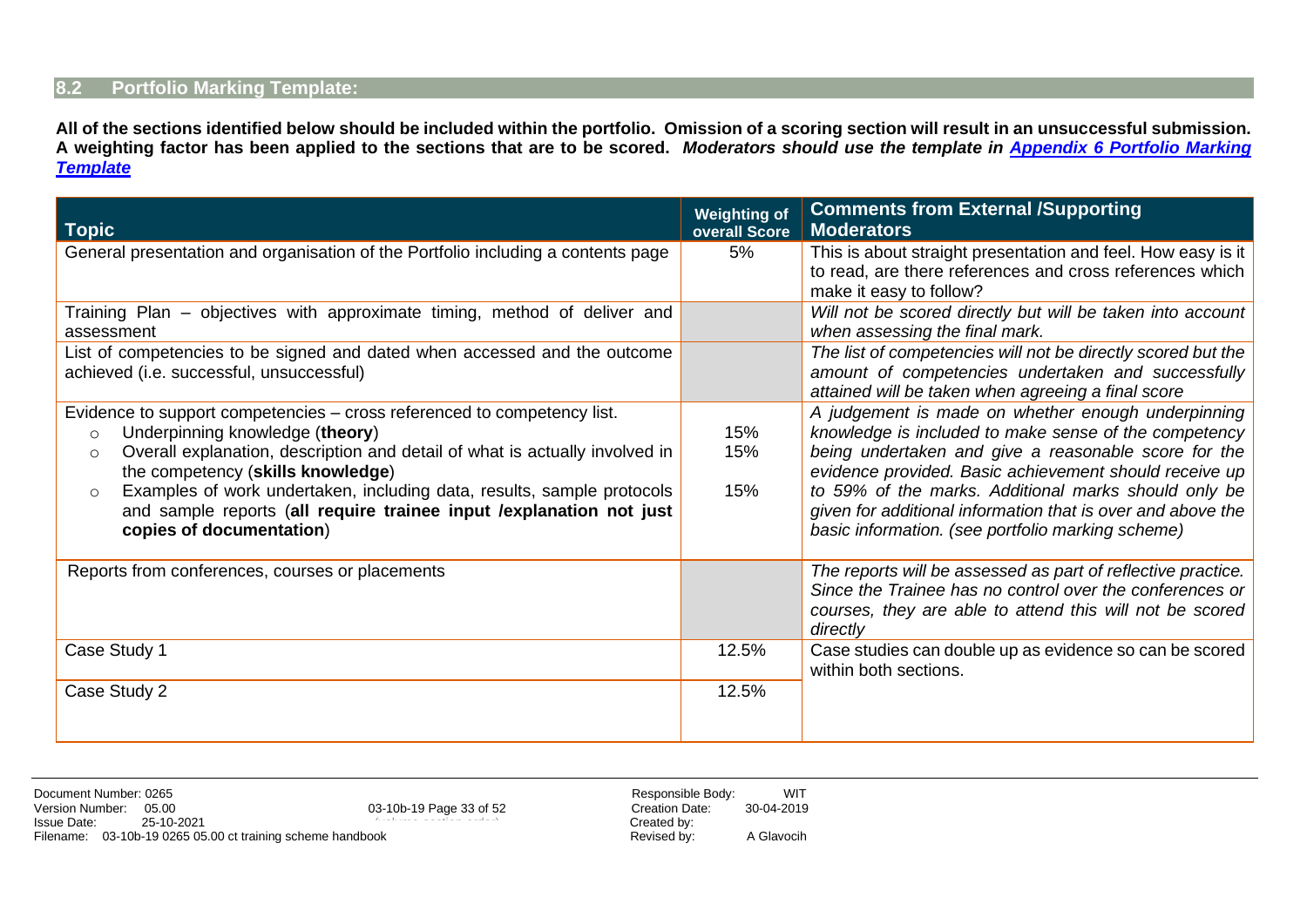| Log of Experience                                                             | 5%  |                                                                                                                                                                                                                                                                                                                                                                                                                                                                                                                                                                                                                                                                                                                           |
|-------------------------------------------------------------------------------|-----|---------------------------------------------------------------------------------------------------------------------------------------------------------------------------------------------------------------------------------------------------------------------------------------------------------------------------------------------------------------------------------------------------------------------------------------------------------------------------------------------------------------------------------------------------------------------------------------------------------------------------------------------------------------------------------------------------------------------------|
| <b>Reflective Practice</b>                                                    | 20% | Reflective practice can double up as evidence so can be<br>scored within both sections. True reflective practice<br>demonstrates a progression of thought and understanding<br>which relates the breadth and particularly the depth of<br>understanding and the practical aspects associated. The<br>breadth should open up the thoughts to wider possibilities<br>e.g. may refer to the wider patient impact such as,<br>social/psychological effects or to the potential to use/apply<br>new technologies or to the working processes (service<br>delivery). The reasoning aspect could also be considered<br>in the marking of the practical competency if Reflective<br>Practice is cross referenced to the evidence. |
| Supervisors report – evidence of regular meetings and assessments             |     | Will not be scored directly but will be taken into account<br>when assessing the final mark.                                                                                                                                                                                                                                                                                                                                                                                                                                                                                                                                                                                                                              |
| <b>External Moderators reports</b>                                            |     | Will not be scored directly but will be taken into account<br>when assessing the final mark.                                                                                                                                                                                                                                                                                                                                                                                                                                                                                                                                                                                                                              |
| <b>Total Score</b>                                                            |     |                                                                                                                                                                                                                                                                                                                                                                                                                                                                                                                                                                                                                                                                                                                           |
| Average portfolio score awarded by the final assessment panel (maximum<br>40) |     |                                                                                                                                                                                                                                                                                                                                                                                                                                                                                                                                                                                                                                                                                                                           |

Document Number: 0265<br>
Version Number: 05.00 03-10b-19 Page 34 of 52 Responsible Body: WIT<br>
Issue Date: 25-10-2021 25-10-2021<br>
Filename: 03-10b-19 0265 05.00 ct training scheme handbook Revised by: A Glavocih Version Number: 05.00 Creation Date: 30-04-2019 Issue Date: 25-10-2021 Created by: Filename: 03-10b-19 0265 05.00 ct training scheme handbook Revised by: A Glavocih

03-10b-19 Page 34 of 52 (volume-section-order)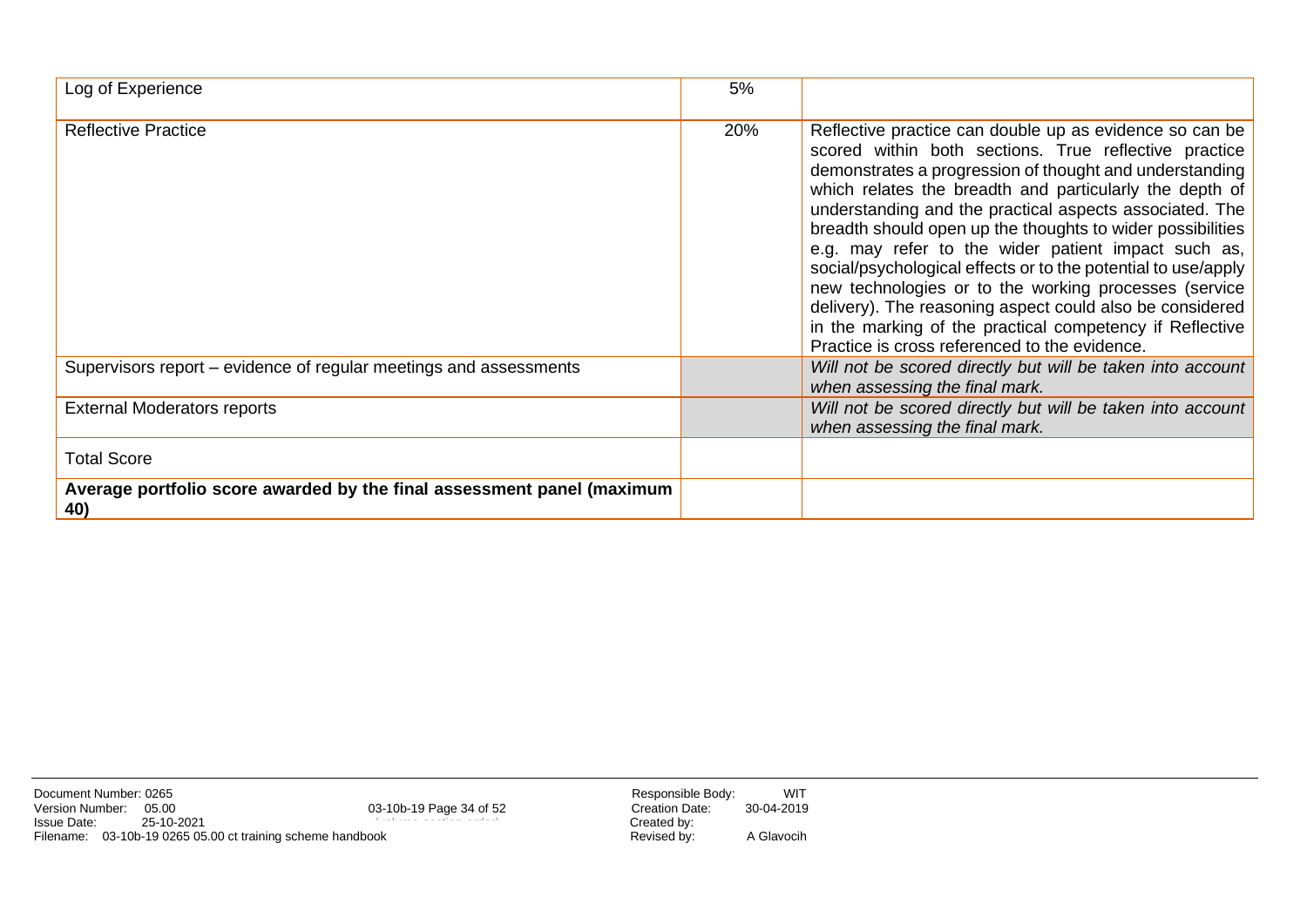### **9. Viva Examination Principles**

**9.1 Introduction**

<span id="page-34-1"></span><span id="page-34-0"></span>The vivas will normally be in York although this may vary depending on the location of the trainees and examiners and moderators. The viva will be structured, and a selection of questions agreed (weighted to reflect the level of difficulty or complexity) prior to the viva. External Moderators are given the opportunity to submit questions specific to a trainee's portfolio where concerns have been raised.

The questions to be asked should be written down and the viva panel should have a copy together with the key points that are required as part of the answer. Each panel member should score the questions independently during the viva. A brief summary of the trainee's answers will be recorded. During the examination it may be necessary to deviate from the scheduled questions if the responses from the trainee are not adequate.

The viva panel should keep sufficient records relating to the viva examination as to support their allocated mark. This may be used for trainee 'feedback'.

#### **9.2 Process**

<span id="page-34-2"></span>Panel members will try to make the trainee feel at ease. It is useful to provide paper and pens in order to assist with some answers. The questions should start easy and general in nature concentrating down on more specifics as the examination progresses.

The panel should approach any portfolio errors in a way which allows the trainee to demonstrate their abilities not their failings. Hence, statements such as 'what is wrong with this section', or 'I think that there is a mistake here', are to be avoided.

Care should be taken over body language and tone of questioning. Adoption of an aggressive body position should be avoided (leaning across the table/pointing). Instead, a relaxed body position is encouraged (sitting comfortably upright/arm resting on the table). It is generally helpful to lean forwards slightly when offering the trainee some assistance.

#### **Open/closed, wide/narrow questions**

The moderators should, wherever possible, use questions which are designed to draw information from the trainee (i.e. open questions). It is good examination technique to build questions one on another leading the trainee slowly into areas of increasing difficulty.

The difference between open and closed questions is often one of phraseology. Also the starting point for the question needs to be well chosen. It is better to start wide and gradually close down to a specific point.

The moderators should avoid over-concentration on a specific, narrow area.

#### **9.3 Assistance**

<span id="page-34-3"></span>The panel should offer some guidance to the trainee should they struggle to answer. It could be that they have not correctly interpreted the question so the initial action by the moderator should be to assess whether the question is understood. If the trainee continues to struggle the panel should move quickly on to another topic. Any trainee who thinks their way through a question should be congratulated (an occasional 'good' works wonders for morale). Similarly, the panel needs to move smoothly and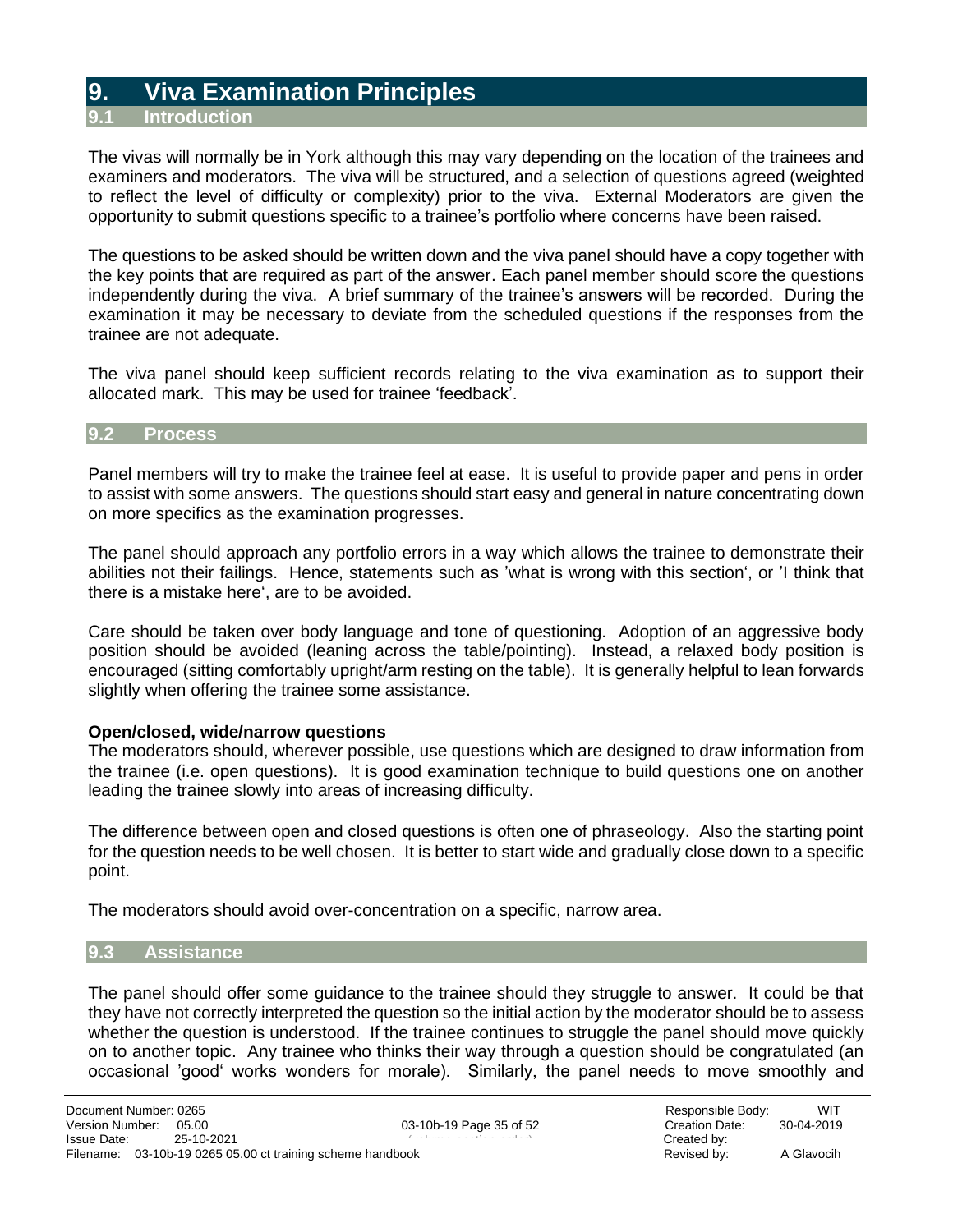comfortably on to another subject area when a trainee continues to struggle whilst keeping the trainee at their ease (e.g., 'that is an area that a number of trainees have difficulties with – let us move on to a different topic'). The level of assistance given should be noted and be taken into account when allocating marks. Trainees who require prompting cannot attain full marks for a question. Whereas trainees who are go beyond the question, demonstrating outstanding knowledge linked to the practice e.g. state of the art may be awarded additional marks.

#### **9.4 Listening Skills**

<span id="page-35-0"></span>The panel must demonstrate skills not only in asking questions but also in listening to the answers given. These answers will contain clues as to the abilities of the trainee, their state of nervousness, etc. The answers themselves may lead to follow-on questions.

The panel needs to differentiate between a good answer and a good guess possibly by a follow-up question. A trainee who states that they do not know something but is prepared to try to work their way through it is to be encouraged.

The panel needs to assess the technical abilities of the trainee.

#### **9.5 Interview Length**

<span id="page-35-1"></span>The interview should be only as long as is needed to satisfy the panel as to the level of the trainee. More time should be taken for borderline trainees who are between pass/fail in order to differentiate between a pass and a failure. Similarly, more time should be given to an exceptional trainee who may well be awarded a merit or distinction.

Otherwise, once a trainee has demonstrated sufficient competency to pass, the viva can be drawn to a conclusion.

#### **9.6 Basis of Questions**

<span id="page-35-2"></span>A viva paper with indicative questions, answers and marks will be supplied. These are based upon the competencies and Scope of Practice and are updated annually. Wider questions may be asked to determine the degree of competencies covered or to demonstrate the wider reading of the trainee. The panel need to be satisfied that the trainee has a good understanding of the fundamentals of most of the practical or clinical work and theory, perhaps highlighting any areas that the trainee shows poor understanding. The panel must be satisfied that the trainee is safe to practice in the chosen field.

#### **9.7 Examination Performance**

<span id="page-35-3"></span>Each question should have a written copy of the key points that would be included in a model answer. This can then be compared to the trainee's answer and the marking scheme (section 3.5) to enable an individual assessment of each question.

Each panel member should mark independently with their average being the final viva score. They should keep sufficient records relating to the viva examination so as to support their allocated mark. The results will be transferred to the [Results of Trainee](#page-44-0) Final Assessment form and passed to the IPEM CT Training Scheme Lead, the Chief Moderator and the appropriate Registrar (the 'Ratification Panel') for ratification.

The outcome of the viva will not purely be based on the number of questions answered correctly. If the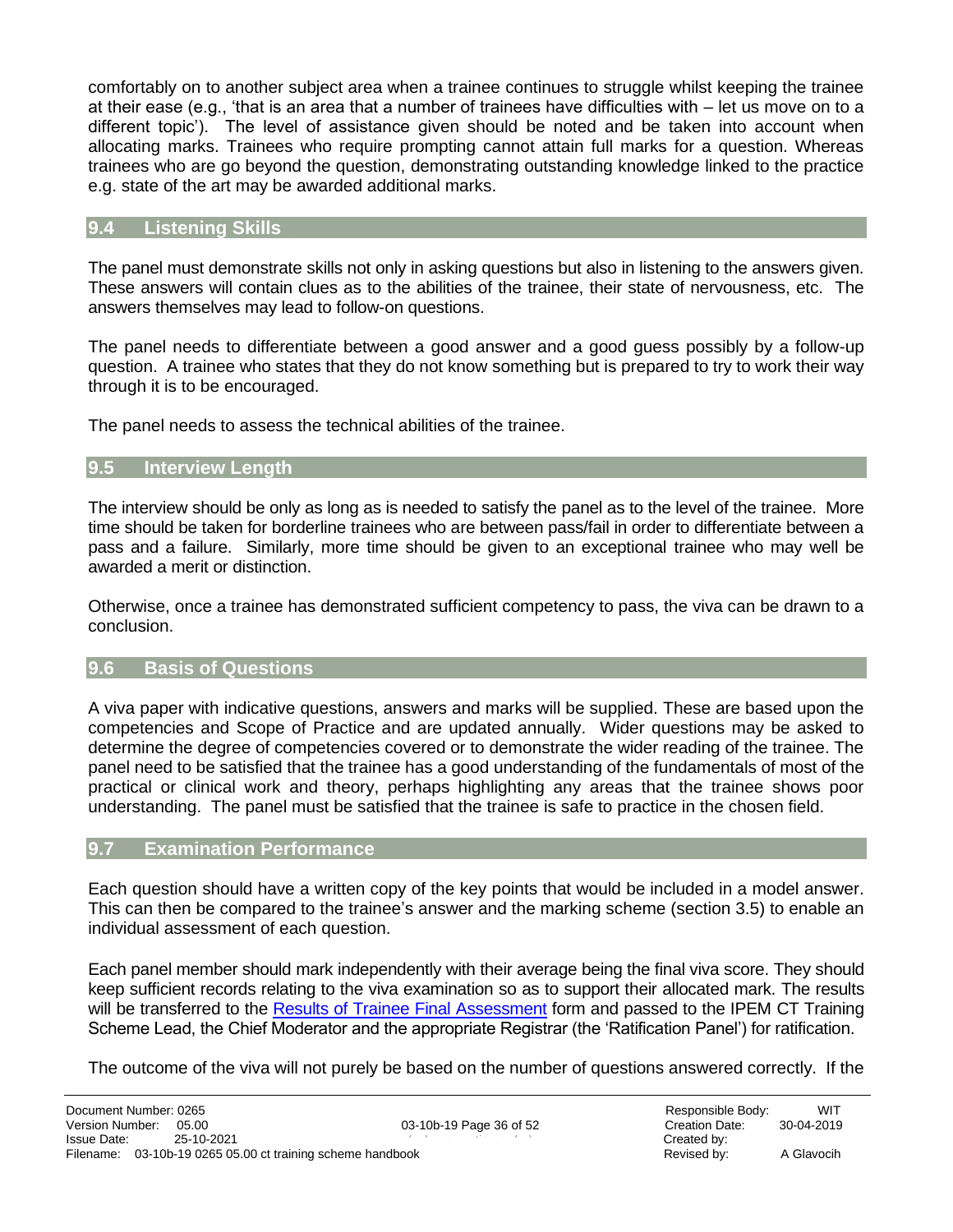trainee demonstrates a lack of knowledge in an area that is fundamental to the Scope of Practice such that the trainee's fitness to practise is brought into question, then the panel must fail the trainee.

### **10. Process for Dealing with an Unsuccessful Outcome to a Final Assessment**

#### <span id="page-36-0"></span>*Portfolio*

Whilst it is hoped that portfolios not reaching an acceptable standard will be avoided by the intervention of the Training Supervisor and the External Moderator during the training period, the following process should be followed if a portfolio is judged to be not up to an acceptable standard.

- The examiners (usually the External Moderator and the Supporting Moderator) should collate all notes and evidence in support of the decision.
- The evidence and the training portfolio should be forwarded to the Chief Moderator with a period no longer than one week.
- The Chief Moderator will review the evidence taking advice where necessary. As a result the Chief Moderator will either support the original decision or, after discussions with the original examiners, overrule it. This process should be complete within six weeks. At the beginning of this process the Chief Moderator will inform the IPEM office which, using a standard template letter, will inform the trainee and Training Centre of the process that is being followed.
- If the standard of the portfolio is adjudged not to be acceptable then the Chief Moderator will inform the IPEM office who will circulate the portfolio marking template to the IPEM Clinical Technologist Lead and appropriate Registrar for agreement.
- TIMESCALE 7 DAYS
- The trainee will be advised of the ratified outcome via the standard proforma letter signed by the IPEM CT Training Scheme Lead and sent by the IPEM office. This should explain the result and, within context, the reasons for the failure. The letter should also advise the trainee of the next steps to either appeal or resubmit.

#### *For Practical Competencies*

- Where the performance of practical competency does not reach the required standard, the examiners (usually the External Moderator and the Supporting Moderator) collate all notes and evidence in preparation for feedback to the trainee and the Training Supervisor and send to the IPEM office.
- TIMESCALE IMMEDIATE
- Information from the examiners will be collated by the IPEM office on to a standard proforma.
- TIMESCALE 7 DAYS FROM RECEIPT
- The IPEM office will circulate the now completed standard failure proforma to the IPEM Clinical Technologist Training Scheme Lead and appropriate Registrar for agreement.
- TIMESCALE 7 DAYS
- The trainee will be advised of the ratified outcome via the standard proforma letter signed by the IPEM CT Training Scheme Lead and sent by the IPEM office. This should explain the result and, within context, the reasons for the failure. The letter should also advise the trainee of the next steps to either appeal or resit.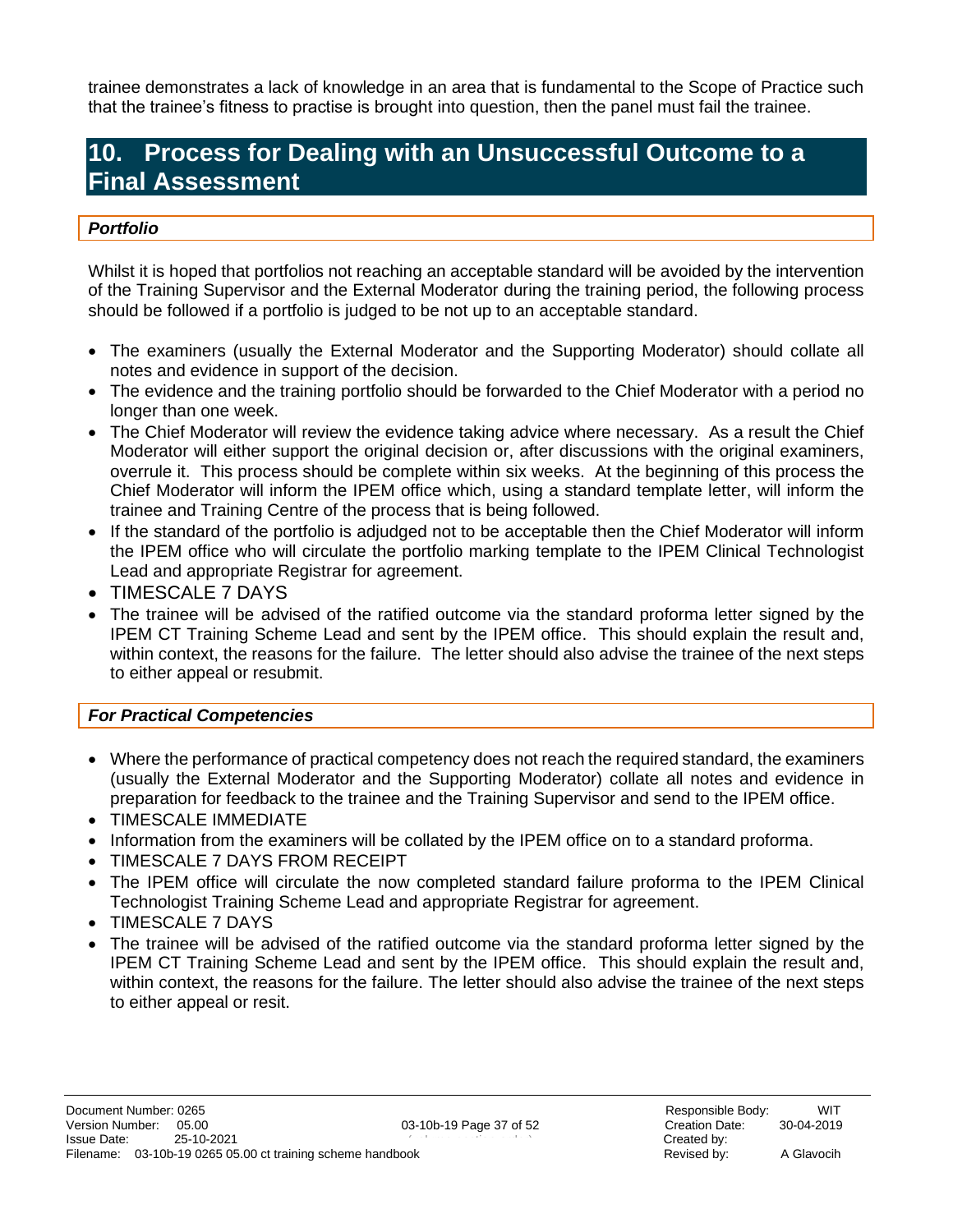#### *Viva*

- The examiners (usually the External Moderator and the Supporting Moderator) collate all notes and evidence in preparation for feedback to the trainee and the Training Supervisor and send to the IPEM office (the trainee is not informed at the time of the viva).
- TIMESCALE IMMEDIATE
- Information from the examiners will be collated by the IPEM office on to a standard proforma.
- TIMESCALE 7 DAYS FROM RECEIPT
- The IPEM office will circulate the now completed standard failure proforma to the IPEM Clinical Technologist Training Scheme Lead and appropriate Registrar for agreement.
- TIMESCALE 7 DAYS.
- The trainee will be advised of the ratified outcome via the standard proforma letter signed by the IPEM CT Training Scheme Lead and sent by the IPEM office. This should explain the result and, within context, the reasons for the failure. The letter should also advise the trainee of the next steps to either appeal or resit.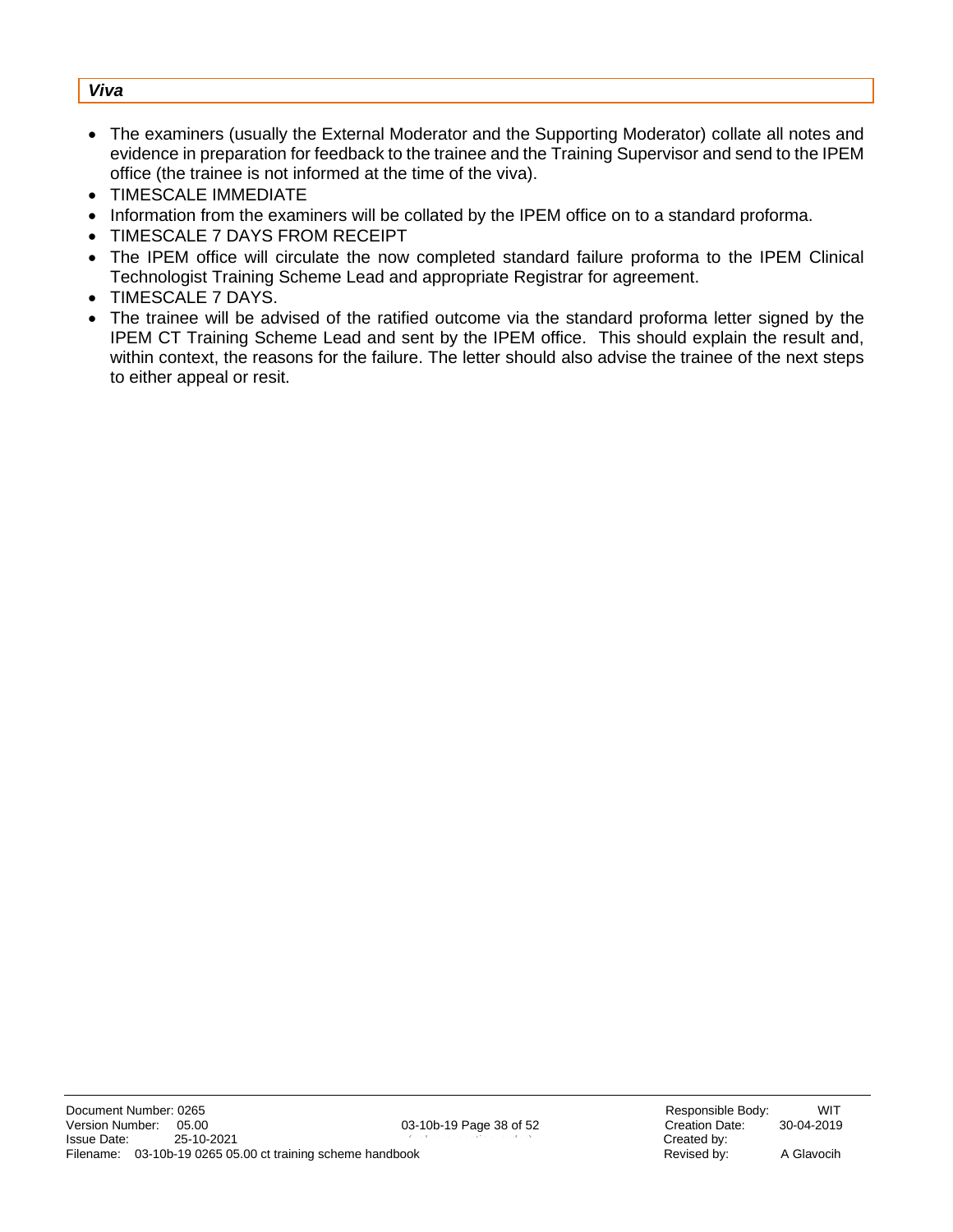<span id="page-38-0"></span>**Appendix 1: Reflective Practice Template**



 **Reflective Practice (learning from doing)**

| Date/s                                                              |
|---------------------------------------------------------------------|
|                                                                     |
| Detail of a recent experience in your professional life             |
|                                                                     |
|                                                                     |
|                                                                     |
| What did you do?                                                    |
|                                                                     |
|                                                                     |
|                                                                     |
|                                                                     |
| Why did you do it?                                                  |
|                                                                     |
|                                                                     |
|                                                                     |
| What went well?                                                     |
|                                                                     |
|                                                                     |
|                                                                     |
| What could have been done better and how?                           |
|                                                                     |
|                                                                     |
|                                                                     |
|                                                                     |
| Has anything been changed or improved as a result of the experience |
|                                                                     |
|                                                                     |
|                                                                     |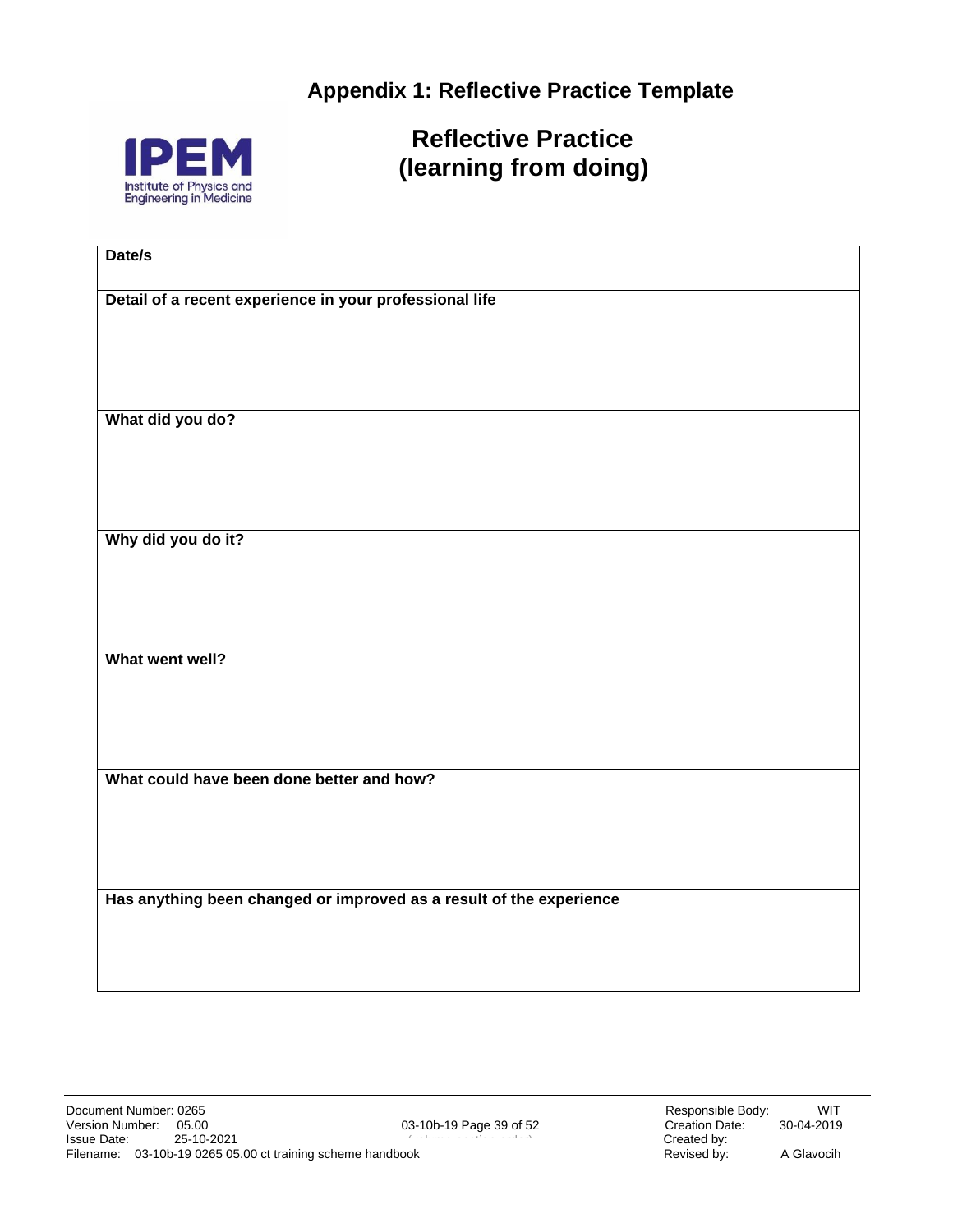

**Appendix 2: Reflective Practice Guidance**

### **Reflective Practice Guidance Clinical Technologist Training Scheme**

#### **Introduction**

Reflective practice will be of most use to you if it is kept regularly, at a time that fits in easily to your life and is in a format that makes sense to you.

Reflective practice is simply analysing something you have done or have been involved with. This may be a single task, or one gained over a period of time. The purpose of reflective practice is to look back at an experience after a little time has elapsed, to analyse it, evaluate it, and to see if the experience could be made better. It may be the experience cannot be improved; in which case you are confirming best practice through reflective practice.

Reflective practice could be applied to every task that is performed, and on some occasions, this may be the right thing to do, however; repeatedly documenting the same thing over and over again without any changes in outcome is of little benefit or purpose. Reflecting on minor changes or potential changes in practice may prove useful e.g. lady for bone scan was particularly nervous, so it may have been beneficial to give an explanation of what was going to happen before entering the treatment room.

Reflective practice is a personal document so there is no right or wrong way to keep it. The reflective practice documentation should be cross-referenced within the portfolio to the competency, the' log of experience' (logbook) entry and any other appropriate documentation. A form has been provided and guidelines to use the form are set out below. The response to the questions on the form should be focussed and to the point and may range from a one-word answer to a more detailed explanation requiring extra paper.

#### **Detail of a Recent Experience in your professional life**

This is just asking what you are going to be reflecting on.

For example, it may be based on one or more of the following

• **a practical or hands on task**

e.g. a bone scan, making an appointment, constructing a circuit board, measuring an output etc.

• **a learning experience** 

e.g. attending a lecture/meeting, reading an article, paper or lecture note, surfing the internet etc.

• **communications and professional relationships** this may be with a work colleague, a patient, a manufacturer etc.

#### **What did you do?**

It is a description of your role in the in the actual experience and could be very specific.

#### *Examples.*

• attended a meeting.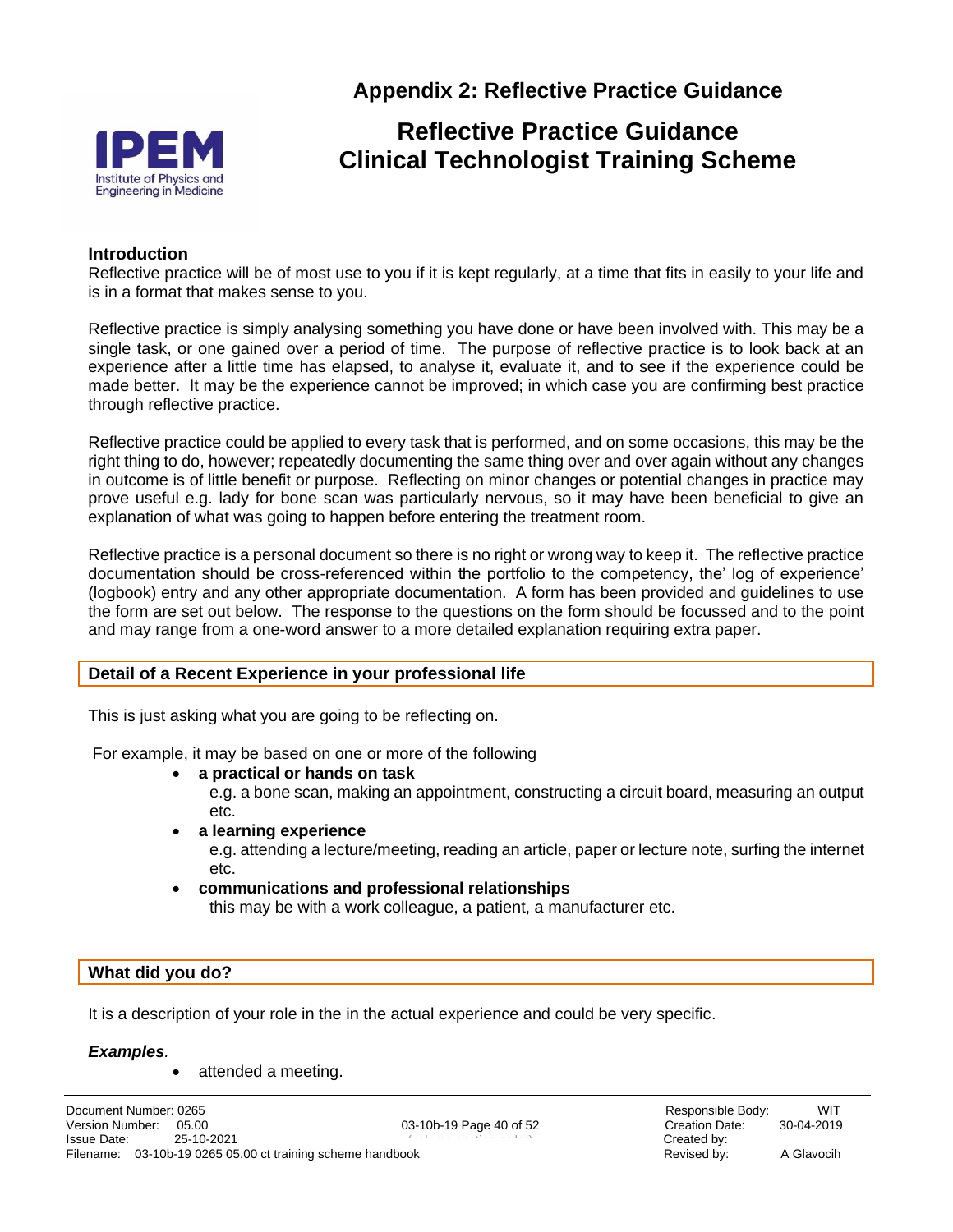- performed the QA check on an RA33 blood analyser following departmental protocol 33.
- gave the initial explanation of the process to the patient, and assisted in the scan
- observed the EMC measurements being taken.
- assisted in the maintenance of the bone densitometer.
- modified patient immobilisation mask.
- set the bias level voltage on circuit board B of the RM impedance analyser, by adjusting components VR33 and VR34.

#### **Why did you do it?**

This could be very specific.

#### <span id="page-40-0"></span>**Examples**

- my specific area of interest and work is in the measurement of vital signs within the trauma environment.
- as part of my induction and training programme.
- to ensure the equipment works within the specification.
- to provide the scanning images required for clinical diagnosis.
- Performing PPM part of my day-to-day equipment management duties.

#### **What went well?**

Don't be modest, be realistic. Analyse and evaluate what you did.

- The knowledge, skills and qualities you used?
- The problems you tackled successfully.
- Quality of the results obtained.
- Ability to adapt and use the resources available.

#### **What could have been done better and how?**

Don't be afraid to admit difficulties and shortcomings you encountered or felt, as this is the only way you can truly plan to improve. Be realistic and analyse and evaluate the decisions you took, and the actions taken.

#### <span id="page-40-1"></span>**Examples**

- I could have explained the procedure more clearly in order to put the patient at ease.
- I did not understand well enough what I was supposed to be doing, and therefore felt under pressure and unable to be sure I was carrying out the task correctly. Require updating/training.
- PCB tracks so close it proved difficult to etch. Increase distances between tracks, and renew the chemicals used more often to improve outcome.
- Unable to access all the equipment needed, better forward planning required.
- Patient was difficult to manage due to their condition. An extra pair of hands is needed in similar situations and a modification to the referral form is required to ensure all the relevant information is included.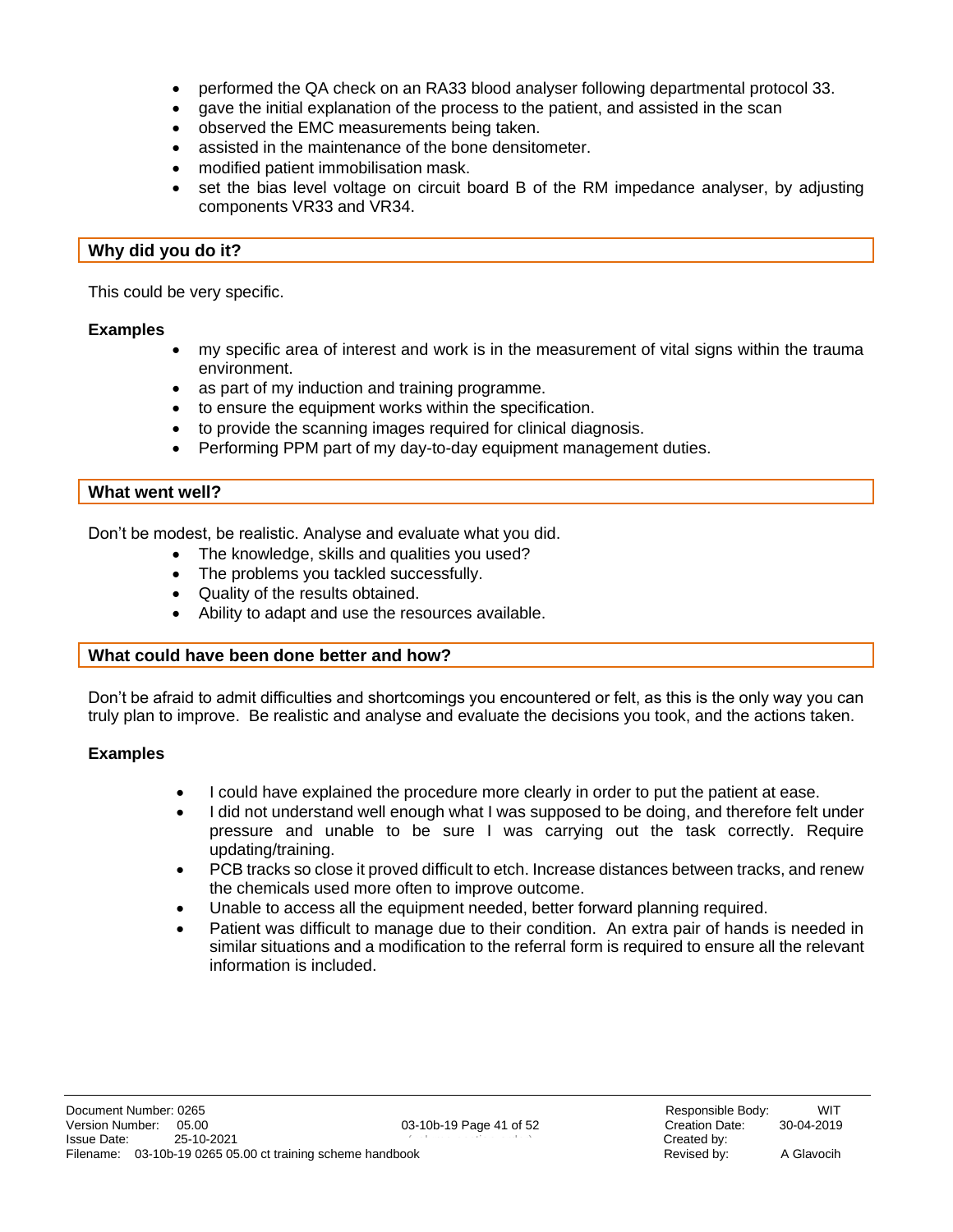#### **Has anything been changed or improved as a result of the experience?**

#### *Examples*

- No
- A simple procedure explanation card has been produced. Patients are given the card to read in the waiting area prior to being called for their scan. The Technologist explains the procedure to the patient when they enter the scanning room and any queries are answered.
- Training seminar was held.
- Standard recommended distances for distances between tracks has now been circulated to all staff involved in the production of PCB's.
- Equipment availability is now checked 2 days prior to the maintenance and calibration procedures.
- Modified referral form has been created and is now in use.

Further guidance on Reflective Practice can be found on the IPEM website, Members' area in the Training Resources section.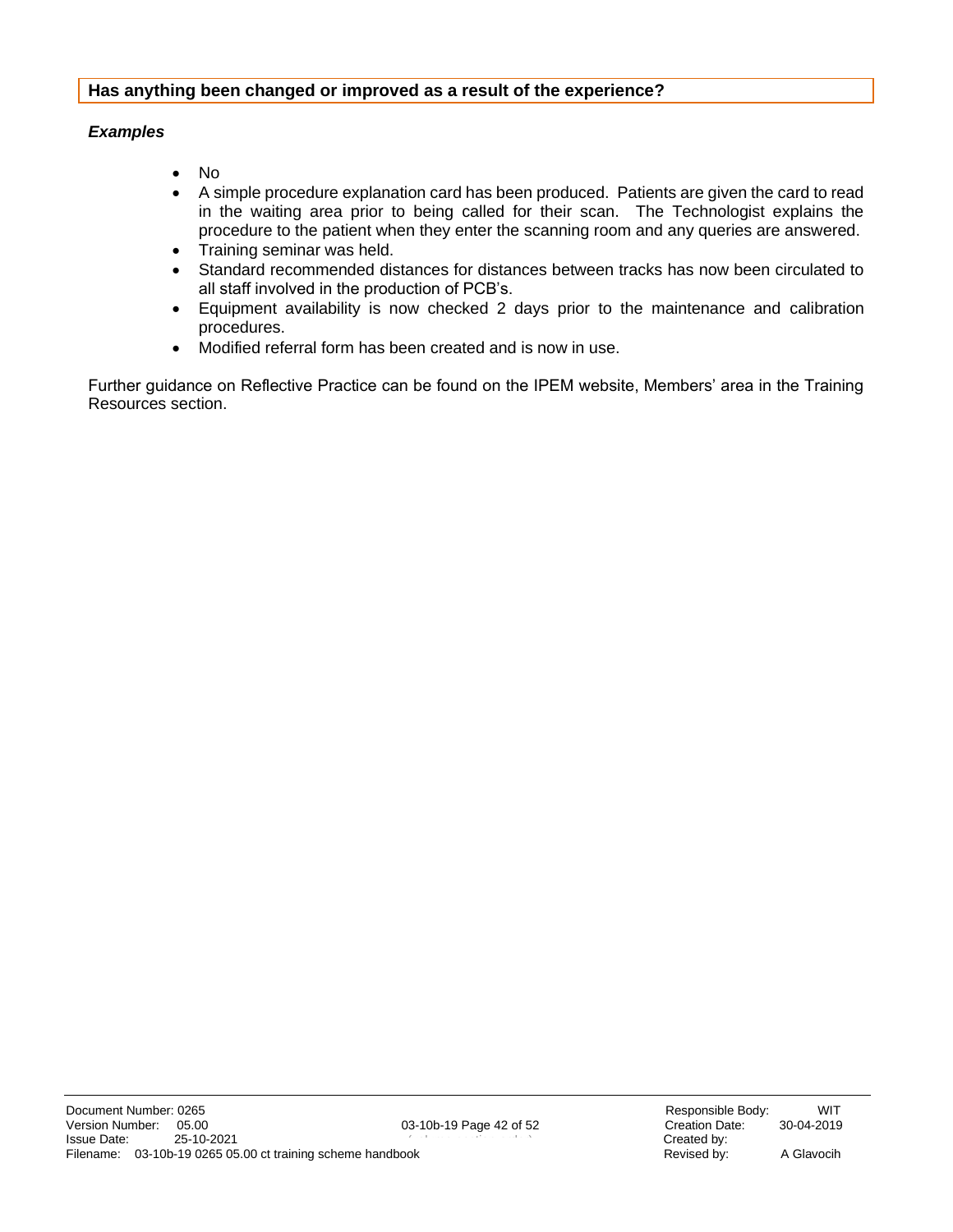**Appendix 3: Supervisor Direct Observation of Practical Skills (DOPS)**



### **Clinical Technologist Training Scheme Supervisor Direct Observation of Practical Skills (DOPS) Please supply these documents to the External Moderator at each visit**

| <b>Trainee Name:</b>                                                                                                                                                                                      |  |                                                                                                                                                 |     |
|-----------------------------------------------------------------------------------------------------------------------------------------------------------------------------------------------------------|--|-------------------------------------------------------------------------------------------------------------------------------------------------|-----|
| <b>Training Centre:</b>                                                                                                                                                                                   |  |                                                                                                                                                 |     |
| <b>Location of</b><br><b>Assessment:</b>                                                                                                                                                                  |  |                                                                                                                                                 |     |
| Date of<br><b>Assessment:</b>                                                                                                                                                                             |  |                                                                                                                                                 |     |
| <b>Description of</b><br><b>Event/Procedure:</b>                                                                                                                                                          |  |                                                                                                                                                 |     |
|                                                                                                                                                                                                           |  |                                                                                                                                                 |     |
| <b>Competency</b><br><b>References:</b>                                                                                                                                                                   |  |                                                                                                                                                 |     |
| <b>Assessor Name:</b>                                                                                                                                                                                     |  |                                                                                                                                                 |     |
| <b>Aspect of Procedure</b>                                                                                                                                                                                |  | Assessment (delete as appropriate)                                                                                                              |     |
| <b>History Taking / Preparation</b><br>Does the trainee obtain relevant<br>information prior to undertaking<br>procedure? Has the trainee read<br>relevant SOP's and any other relevant<br>documentation? |  | Poor / Unsatisfactory / Adequate / Good / Excellent /<br><b>Unable to Comment</b><br>$1 - 2$ / $3 - 4$<br>$/5 - 6$ $/7 - 8$ $/9 - 10$<br>Notes: | /10 |
| Communication                                                                                                                                                                                             |  | Poor / Unsatisfactory / Adequate / Good / Excellent /                                                                                           |     |
| Does trainee use language and<br>terminology appropriate to the situation<br>(with patients, other clinical staff and<br>with colleagues)?                                                                |  | <b>Unable to Comment</b><br>$1 - 2$ / $3 - 4$<br>$/5 - 6$ $/7 - 8$ $/9 - 10$<br>Notes:                                                          | /10 |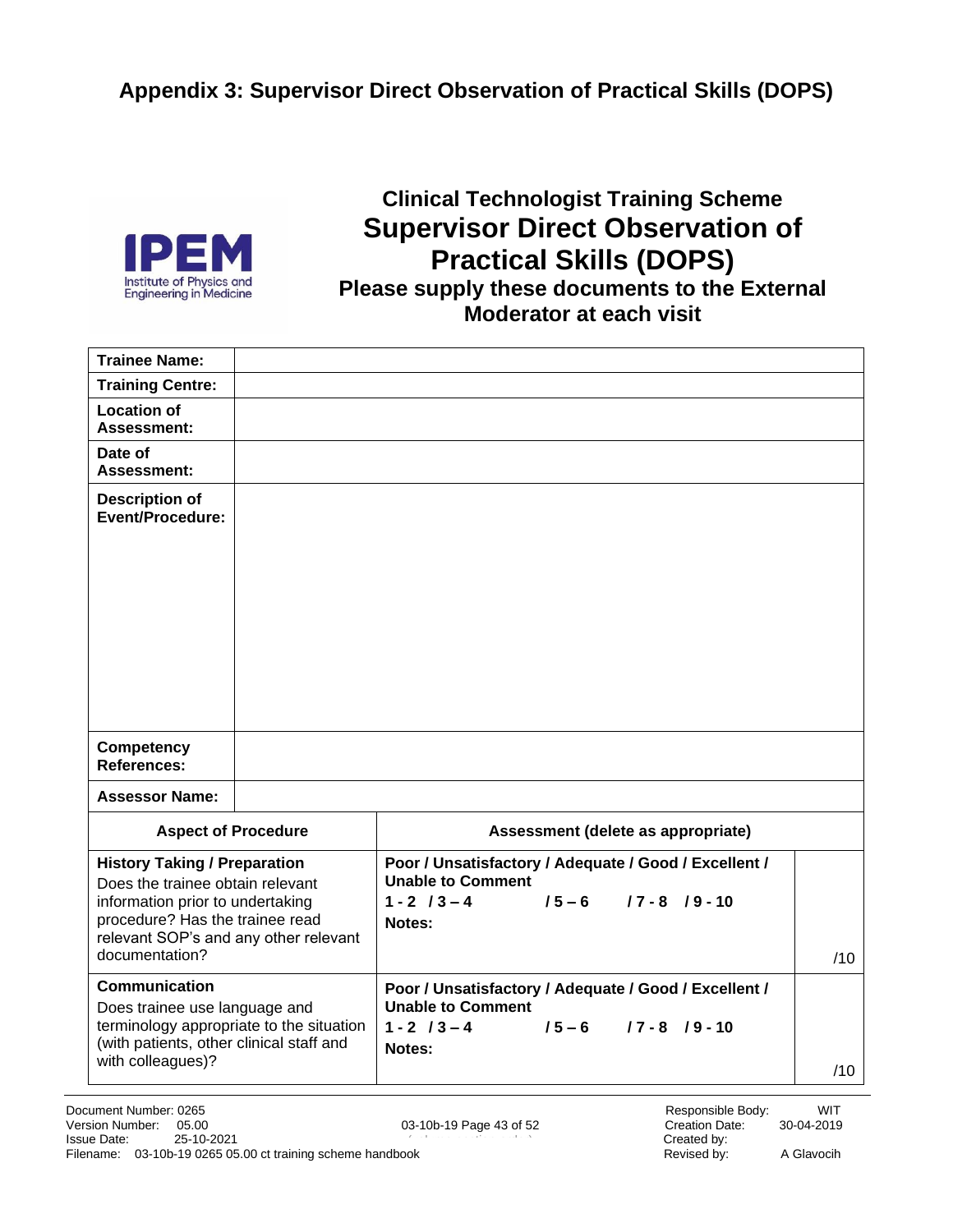| Understanding<br>Poor / Unsatisfactory / Adequate / Good / Excellent /<br><b>Unable to Comment</b><br>Does trainee display understanding of<br>the procedure and the expected<br>$1 - 2$ $13 - 4$<br>$15 - 6$<br>$17 - 8$ $19 - 10$<br>outcomes? Does the trainee<br>Notes:<br>understand the principles and basic<br>science underpinning the procedure?<br>/10<br><b>Clinical Examination / Scientific</b><br>Poor / Unsatisfactory / Adequate / Good / Excellent /<br><b>Measurement / Engineering</b><br><b>Unable to Comment</b><br><b>Analysis</b><br>$1 - 2$ / $3 - 4$<br>$15 - 6$<br>$17 - 8$ $19 - 10$<br>Does trainee undertake<br>Notes:<br>examination/measurement/analysis<br>confidently, performing it appropriately<br>and accurately?<br>/10<br><b>Clinical /Scientific Judgement</b><br>Poor / Unsatisfactory / Adequate / Good / Excellent /<br><b>Unable to Comment</b><br>Has trainee displayed ability to make<br>sound Clinical/Scientific judgements<br>$1 - 2$ / $3 - 4$<br>$15 - 6$<br>$17 - 8$ $19 - 10$<br>based on their execution of the task?<br>Notes:<br>/10<br>Poor / Unsatisfactory / Adequate / Good / Excellent /<br><b>Completion of task</b><br><b>Unable to Comment</b><br>Does trainee complete the task<br>$1 - 2$ / $3 - 4$<br>efficiently and satisfactorily?<br>$15 - 6$<br>$17 - 8$ $19 - 10$<br>Is trainee aware of any time limitations<br>Notes:<br>for task completion?<br>/10<br><b>Administration</b><br>Poor / Unsatisfactory / Adequate / Good / Excellent /<br><b>Unable to Comment</b><br>Was the trainee prepared for the task,<br>completing all appropriate<br>$1 - 2$ / $3 - 4$<br>$15 - 6$<br>$17 - 8$ $19 - 10$<br>documentation and recording<br>Notes:<br>accurately any relevant results?<br>/10<br>Professionalism<br>Poor / Unsatisfactory / Adequate / Good / Excellent /<br>Did the trainee conduct themselves<br><b>Unable to Comment</b><br>professionally, respect confidentiality,<br>$1 - 2$ / $3 - 4$<br>$15 - 6$<br>$17 - 8$ $19 - 10$<br>and act in an ethically appropriate<br>Notes:<br>manner in terms of interaction with<br>patients/other clinical staff? Did the<br>trainee adhere to Good Scientific<br>Practice principles?<br>/10<br><b>Limitations</b><br>Poor / Unsatisfactory / Adequate / Good / Excellent /<br>Trainee demonstrates awareness of<br><b>Unable to Comment</b><br>the limits of their responsibility and<br>$1 - 2$ / $3 - 4$<br>$15 - 6$<br>$17 - 8$ $19 - 10$<br>knows when and how to seek help.<br>Notes:<br>/10 |  |  |
|--------------------------------------------------------------------------------------------------------------------------------------------------------------------------------------------------------------------------------------------------------------------------------------------------------------------------------------------------------------------------------------------------------------------------------------------------------------------------------------------------------------------------------------------------------------------------------------------------------------------------------------------------------------------------------------------------------------------------------------------------------------------------------------------------------------------------------------------------------------------------------------------------------------------------------------------------------------------------------------------------------------------------------------------------------------------------------------------------------------------------------------------------------------------------------------------------------------------------------------------------------------------------------------------------------------------------------------------------------------------------------------------------------------------------------------------------------------------------------------------------------------------------------------------------------------------------------------------------------------------------------------------------------------------------------------------------------------------------------------------------------------------------------------------------------------------------------------------------------------------------------------------------------------------------------------------------------------------------------------------------------------------------------------------------------------------------------------------------------------------------------------------------------------------------------------------------------------------------------------------------------------------------------------------------------------------------------------------------------------------------------------------------------------------------------------------------------------------------------------------------------------------------------|--|--|
|                                                                                                                                                                                                                                                                                                                                                                                                                                                                                                                                                                                                                                                                                                                                                                                                                                                                                                                                                                                                                                                                                                                                                                                                                                                                                                                                                                                                                                                                                                                                                                                                                                                                                                                                                                                                                                                                                                                                                                                                                                                                                                                                                                                                                                                                                                                                                                                                                                                                                                                                |  |  |
|                                                                                                                                                                                                                                                                                                                                                                                                                                                                                                                                                                                                                                                                                                                                                                                                                                                                                                                                                                                                                                                                                                                                                                                                                                                                                                                                                                                                                                                                                                                                                                                                                                                                                                                                                                                                                                                                                                                                                                                                                                                                                                                                                                                                                                                                                                                                                                                                                                                                                                                                |  |  |
|                                                                                                                                                                                                                                                                                                                                                                                                                                                                                                                                                                                                                                                                                                                                                                                                                                                                                                                                                                                                                                                                                                                                                                                                                                                                                                                                                                                                                                                                                                                                                                                                                                                                                                                                                                                                                                                                                                                                                                                                                                                                                                                                                                                                                                                                                                                                                                                                                                                                                                                                |  |  |
|                                                                                                                                                                                                                                                                                                                                                                                                                                                                                                                                                                                                                                                                                                                                                                                                                                                                                                                                                                                                                                                                                                                                                                                                                                                                                                                                                                                                                                                                                                                                                                                                                                                                                                                                                                                                                                                                                                                                                                                                                                                                                                                                                                                                                                                                                                                                                                                                                                                                                                                                |  |  |
|                                                                                                                                                                                                                                                                                                                                                                                                                                                                                                                                                                                                                                                                                                                                                                                                                                                                                                                                                                                                                                                                                                                                                                                                                                                                                                                                                                                                                                                                                                                                                                                                                                                                                                                                                                                                                                                                                                                                                                                                                                                                                                                                                                                                                                                                                                                                                                                                                                                                                                                                |  |  |
|                                                                                                                                                                                                                                                                                                                                                                                                                                                                                                                                                                                                                                                                                                                                                                                                                                                                                                                                                                                                                                                                                                                                                                                                                                                                                                                                                                                                                                                                                                                                                                                                                                                                                                                                                                                                                                                                                                                                                                                                                                                                                                                                                                                                                                                                                                                                                                                                                                                                                                                                |  |  |
|                                                                                                                                                                                                                                                                                                                                                                                                                                                                                                                                                                                                                                                                                                                                                                                                                                                                                                                                                                                                                                                                                                                                                                                                                                                                                                                                                                                                                                                                                                                                                                                                                                                                                                                                                                                                                                                                                                                                                                                                                                                                                                                                                                                                                                                                                                                                                                                                                                                                                                                                |  |  |
|                                                                                                                                                                                                                                                                                                                                                                                                                                                                                                                                                                                                                                                                                                                                                                                                                                                                                                                                                                                                                                                                                                                                                                                                                                                                                                                                                                                                                                                                                                                                                                                                                                                                                                                                                                                                                                                                                                                                                                                                                                                                                                                                                                                                                                                                                                                                                                                                                                                                                                                                |  |  |
|                                                                                                                                                                                                                                                                                                                                                                                                                                                                                                                                                                                                                                                                                                                                                                                                                                                                                                                                                                                                                                                                                                                                                                                                                                                                                                                                                                                                                                                                                                                                                                                                                                                                                                                                                                                                                                                                                                                                                                                                                                                                                                                                                                                                                                                                                                                                                                                                                                                                                                                                |  |  |
|                                                                                                                                                                                                                                                                                                                                                                                                                                                                                                                                                                                                                                                                                                                                                                                                                                                                                                                                                                                                                                                                                                                                                                                                                                                                                                                                                                                                                                                                                                                                                                                                                                                                                                                                                                                                                                                                                                                                                                                                                                                                                                                                                                                                                                                                                                                                                                                                                                                                                                                                |  |  |
|                                                                                                                                                                                                                                                                                                                                                                                                                                                                                                                                                                                                                                                                                                                                                                                                                                                                                                                                                                                                                                                                                                                                                                                                                                                                                                                                                                                                                                                                                                                                                                                                                                                                                                                                                                                                                                                                                                                                                                                                                                                                                                                                                                                                                                                                                                                                                                                                                                                                                                                                |  |  |
|                                                                                                                                                                                                                                                                                                                                                                                                                                                                                                                                                                                                                                                                                                                                                                                                                                                                                                                                                                                                                                                                                                                                                                                                                                                                                                                                                                                                                                                                                                                                                                                                                                                                                                                                                                                                                                                                                                                                                                                                                                                                                                                                                                                                                                                                                                                                                                                                                                                                                                                                |  |  |
|                                                                                                                                                                                                                                                                                                                                                                                                                                                                                                                                                                                                                                                                                                                                                                                                                                                                                                                                                                                                                                                                                                                                                                                                                                                                                                                                                                                                                                                                                                                                                                                                                                                                                                                                                                                                                                                                                                                                                                                                                                                                                                                                                                                                                                                                                                                                                                                                                                                                                                                                |  |  |
|                                                                                                                                                                                                                                                                                                                                                                                                                                                                                                                                                                                                                                                                                                                                                                                                                                                                                                                                                                                                                                                                                                                                                                                                                                                                                                                                                                                                                                                                                                                                                                                                                                                                                                                                                                                                                                                                                                                                                                                                                                                                                                                                                                                                                                                                                                                                                                                                                                                                                                                                |  |  |
|                                                                                                                                                                                                                                                                                                                                                                                                                                                                                                                                                                                                                                                                                                                                                                                                                                                                                                                                                                                                                                                                                                                                                                                                                                                                                                                                                                                                                                                                                                                                                                                                                                                                                                                                                                                                                                                                                                                                                                                                                                                                                                                                                                                                                                                                                                                                                                                                                                                                                                                                |  |  |
|                                                                                                                                                                                                                                                                                                                                                                                                                                                                                                                                                                                                                                                                                                                                                                                                                                                                                                                                                                                                                                                                                                                                                                                                                                                                                                                                                                                                                                                                                                                                                                                                                                                                                                                                                                                                                                                                                                                                                                                                                                                                                                                                                                                                                                                                                                                                                                                                                                                                                                                                |  |  |
|                                                                                                                                                                                                                                                                                                                                                                                                                                                                                                                                                                                                                                                                                                                                                                                                                                                                                                                                                                                                                                                                                                                                                                                                                                                                                                                                                                                                                                                                                                                                                                                                                                                                                                                                                                                                                                                                                                                                                                                                                                                                                                                                                                                                                                                                                                                                                                                                                                                                                                                                |  |  |
|                                                                                                                                                                                                                                                                                                                                                                                                                                                                                                                                                                                                                                                                                                                                                                                                                                                                                                                                                                                                                                                                                                                                                                                                                                                                                                                                                                                                                                                                                                                                                                                                                                                                                                                                                                                                                                                                                                                                                                                                                                                                                                                                                                                                                                                                                                                                                                                                                                                                                                                                |  |  |
|                                                                                                                                                                                                                                                                                                                                                                                                                                                                                                                                                                                                                                                                                                                                                                                                                                                                                                                                                                                                                                                                                                                                                                                                                                                                                                                                                                                                                                                                                                                                                                                                                                                                                                                                                                                                                                                                                                                                                                                                                                                                                                                                                                                                                                                                                                                                                                                                                                                                                                                                |  |  |
|                                                                                                                                                                                                                                                                                                                                                                                                                                                                                                                                                                                                                                                                                                                                                                                                                                                                                                                                                                                                                                                                                                                                                                                                                                                                                                                                                                                                                                                                                                                                                                                                                                                                                                                                                                                                                                                                                                                                                                                                                                                                                                                                                                                                                                                                                                                                                                                                                                                                                                                                |  |  |
|                                                                                                                                                                                                                                                                                                                                                                                                                                                                                                                                                                                                                                                                                                                                                                                                                                                                                                                                                                                                                                                                                                                                                                                                                                                                                                                                                                                                                                                                                                                                                                                                                                                                                                                                                                                                                                                                                                                                                                                                                                                                                                                                                                                                                                                                                                                                                                                                                                                                                                                                |  |  |
|                                                                                                                                                                                                                                                                                                                                                                                                                                                                                                                                                                                                                                                                                                                                                                                                                                                                                                                                                                                                                                                                                                                                                                                                                                                                                                                                                                                                                                                                                                                                                                                                                                                                                                                                                                                                                                                                                                                                                                                                                                                                                                                                                                                                                                                                                                                                                                                                                                                                                                                                |  |  |
|                                                                                                                                                                                                                                                                                                                                                                                                                                                                                                                                                                                                                                                                                                                                                                                                                                                                                                                                                                                                                                                                                                                                                                                                                                                                                                                                                                                                                                                                                                                                                                                                                                                                                                                                                                                                                                                                                                                                                                                                                                                                                                                                                                                                                                                                                                                                                                                                                                                                                                                                |  |  |
|                                                                                                                                                                                                                                                                                                                                                                                                                                                                                                                                                                                                                                                                                                                                                                                                                                                                                                                                                                                                                                                                                                                                                                                                                                                                                                                                                                                                                                                                                                                                                                                                                                                                                                                                                                                                                                                                                                                                                                                                                                                                                                                                                                                                                                                                                                                                                                                                                                                                                                                                |  |  |
|                                                                                                                                                                                                                                                                                                                                                                                                                                                                                                                                                                                                                                                                                                                                                                                                                                                                                                                                                                                                                                                                                                                                                                                                                                                                                                                                                                                                                                                                                                                                                                                                                                                                                                                                                                                                                                                                                                                                                                                                                                                                                                                                                                                                                                                                                                                                                                                                                                                                                                                                |  |  |
|                                                                                                                                                                                                                                                                                                                                                                                                                                                                                                                                                                                                                                                                                                                                                                                                                                                                                                                                                                                                                                                                                                                                                                                                                                                                                                                                                                                                                                                                                                                                                                                                                                                                                                                                                                                                                                                                                                                                                                                                                                                                                                                                                                                                                                                                                                                                                                                                                                                                                                                                |  |  |
|                                                                                                                                                                                                                                                                                                                                                                                                                                                                                                                                                                                                                                                                                                                                                                                                                                                                                                                                                                                                                                                                                                                                                                                                                                                                                                                                                                                                                                                                                                                                                                                                                                                                                                                                                                                                                                                                                                                                                                                                                                                                                                                                                                                                                                                                                                                                                                                                                                                                                                                                |  |  |
|                                                                                                                                                                                                                                                                                                                                                                                                                                                                                                                                                                                                                                                                                                                                                                                                                                                                                                                                                                                                                                                                                                                                                                                                                                                                                                                                                                                                                                                                                                                                                                                                                                                                                                                                                                                                                                                                                                                                                                                                                                                                                                                                                                                                                                                                                                                                                                                                                                                                                                                                |  |  |
|                                                                                                                                                                                                                                                                                                                                                                                                                                                                                                                                                                                                                                                                                                                                                                                                                                                                                                                                                                                                                                                                                                                                                                                                                                                                                                                                                                                                                                                                                                                                                                                                                                                                                                                                                                                                                                                                                                                                                                                                                                                                                                                                                                                                                                                                                                                                                                                                                                                                                                                                |  |  |
|                                                                                                                                                                                                                                                                                                                                                                                                                                                                                                                                                                                                                                                                                                                                                                                                                                                                                                                                                                                                                                                                                                                                                                                                                                                                                                                                                                                                                                                                                                                                                                                                                                                                                                                                                                                                                                                                                                                                                                                                                                                                                                                                                                                                                                                                                                                                                                                                                                                                                                                                |  |  |
|                                                                                                                                                                                                                                                                                                                                                                                                                                                                                                                                                                                                                                                                                                                                                                                                                                                                                                                                                                                                                                                                                                                                                                                                                                                                                                                                                                                                                                                                                                                                                                                                                                                                                                                                                                                                                                                                                                                                                                                                                                                                                                                                                                                                                                                                                                                                                                                                                                                                                                                                |  |  |
|                                                                                                                                                                                                                                                                                                                                                                                                                                                                                                                                                                                                                                                                                                                                                                                                                                                                                                                                                                                                                                                                                                                                                                                                                                                                                                                                                                                                                                                                                                                                                                                                                                                                                                                                                                                                                                                                                                                                                                                                                                                                                                                                                                                                                                                                                                                                                                                                                                                                                                                                |  |  |
|                                                                                                                                                                                                                                                                                                                                                                                                                                                                                                                                                                                                                                                                                                                                                                                                                                                                                                                                                                                                                                                                                                                                                                                                                                                                                                                                                                                                                                                                                                                                                                                                                                                                                                                                                                                                                                                                                                                                                                                                                                                                                                                                                                                                                                                                                                                                                                                                                                                                                                                                |  |  |
|                                                                                                                                                                                                                                                                                                                                                                                                                                                                                                                                                                                                                                                                                                                                                                                                                                                                                                                                                                                                                                                                                                                                                                                                                                                                                                                                                                                                                                                                                                                                                                                                                                                                                                                                                                                                                                                                                                                                                                                                                                                                                                                                                                                                                                                                                                                                                                                                                                                                                                                                |  |  |
|                                                                                                                                                                                                                                                                                                                                                                                                                                                                                                                                                                                                                                                                                                                                                                                                                                                                                                                                                                                                                                                                                                                                                                                                                                                                                                                                                                                                                                                                                                                                                                                                                                                                                                                                                                                                                                                                                                                                                                                                                                                                                                                                                                                                                                                                                                                                                                                                                                                                                                                                |  |  |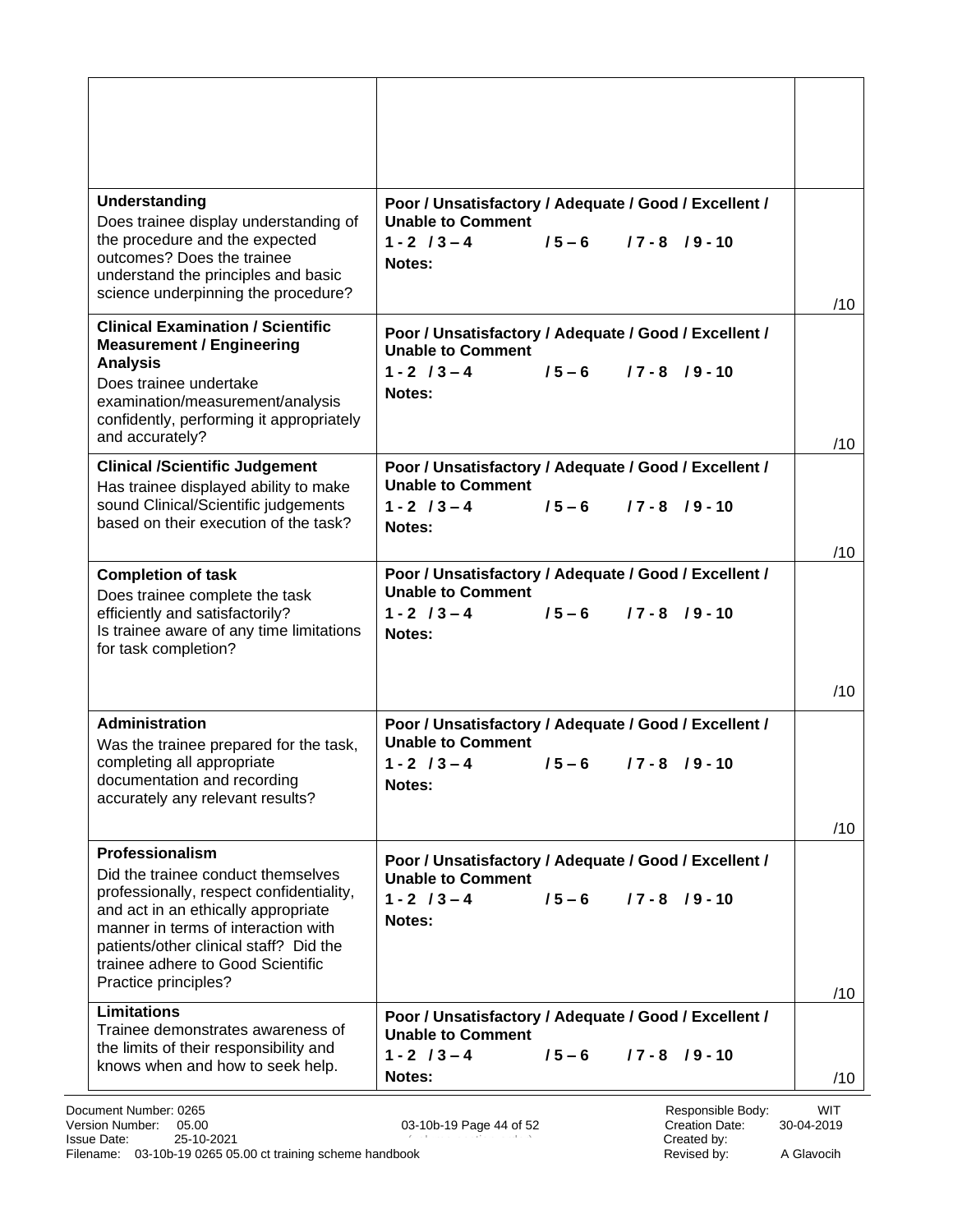<span id="page-44-0"></span>

| <b>Overall Clinical Care</b><br>Did trainee show understanding,<br>empathy and compassion towards<br>patient care? Did they recognise<br>importance of the procedure within the<br>context of clinical diagnosis, treatment<br>or management? |                                                                                                                                              |  | Poor / Unsatisfactory / Adequate / Good / Excellent /<br><b>Unable to Comment</b><br>$1 - 2$ / $3 - 4$<br>Notes:                                                                        | $15 - 6$                                                                                                                        | $17 - 8$ $19 - 10$                                                                                  |                                                                                                                                                                       | /10  |
|-----------------------------------------------------------------------------------------------------------------------------------------------------------------------------------------------------------------------------------------------|----------------------------------------------------------------------------------------------------------------------------------------------|--|-----------------------------------------------------------------------------------------------------------------------------------------------------------------------------------------|---------------------------------------------------------------------------------------------------------------------------------|-----------------------------------------------------------------------------------------------------|-----------------------------------------------------------------------------------------------------------------------------------------------------------------------|------|
| <b>Feedback / Learning Needs</b><br>Identified:                                                                                                                                                                                               |                                                                                                                                              |  |                                                                                                                                                                                         |                                                                                                                                 |                                                                                                     |                                                                                                                                                                       |      |
| <b>Agreed Action:</b>                                                                                                                                                                                                                         |                                                                                                                                              |  | <b>Feedback from trainee:</b>                                                                                                                                                           |                                                                                                                                 | Overall Mark (%):                                                                                   |                                                                                                                                                                       |      |
| <b>Marking Scheme:</b>                                                                                                                                                                                                                        |                                                                                                                                              |  |                                                                                                                                                                                         |                                                                                                                                 |                                                                                                     |                                                                                                                                                                       | /100 |
| Poor                                                                                                                                                                                                                                          | <b>Unsatisfactory</b>                                                                                                                        |  | Adequate                                                                                                                                                                                | Good                                                                                                                            |                                                                                                     | <b>Excellent</b>                                                                                                                                                      |      |
| $1 - 20$                                                                                                                                                                                                                                      | $21 - 40$                                                                                                                                    |  | $41 - 60$                                                                                                                                                                               | $61 - 80$                                                                                                                       |                                                                                                     | $81 - 100$                                                                                                                                                            |      |
| Totally inadequate<br>demonstration of<br>knowledge.<br>Not able to link<br>theory and practice.<br>No appropriate<br>themes identified.                                                                                                      | Limited evidence of<br>knowledge.<br>Inappropriate links<br>between theory<br>and practice.<br>Unsatisfactory<br>reference to key<br>themes. |  | Mostly accurate<br>knowledge with<br>satisfactory depth<br>and breadth of<br>knowledge.<br>Sound integration<br>of theory and<br>practice with fair<br>identification of key<br>themes. | knowledge<br>good depth.<br>links between<br>theory and<br>practice.<br>Demonstrates<br>knowledge<br>contexts<br>appropriately. | Comprehensive<br>demonstrating very<br>Clear sight into<br>ability to transfer<br>between different | Outstanding<br>knowledge.<br>Theory is linked to<br>practice to an<br>exceptional level<br>and may be used<br>to formulate new<br>questions, ideas<br>and challenges. |      |
| <b>Signed Assessor:</b>                                                                                                                                                                                                                       |                                                                                                                                              |  |                                                                                                                                                                                         | trainee:                                                                                                                        | <b>Discussed with</b>                                                                               | Yes / No                                                                                                                                                              |      |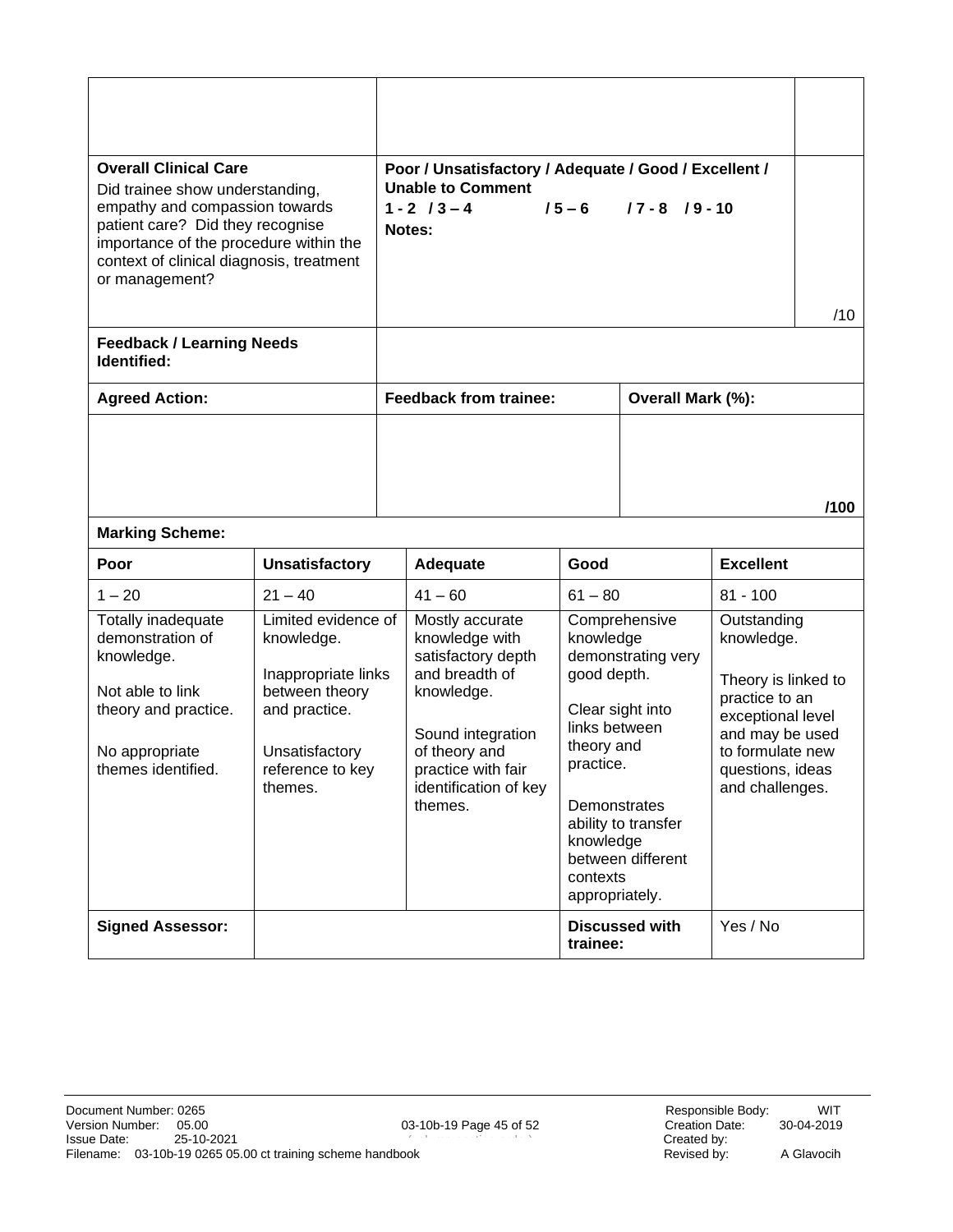<span id="page-45-0"></span>

### <span id="page-45-1"></span>**Clinical Technologist Training Scheme External Moderator Visit Report**

| <b>Trainee Name:</b>                                                                                                                                              |                                       |                                       |        |
|-------------------------------------------------------------------------------------------------------------------------------------------------------------------|---------------------------------------|---------------------------------------|--------|
| <b>Training Centre:</b>                                                                                                                                           |                                       |                                       |        |
| Location of visit:                                                                                                                                                | Date of Visit:                        |                                       |        |
| <b>Moderator Name:</b>                                                                                                                                            | <b>Supervisor Name:</b>               |                                       |        |
| <b>Training Centre Support</b>                                                                                                                                    | <b>Comments &amp; Recommendations</b> |                                       | Yes/No |
| Training Facilities and Learning Resources                                                                                                                        |                                       |                                       |        |
| Does the training department demonstrate a commitment to<br>training by providing the trainee with appropriate facilities,<br>access to learning resources, etc.? |                                       |                                       |        |
| <b>Protected Training Time</b>                                                                                                                                    |                                       |                                       |        |
| Does the training department demonstrate a commitment to<br>training, by way of scheduling protected training time (usually<br>half a day per week)?              |                                       |                                       |        |
| <b>Training Supervisor</b>                                                                                                                                        |                                       |                                       |        |
| Does the training supervisor regularly (ideally monthly) meet<br>with the trainee and provide the trainee with records of these<br>meetings?                      |                                       |                                       |        |
| Does the training supervisor organise, perform and document<br>work-based assessments?                                                                            |                                       |                                       |        |
| <b>List of Competencies</b>                                                                                                                                       |                                       |                                       |        |
| Has a clear and concise list of work-based competencies been<br>provided that covers the whole of the relevant RCT Scope of<br>Practice?                          |                                       |                                       |        |
| Have any academic or knowledge-based gaps which require<br>study concurrent to learning been identified and addressed in<br>the training plan?                    |                                       |                                       |        |
| Training Plan and Provision of Training                                                                                                                           |                                       |                                       |        |
| Given the workload, work environment and resources available,<br>is the training plan realistic and achievable?                                                   |                                       |                                       |        |
| Is the training centre providing and supporting the training<br>according to the training plan?                                                                   |                                       |                                       |        |
| <b>Portfolio Review</b>                                                                                                                                           |                                       | <b>Comments &amp; Recommendations</b> | Yes/No |
| <b>General Presentation</b>                                                                                                                                       |                                       |                                       |        |
| Is the portfolio well presented with a content page, easy to<br>follow and cross referenced?                                                                      |                                       |                                       |        |
| <b>Evidence to support competencies</b>                                                                                                                           |                                       |                                       |        |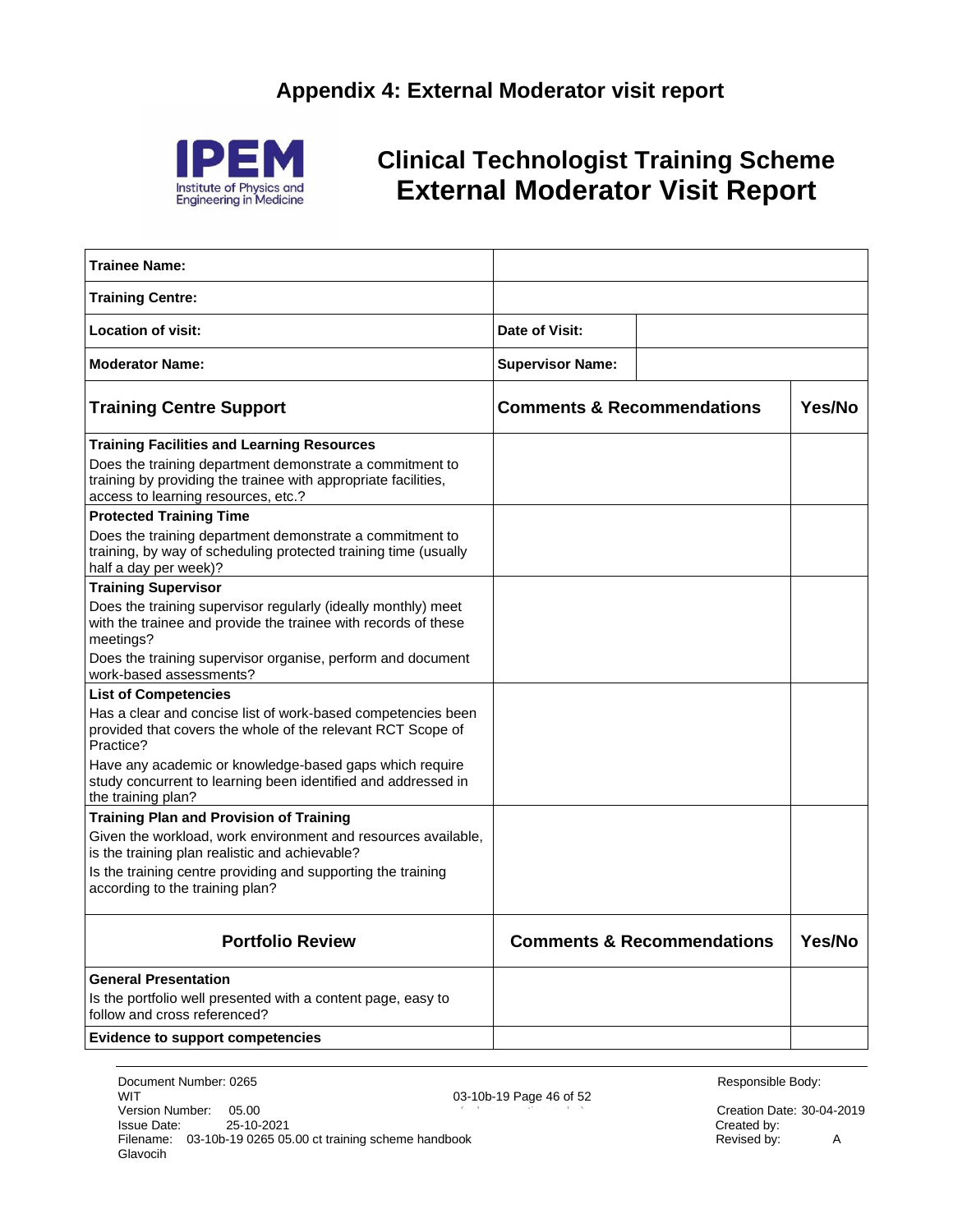| Is each competency evidenced with:                                                                                   |                                                 |  |
|----------------------------------------------------------------------------------------------------------------------|-------------------------------------------------|--|
| Underpinning knowledge (theory)?                                                                                     |                                                 |  |
| Overall explanation, description and detail of what is                                                               |                                                 |  |
| actually involved in the competency (skills knowledge)?<br>Examples of work undertaken, including data, results,     |                                                 |  |
| sample protocols and sample reports?                                                                                 |                                                 |  |
| 2x Case Studies                                                                                                      |                                                 |  |
| Are two case studies being progressed appropriately, in a                                                            |                                                 |  |
| manner that provides evidence of good scientific practice?                                                           |                                                 |  |
| Are the cases studies of sufficient magnitude and depth (each a<br>minimum 3000 words, typically 10-20 hours' work)? |                                                 |  |
| Log of Experience                                                                                                    |                                                 |  |
| Is a log being maintained that refers to activities undertaken and<br>activity dates?                                |                                                 |  |
| <b>Reflective Practice</b>                                                                                           |                                                 |  |
| Is reflective practice being carried out that demonstrates a                                                         |                                                 |  |
| progression of thought and understanding?                                                                            |                                                 |  |
| Does the reflective practice cover the breadth of training, work<br>being undertaken and scope of practice?          |                                                 |  |
| Is the amount of reflective practice records appropriate to the                                                      |                                                 |  |
| stage of training progression?                                                                                       |                                                 |  |
| <b>Reports</b>                                                                                                       |                                                 |  |
| Have supervisors and moderator reports been included in the<br>portfolio?                                            |                                                 |  |
|                                                                                                                      |                                                 |  |
| Have assessment reports been included in the portfolio?                                                              |                                                 |  |
| <b>Training Review</b>                                                                                               | <b>Comments &amp; Recommendations</b><br>Yes/No |  |
| Registrar / External Moderator / Chief Moderator<br><b>Recommendations</b>                                           |                                                 |  |
| Have all previously raised recommendations been adequately<br>addressed?                                             |                                                 |  |
| <b>Changes</b>                                                                                                       |                                                 |  |
| Has IPEM been informed of any administrative changes?                                                                |                                                 |  |
| Have all changes to the original training plan, competency list                                                      |                                                 |  |
| and study concurrent to learning been agreed with the training<br>coordinator and external moderator?                |                                                 |  |
| <b>Feedback Given to Department and Trainee</b>                                                                      |                                                 |  |
| Is the overall pace and progression of training acceptable and                                                       |                                                 |  |
| aligned to the training plan?<br>Is the trainee acquiring, developing and demonstrating the level                    |                                                 |  |
| of skills and knowledge required?                                                                                    |                                                 |  |
| <b>Feedback to IPEM and Chief Moderator</b>                                                                          |                                                 |  |
|                                                                                                                      |                                                 |  |

Creation Date: 30-04-2019<br>Created by: <br>Revised by: <br>A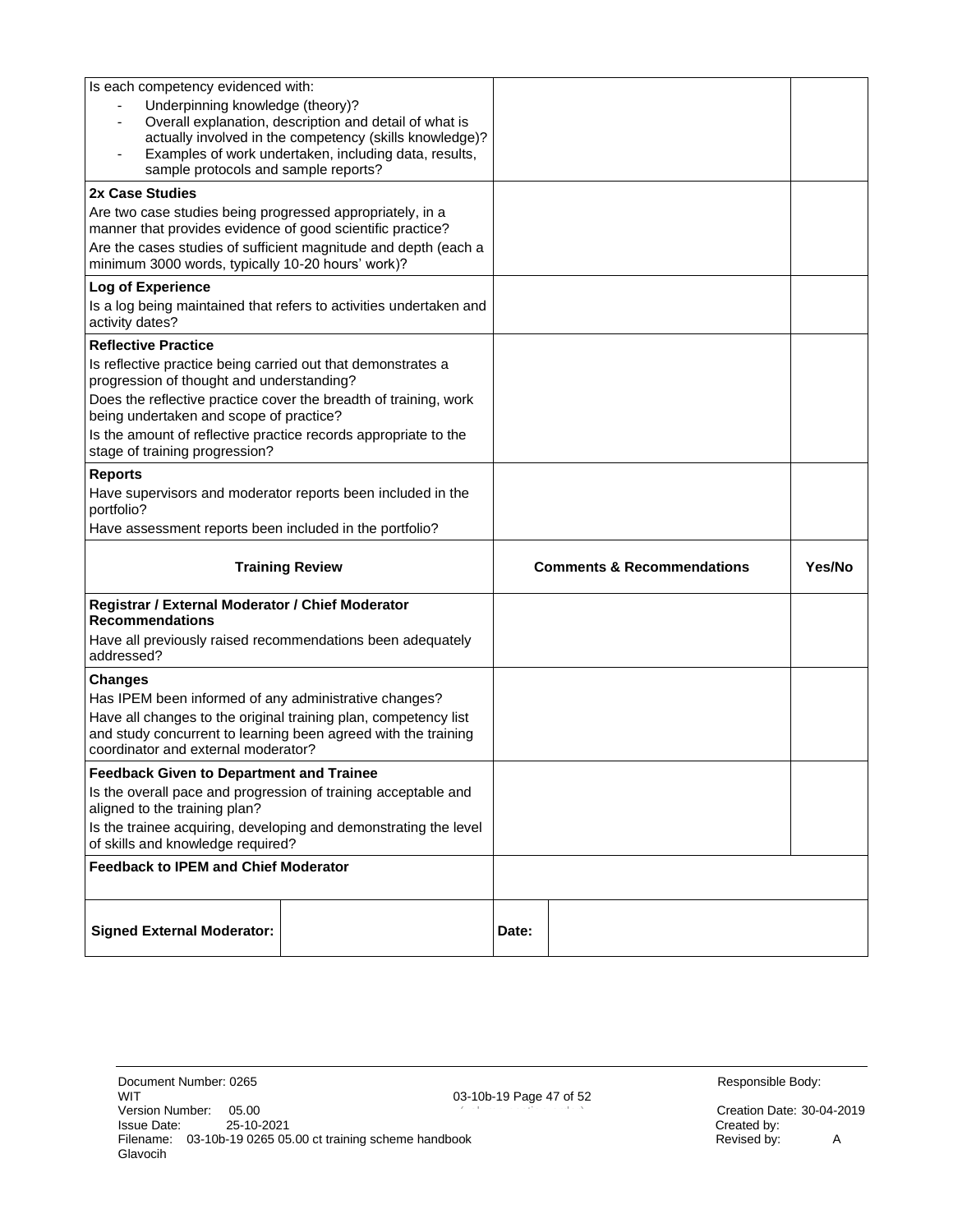### **Appendix 5: Result of Trainee's Final Assessment**

<span id="page-47-0"></span>

**RESULT OF STUDENT'S FINAL ASSESSMENT CLINICAL TECHNOLOGIST TRAINING SCHEME**

| <b>Student's Name</b>                       |                       |                                            |                               |  |
|---------------------------------------------|-----------------------|--------------------------------------------|-------------------------------|--|
| <b>Specialist Area</b>                      |                       |                                            |                               |  |
| <b>External</b><br><b>Moderator</b>         |                       | <b>Supporting</b><br><b>Moderator</b>      |                               |  |
| <b>Training Route</b>                       | <b>Education Only</b> | <b>Relevant Training</b><br>and Experience | <b>Other: Specify</b>         |  |
| <b>Comments on</b><br><b>Practical Work</b> |                       |                                            |                               |  |
|                                             | <b>SCORE</b>          | <b>PRINT NAME / Signature</b>              | <b>PRINT NAME / Signature</b> |  |
| <b>Practical Work</b>                       | /40                   |                                            |                               |  |
| <b>Portfolio</b>                            | /40                   |                                            |                               |  |
| Viva                                        | /20                   |                                            |                               |  |
| <b>TOTAL</b>                                | /100                  |                                            |                               |  |

#### **Result of Assessment – Refer to Guidance Notes**

| <b>BORDERLINE PASS</b> | <b>PASS</b> | <b>PASS WITH MERIT</b> | <b>PASS WITH DISTINCTION</b> | <b>FAIL</b> |  |
|------------------------|-------------|------------------------|------------------------------|-------------|--|
| . .                    | .           |                        |                              |             |  |

Borderline Pass result for ratification panel discussion purposes only.

\*N.B. If the candidate fails the assessment, a composite report must be prepared indicating the reason for failure. The information should be sufficiently detailed to enable its use in the event of an appeal by the candidate. Reference should be made to the appeals procedure. Completed forms should be returned to: Membership & Training Department, IPEM, Fairmount House, 230 Tadcaster Road, York YO24 1ES

For Office use only

|  | <b>Ratified by:</b> |  |  |  |  |  |
|--|---------------------|--|--|--|--|--|
|--|---------------------|--|--|--|--|--|

| Document Number: 0265                                                     |                         | Responsible Body:      |   |
|---------------------------------------------------------------------------|-------------------------|------------------------|---|
| WIT                                                                       | 03-10b-19 Page 48 of 52 |                        |   |
| Version Number:<br>05.00                                                  |                         | Creation Date: 30-04-2 |   |
| 25-10-2021<br>Issue Date:                                                 |                         | Created by:            |   |
| 03-10b-19 0265 05.00 ct training scheme handbook<br>Filename:<br>Glavocih |                         | Revised by:            | A |

Responsible Body:

Creation Date: 30-04-2019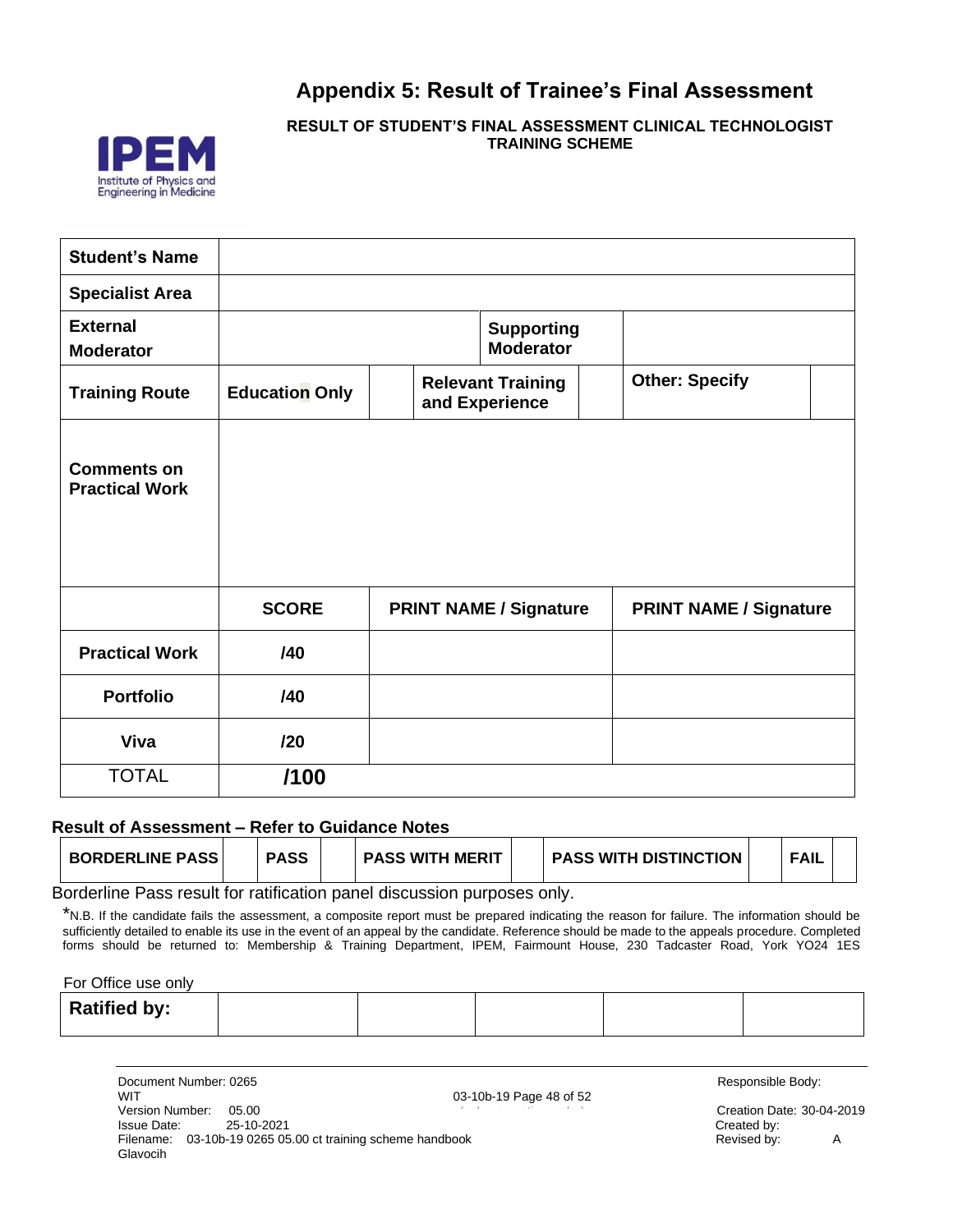

### **Appendix 5: Result of Trainee's Final Assessment CLINICAL TECHNOLOGIST TRAINING SCHEME Portfolio and Viva Summary Marking Sheet**

*Full Portfolio and Viva reports should be provided separately*

<span id="page-48-0"></span>

| <b>Student's Name</b>                                                                          |     |             |  |
|------------------------------------------------------------------------------------------------|-----|-------------|--|
| <b>External Moderator</b>                                                                      |     |             |  |
| <b>Summary of Portfolio</b><br>Include areas of which<br>should be explored<br>further at Viva |     |             |  |
| <b>Portfolio Score</b>                                                                         |     |             |  |
| <b>Print Name</b>                                                                              |     |             |  |
| <b>Signed</b>                                                                                  |     | <b>Date</b> |  |
| <b>Supporting Moderator</b>                                                                    |     |             |  |
| <b>Summary on Portfolio</b><br>Include areas of which<br>should be explored<br>further at Viva |     |             |  |
| <b>Portfolio score</b>                                                                         |     |             |  |
| <b>Print Name</b>                                                                              |     |             |  |
| Signed                                                                                         |     | <b>Date</b> |  |
| <b>Agreed Score</b>                                                                            | /40 |             |  |

#### **Viva record**

| <b>Examiner 1</b>      |     | <b>Examiner 2</b> |  |
|------------------------|-----|-------------------|--|
| <b>Summary of Viva</b> |     |                   |  |
| Viva                   | 120 |                   |  |
| <b>Signed</b>          |     | <b>Signed</b>     |  |

| Creation Date: 30-04-2019 |   |
|---------------------------|---|
| Created by:               |   |
| Revised by:               | A |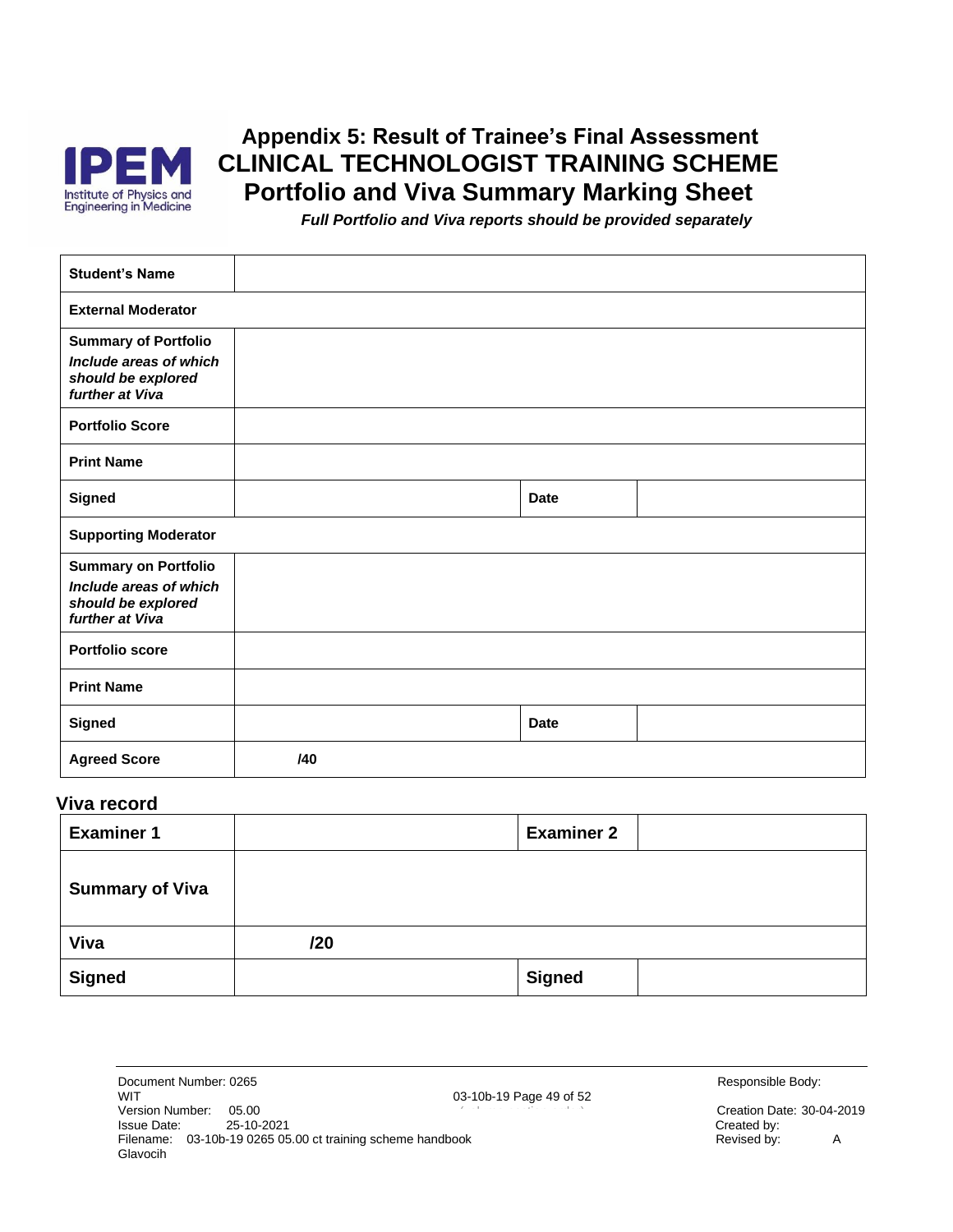### **Appendix 6: Portfolio Marking Template**

#### <span id="page-49-3"></span>*Portfolio Marking Template for Trainee: \_\_\_\_\_\_\_\_\_\_\_\_\_\_\_\_\_\_\_\_\_\_\_\_\_\_\_\_\_\_\_\_\_\_\_\_\_\_\_\_\_*

*All of the sections identified below should be included within the portfolio. Omission of a scoring section will result in an unsuccessful submission. A weighting factor has been applied to the sections that are to be scored.*

<span id="page-49-2"></span><span id="page-49-1"></span><span id="page-49-0"></span>

| <b>Topic</b><br>Score<br>Max<br>Score<br>General presentation and organisation of the Portfolio inc.<br>5<br>contents page<br>Training Plan - objectives with approximate timing, method of<br>deliver and assessment<br>List of competencies to be signed and dated when accessed and<br>$\overline{0}$<br>the outcome achieved (i.e. successful, unsuccessful)<br>Evidence to support competencies - cross referenced to<br>competency list.<br>Underpinning knowledge (theory)<br>$\circ$<br>15<br>Overall explanation, description and detail of what is<br>15<br>$\circ$<br>actually involved in the competency (skills knowledge)<br>Examples of work undertaken, including data, results,<br>$\circ$<br>15<br>sample protocols and sample reports (all require trainee<br>input / explanation not just copies of documentation)<br>Reports from conferences, courses or placements<br>Case Study 1<br>12.5<br>Case Study 2<br>12.5<br>5<br>Log of Experience |  |  |  |
|---------------------------------------------------------------------------------------------------------------------------------------------------------------------------------------------------------------------------------------------------------------------------------------------------------------------------------------------------------------------------------------------------------------------------------------------------------------------------------------------------------------------------------------------------------------------------------------------------------------------------------------------------------------------------------------------------------------------------------------------------------------------------------------------------------------------------------------------------------------------------------------------------------------------------------------------------------------------|--|--|--|
|                                                                                                                                                                                                                                                                                                                                                                                                                                                                                                                                                                                                                                                                                                                                                                                                                                                                                                                                                                     |  |  |  |
|                                                                                                                                                                                                                                                                                                                                                                                                                                                                                                                                                                                                                                                                                                                                                                                                                                                                                                                                                                     |  |  |  |
|                                                                                                                                                                                                                                                                                                                                                                                                                                                                                                                                                                                                                                                                                                                                                                                                                                                                                                                                                                     |  |  |  |
|                                                                                                                                                                                                                                                                                                                                                                                                                                                                                                                                                                                                                                                                                                                                                                                                                                                                                                                                                                     |  |  |  |
|                                                                                                                                                                                                                                                                                                                                                                                                                                                                                                                                                                                                                                                                                                                                                                                                                                                                                                                                                                     |  |  |  |
|                                                                                                                                                                                                                                                                                                                                                                                                                                                                                                                                                                                                                                                                                                                                                                                                                                                                                                                                                                     |  |  |  |
|                                                                                                                                                                                                                                                                                                                                                                                                                                                                                                                                                                                                                                                                                                                                                                                                                                                                                                                                                                     |  |  |  |
|                                                                                                                                                                                                                                                                                                                                                                                                                                                                                                                                                                                                                                                                                                                                                                                                                                                                                                                                                                     |  |  |  |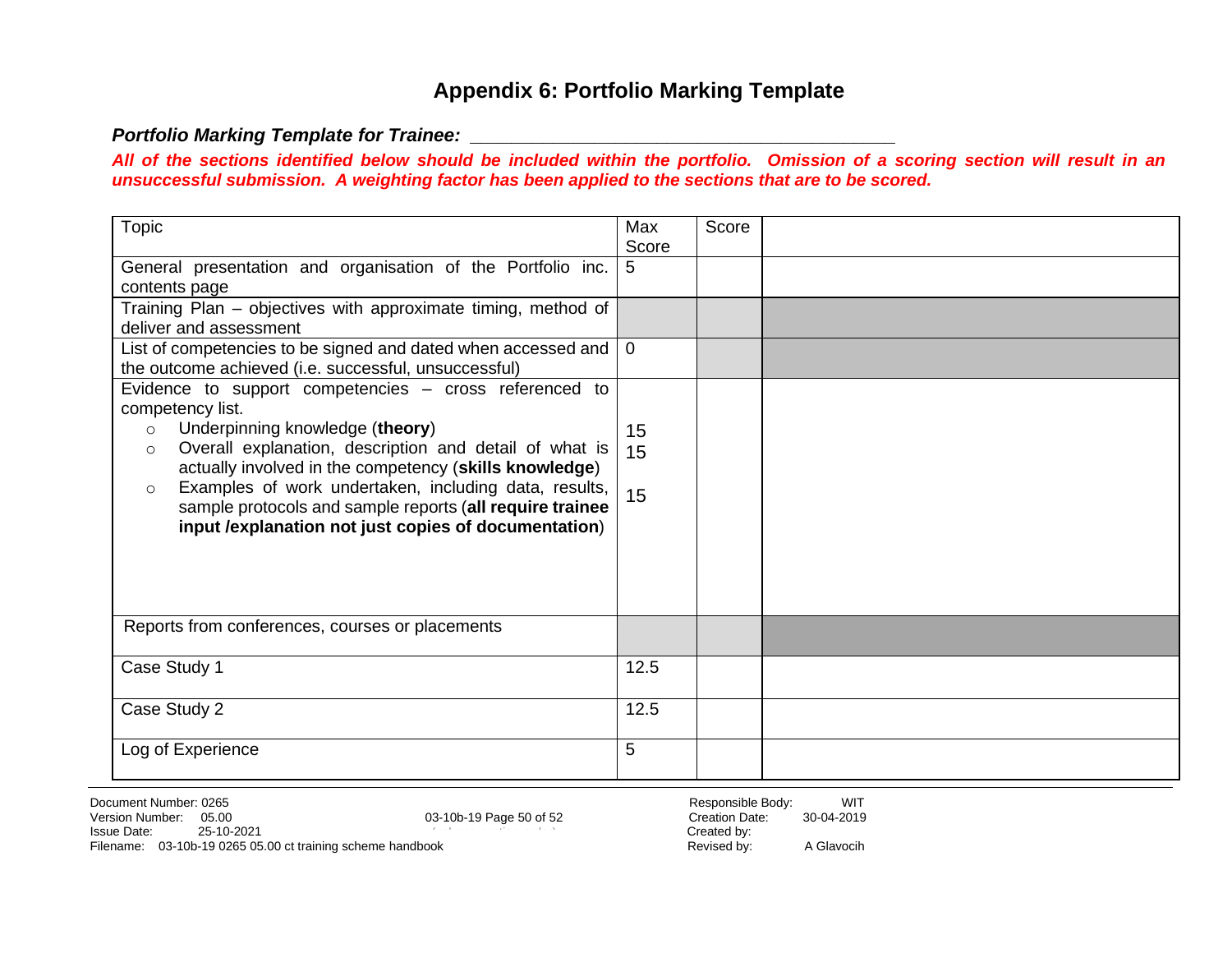| <b>Reflective Practice</b>                               |                          |                             | 20                                |  |                                                                                                                                                        |                       |
|----------------------------------------------------------|--------------------------|-----------------------------|-----------------------------------|--|--------------------------------------------------------------------------------------------------------------------------------------------------------|-----------------------|
|                                                          |                          |                             |                                   |  |                                                                                                                                                        |                       |
|                                                          |                          |                             |                                   |  |                                                                                                                                                        |                       |
|                                                          |                          |                             |                                   |  |                                                                                                                                                        |                       |
|                                                          |                          |                             |                                   |  |                                                                                                                                                        |                       |
|                                                          |                          |                             |                                   |  |                                                                                                                                                        |                       |
|                                                          |                          |                             |                                   |  |                                                                                                                                                        |                       |
|                                                          |                          |                             |                                   |  |                                                                                                                                                        |                       |
| Supervisors report – evidence of regular meetings<br>and |                          |                             |                                   |  |                                                                                                                                                        |                       |
| assessments                                              |                          |                             |                                   |  |                                                                                                                                                        |                       |
| <b>External Moderators reports</b>                       |                          |                             |                                   |  |                                                                                                                                                        |                       |
| <b>Total Score</b>                                       |                          |                             |                                   |  |                                                                                                                                                        |                       |
|                                                          |                          |                             |                                   |  |                                                                                                                                                        |                       |
| Average portfolio score awarded by the final assessment  |                          |                             |                                   |  |                                                                                                                                                        |                       |
| panel (maximum 40)<br><b>Marking Scheme:</b>             |                          |                             |                                   |  |                                                                                                                                                        |                       |
|                                                          |                          |                             |                                   |  |                                                                                                                                                        |                       |
| Poor                                                     | <b>Unsatisfactory</b>    | Adequate                    |                                   |  | Good                                                                                                                                                   | <b>Excellent</b>      |
| $-20$                                                    | $21 - 40$                | $41 - 60$                   |                                   |  | $61 - 80$                                                                                                                                              | $81 - 100$            |
| Totally inadequate                                       | Limited evidence of      | Mostly accurate knowledge   |                                   |  | Comprehensive knowledge                                                                                                                                | Outstanding           |
| demonstration of                                         | knowledge. Inappropriate | with satisfactory depth and |                                   |  | demonstrating very good depth.                                                                                                                         | knowledge. Theory is  |
| knowledge. Not able to link                              | links between theory and | breadth of knowledge. Sound |                                   |  | Clear sight into links between                                                                                                                         | linked to practice to |
| theory and practice. No                                  | practice. Unsatisfactory | integration of theory and   |                                   |  | theory and practice.                                                                                                                                   | an exceptional level  |
| appropriate themes                                       | reference to key themes. |                             | practice with fair identification |  | Demonstrates ability to transfer                                                                                                                       | and may be used to    |
| identified.                                              |                          | of key themes.              |                                   |  | knowledge between different                                                                                                                            | formulate new         |
|                                                          |                          |                             |                                   |  | contexts appropriately.                                                                                                                                | questions, ideas and  |
|                                                          |                          |                             |                                   |  | Initially the portfolios are assessed and scored independently by the External Moderator and the Supporting Moderator. At the time of the vive the two | challenges.           |

Initially the portfolios are assessed and scored independently by the External Moderator and the Supporting Moderator. At the time of the viva the two moderators agree an overall score. Each section within the portfolio is allocated a score from 0 -100. A weighting factor will then be applied to the scoring sections of the portfolio. The final score is then adjusted to a maximum of 40.

Date

Name of Moderator

Contact IPEM Office if you have any queries - [training@ipem.ac.uk](mailto:training@ipem.ac.uk) or phone 01904 806365

03-10b-19 Page 51 of 52 Version Number: 05.00 Creation Date: 30-04-2019 (volume-section-order) Document Number: 0265 <br>Version Number: 05.00 (03-10b-19 Page 51 of 52 (2019) Responsible Body: WIT Issue Date: 25-10-2021 Created by: Filename: 03-10b-19 0265 05.00 ct training scheme handbook Revised by: A Glavocih